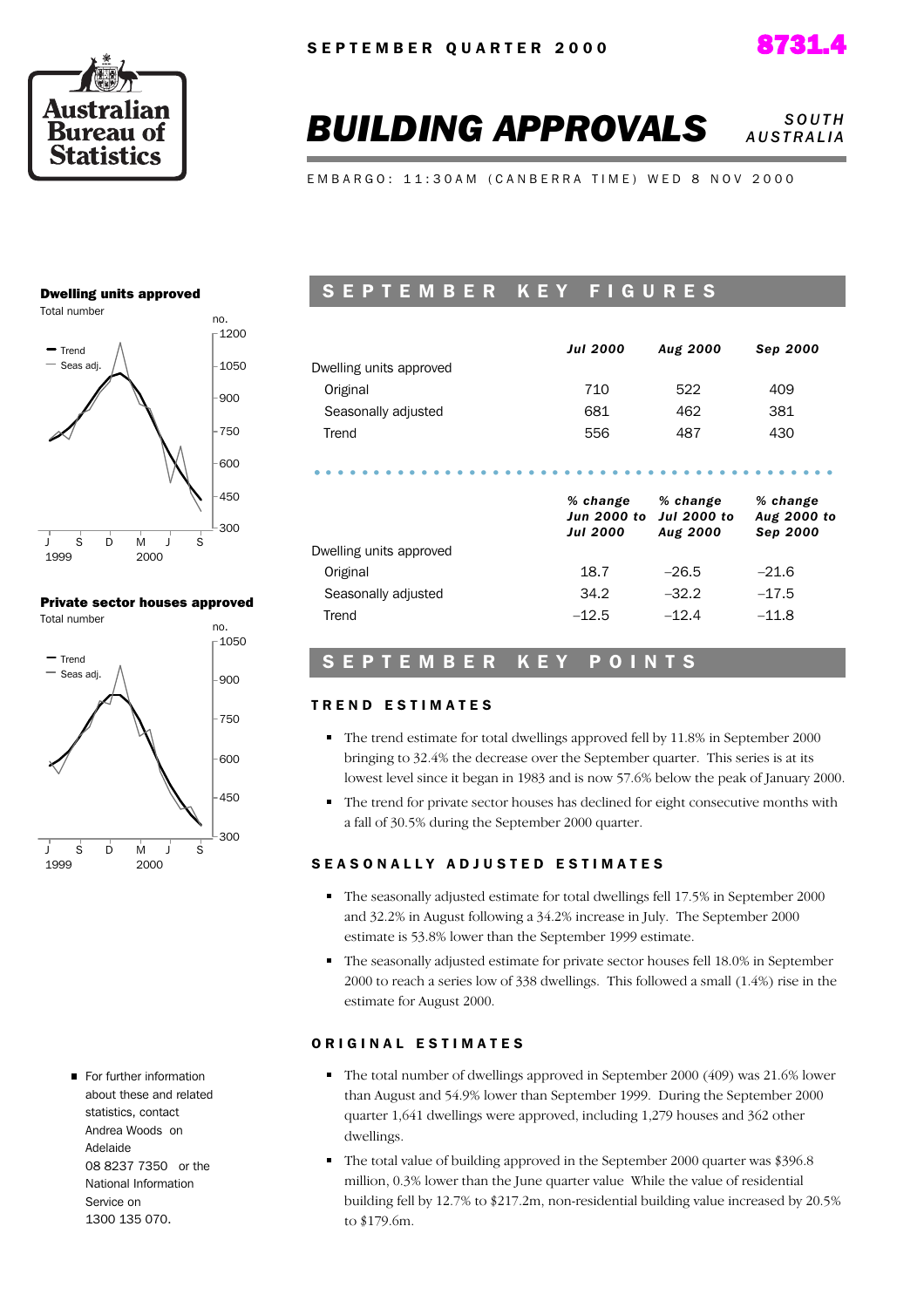### N O T E S

| FORTHCOMING ISSUES    | <b>ISSUE</b>                                    | RELEASE DATE                                                                                                                                                                                                                                                                                                                                                                                                                       |
|-----------------------|-------------------------------------------------|------------------------------------------------------------------------------------------------------------------------------------------------------------------------------------------------------------------------------------------------------------------------------------------------------------------------------------------------------------------------------------------------------------------------------------|
|                       | December 2000                                   | 9 February 2001                                                                                                                                                                                                                                                                                                                                                                                                                    |
|                       | March 2001                                      | 11 May 2001                                                                                                                                                                                                                                                                                                                                                                                                                        |
|                       |                                                 |                                                                                                                                                                                                                                                                                                                                                                                                                                    |
| CHANGES IN THIS ISSUE |                                                 | Improvements have been made to the price indexes used to derive volume estimates of<br>building activity, resulting in revisions to the growth rates in this issue.                                                                                                                                                                                                                                                                |
|                       |                                                 | In addition, quarterly chain volume data incorporate a new base year, 1998-99, which<br>has resulted in revisions to growth rates, small in most cases, for the latest year. Also<br>the reference year has been advanced to 1998-99, which has resulted in revisions to<br>levels, but not growth rates, for all periods (see paragraph 20 of the Explanatory Notes).                                                             |
|                       |                                                 | Area statistics are now classified to the Australian Standard Geographical Classification,<br>2000 Edition (see paragraph 22 of the Explanatory Notes).                                                                                                                                                                                                                                                                            |
|                       |                                                 |                                                                                                                                                                                                                                                                                                                                                                                                                                    |
| DATA NOTES            |                                                 | ABS statistical series are being impacted to varying degrees as a result of The New Tax<br>System (TNTS) introduced from 1 July 2000. TNTS included the removal of Wholesale<br>Sales Tax (WST) and the introduction of the Goods and Services Tax (GST). In this<br>publication, and in future isues, value series from July 2000 for both residential and<br>non-residential building approved will be on a GST inclusive basis. |
|                       | of ways, including:<br>п<br>г                   | Users should exercise caution when analysing movements in the value series in the<br>period around the introduction of TNTS, as they may have been affected in a number<br>changing patterns in demand and price changes brought about by the "bringing<br>forward" of building activity prior to 1 July 2000;<br>the introduction of the GST and the abolition of the WST; and                                                    |
|                       | Е<br>or excluded GST.                           | the uncertainty as to whether approval values reported prior to July 2000 included                                                                                                                                                                                                                                                                                                                                                 |
|                       | Approvals, Australia (Cat. No. 8731.0)          | For further information, see the technical note in the July and August issues of <i>Building</i>                                                                                                                                                                                                                                                                                                                                   |
|                       |                                                 |                                                                                                                                                                                                                                                                                                                                                                                                                                    |
| REVISIONS THIS MONTH  | released in the June issue of this publication: | Revisions have been made to the number of dwelling units approved for the period<br>from January 2000 to June 2000. The following summarises changes to estimates                                                                                                                                                                                                                                                                  |
|                       |                                                 | January 2000-                                                                                                                                                                                                                                                                                                                                                                                                                      |
|                       |                                                 | June 2000                                                                                                                                                                                                                                                                                                                                                                                                                          |
|                       | South Australia                                 | $+111$                                                                                                                                                                                                                                                                                                                                                                                                                             |
|                       |                                                 |                                                                                                                                                                                                                                                                                                                                                                                                                                    |
|                       |                                                 |                                                                                                                                                                                                                                                                                                                                                                                                                                    |
|                       | lan Crettenden                                  |                                                                                                                                                                                                                                                                                                                                                                                                                                    |

Regional Director, South Australia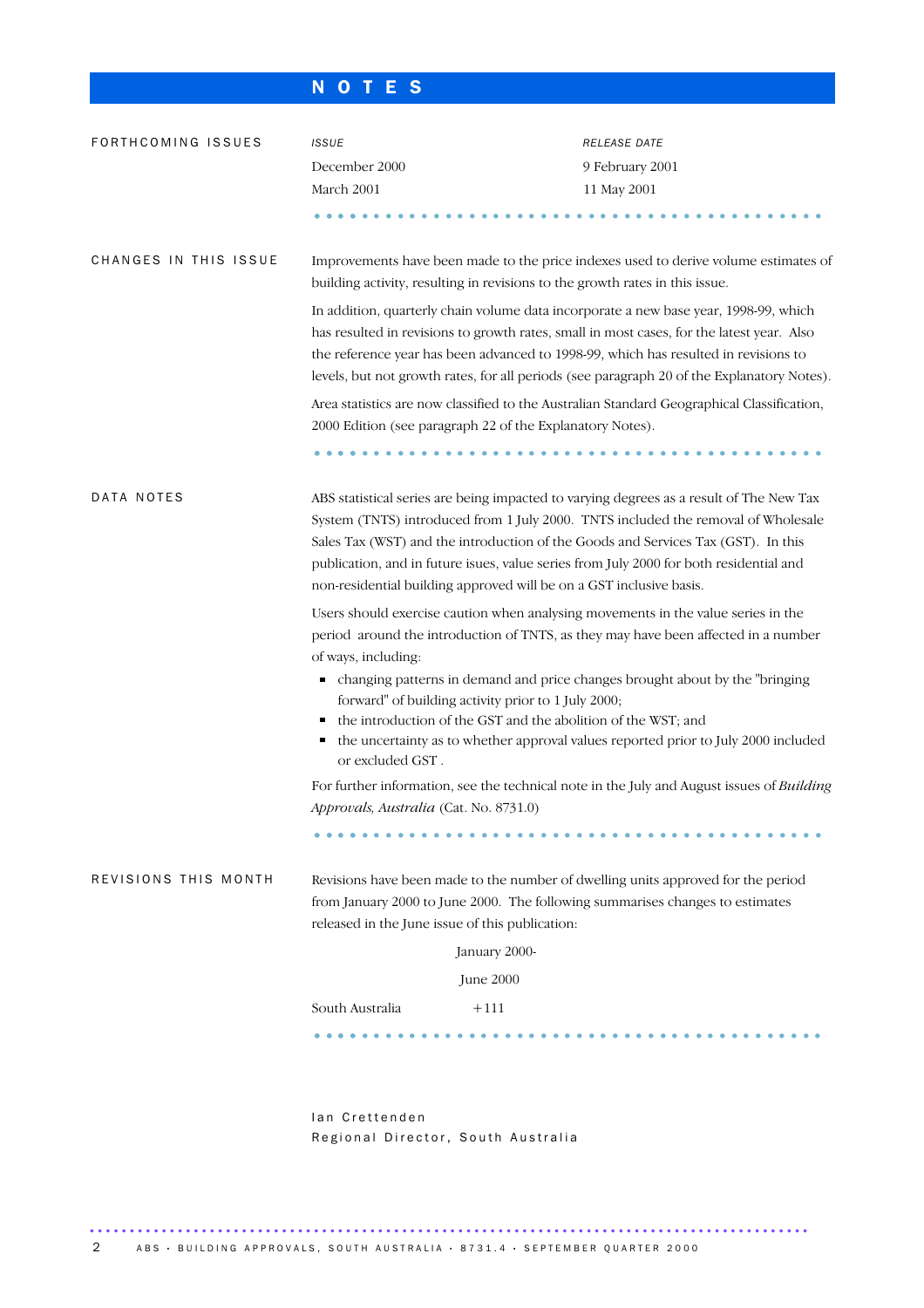VALUE OF TOTAL BUILDING The trend estimate of the total value of building approved has fallen for the past 7 months with a decrease of 6.5% for the month of September 2000.



### VALUE OF RESIDENTIAL BUILDING

The trend estimate of the value of residential building decreased by 9.5% in September 2000 to be 51.3% below the last peak in the series in January 2000.



#### VALUE OF NON-RESIDENTIAL BUILDING

The trend estimate of the value of non-residential building fell 2.7% in September 2000 but the trend remains 32.6% higher than September 1999.

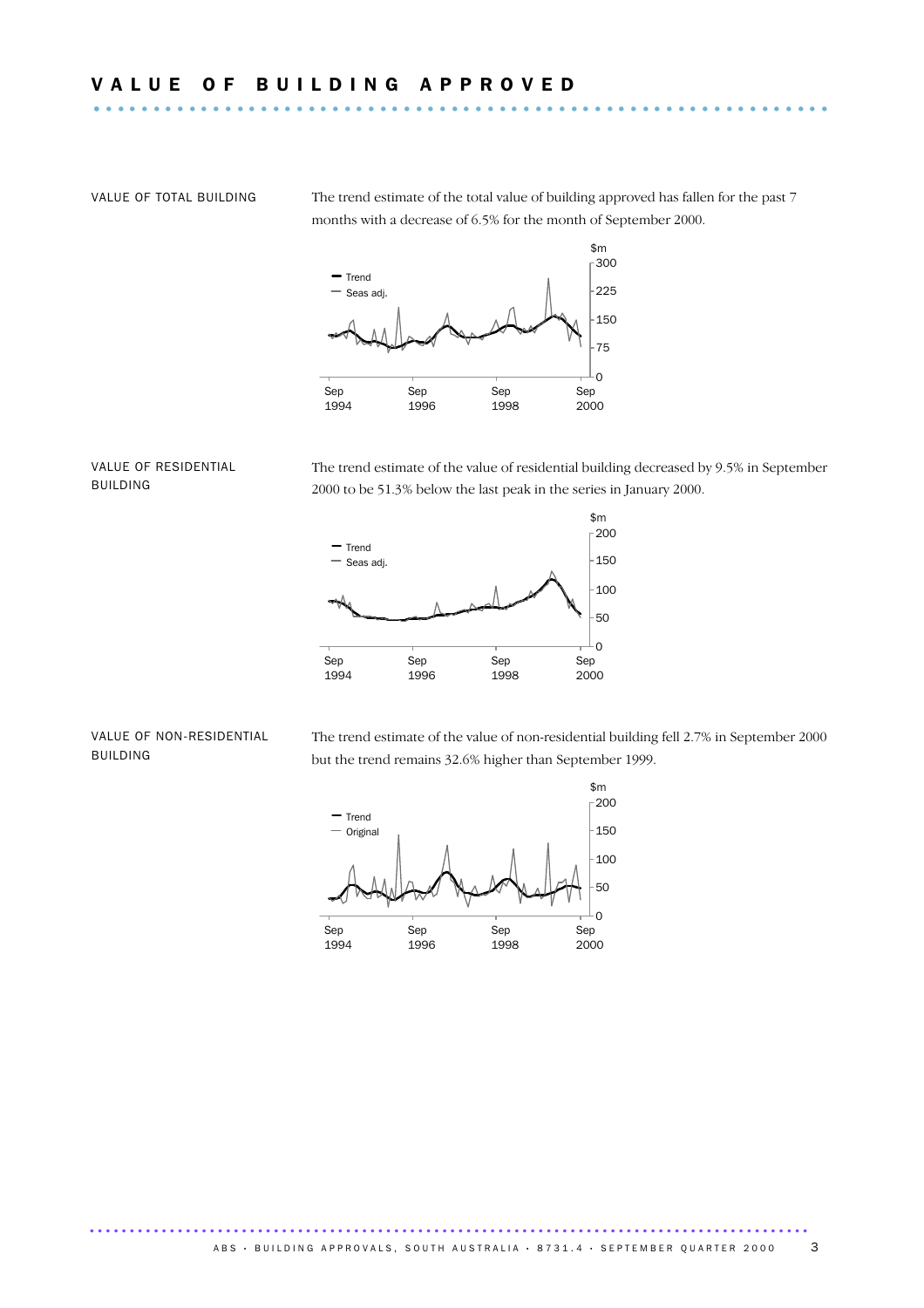TYPE OF DWELLING The number of dwelling units approved in South Australia during 1999–2000 is shown in the table below, for each type of dwelling category, together with the distribution of each dwelling category as a percentage of total dwelling units approved for 1998–1999 and 1999–2000.

### DWELLING UNITS BY TYPE

| Type of dwelling                                            | <b>Number</b><br>of units | 1998-1999<br>% of total<br>dwellings | 1999-2000<br>% of total<br>dwellings |
|-------------------------------------------------------------|---------------------------|--------------------------------------|--------------------------------------|
| New residential                                             |                           |                                      |                                      |
| Houses                                                      | 8 3 8 9                   | 85.3                                 | 83.7                                 |
| Other residential building                                  |                           |                                      |                                      |
| Semi-detached, row or terrace<br>houses, townhouses etc of: |                           |                                      |                                      |
| 1 storey                                                    | 650                       | 4.8                                  | 6.5                                  |
| 2 or more storeys                                           | 396                       | 3.9                                  | 4.0                                  |
| Total                                                       | 1 0 4 6                   | 8.7                                  | 10.4                                 |
| Flats, units, apartments in a<br>building of:               |                           |                                      |                                      |
| 1 or 2 storeys                                              | 36                        | 0.7                                  | 0.4                                  |
| 3 storeys                                                   | 166                       | 1.3                                  | 1.7                                  |
| 4 or more storeys                                           | 216                       | 2.3                                  | 2.2                                  |
| Total                                                       | 418                       | 4.3                                  | 4.2                                  |
| Total other residential building                            | 1464                      | 13.0                                 | 14.6                                 |
| Other                                                       |                           |                                      |                                      |
| Alterations and additions to residential                    |                           |                                      |                                      |
| building                                                    | 18                        | 0.2                                  | 0.2                                  |
| Conversions                                                 | 145                       | 1.5                                  | 1.4                                  |
| Non-residential building                                    | 8                         | 0.0                                  | 0.1                                  |
| <b>Total building</b>                                       | 10 0 24                   | 100.0                                | 100.0                                |

SUMMARY COMMENT The total number of dwelling units has increased by 2,096 (26.4%) from 1998-99 to 10,024 dwellings. While the number of houses increased by 24.1% the number as a proportion of total dwelling units fell slightly from 85.3% to 83.7%. The number of other residential buildings increased by 41.6% with 1 storey semi-detached, row or terrace houses, etc increasing from 4.8% to 6.5% of total dwellings in the 1999-2000 financial year.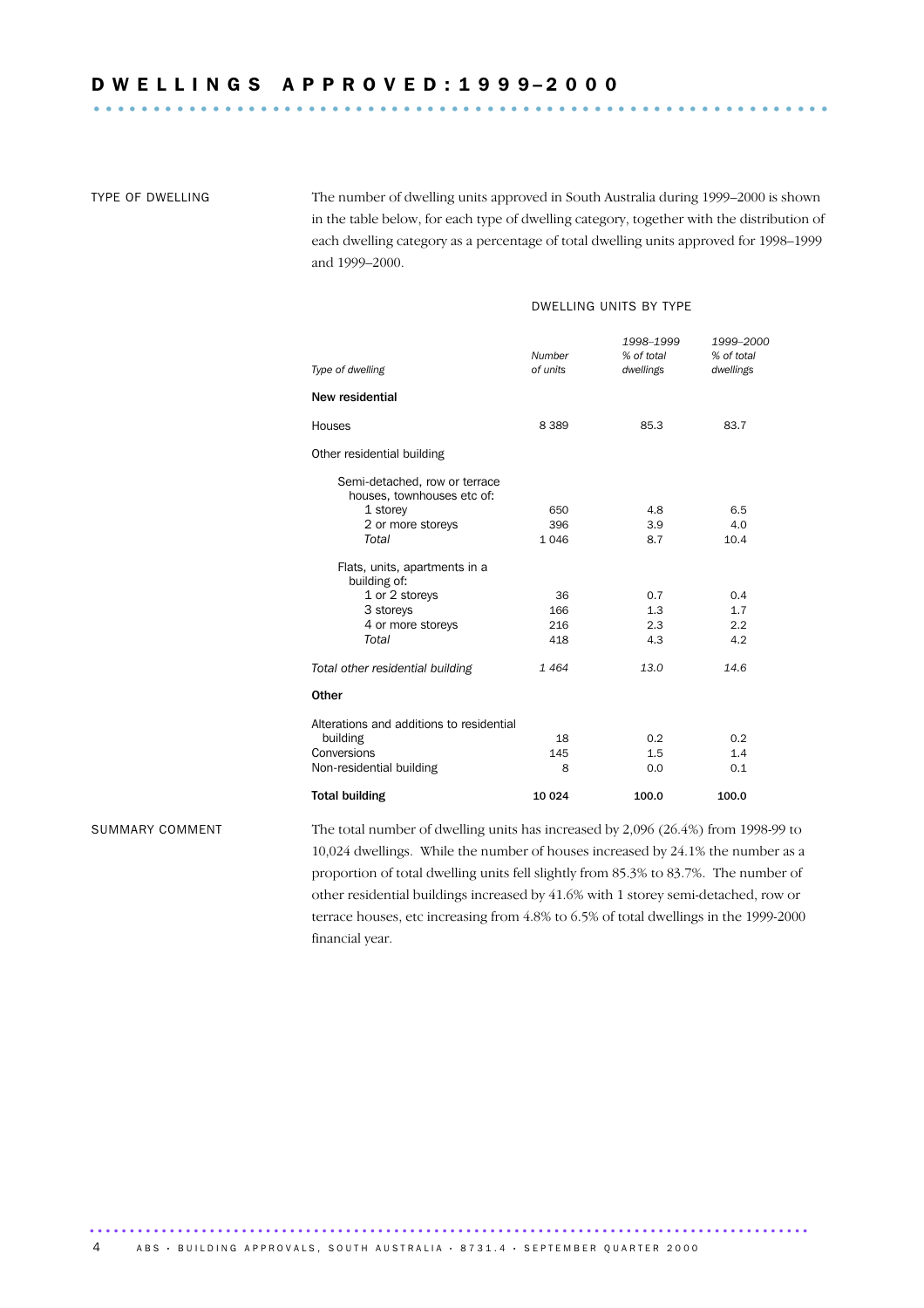### EFFECT OF NEW SEASONALLY ADJUSTED ESTIMATES ON TREND ESTIMATES

Readers should exercise care when interpreting trend estimates. The last six trend estimates, in particular, are likely to be revised when new seasonally adjusted estimates become available.

### T R E N D R E V I S I O N S Generally, the greater the volatility of the original series, the larger the size of the revisions to trend estimates. Analysis of the building approval original series has shown that they can be revised substantially. As a result, some months can elapse before turning points in the trend series are reliably identified.

The graphs and tables which follow present the effect of two possible scenarios on the previous trend estimates: that the October seasonally adjusted estimate is higher than the September estimate by 7% for the number of private sector houses approved and 9% for total dwelling units approved; and that the October seasonally adjusted estimate is lower than the September estimate by 7% for the number of private sector houses approved and 9% for total dwelling units approved. These percentages were chosen because they represent the average absolute monthly percentage change for these series over the last ten years.

### ............................................................................................ PRIVATE SECTOR HOUSES



### ADJUSTED ESTIMATE: 1 2

WHAT IF NEXT MONTH'S SEASONALLY

|                                    | $\overline{\mathbf{1}}$<br>r900 |                  | <b>TREND AS</b><br>PUBLISHED |          | 1   | rises by 7% on Sep 2000 | 2   | falls by 7% on Sep 2000 |
|------------------------------------|---------------------------------|------------------|------------------------------|----------|-----|-------------------------|-----|-------------------------|
|                                    | $-750$<br>-600                  |                  | no.                          | % change | no. | % change                | no. | % change                |
| $-1$<br>- Published trend          | -450                            | May 2000         | 574                          | $-13.2$  | 572 | $-13.4$                 | 574 | $-13.3$                 |
| $-2$                               | -300                            | June 2000        | 498                          | $-13.3$  | 497 | $-13.2$                 | 497 | $-13.3$                 |
| $S \cup$<br>M<br>M<br>F.<br>A<br>А | -150                            | <b>July 2000</b> | 435                          | $-12.7$  | 439 | $-11.6$                 | 437 | $-12.2$                 |
| 2000                               |                                 | August 2000      | 384                          | $-11.7$  | 393 | $-10.5$                 | 386 | $-11.6$                 |
|                                    |                                 | September 2000   | 346                          | $-9.9$   | 357 | $-9.1$                  | 344 | $-10.8$                 |
|                                    |                                 | October 2000     | n.y.a.                       | n.y.a.   | 330 | $-7.7$                  | 310 | $-9.9$                  |
|                                    |                                 |                  |                              |          |     |                         |     |                         |

#### TOTAL DWELLING UNITS



#### WHAT IF NEXT MONTH'S SEASONALLY ADJUSTED ESTIMATE:

| 50 |                  | TREND AS  |          |     |                         | 2   |                         |
|----|------------------|-----------|----------|-----|-------------------------|-----|-------------------------|
|    |                  | PUBLISHED |          |     | rises by 9% on Sep 2000 |     | falls by 9% on Sep 2000 |
|    |                  | no.       | % change | no. | % change                | no. | % change                |
|    | May 2000         | 727       | $-12.1$  | 727 | $-12.2$                 | 729 | $-12.0$                 |
|    | June 2000        | 636       | $-12.5$  | 635 | $-12.6$                 | 636 | $-12.7$                 |
|    | <b>July 2000</b> | 556       | $-12.5$  | 559 | $-12.0$                 | 556 | $-12.6$                 |
|    | August 2000      | 487       | $-12.4$  | 492 | $-12.0$                 | 483 | $-13.3$                 |
|    | September 2000   | 430       | $-11.8$  | 435 | $-11.7$                 | 416 | $-13.7$                 |
|    | October 2000     | n.y.a.    | n.y.a.   | 388 | $-10.6$                 | 361 | $-13.3$                 |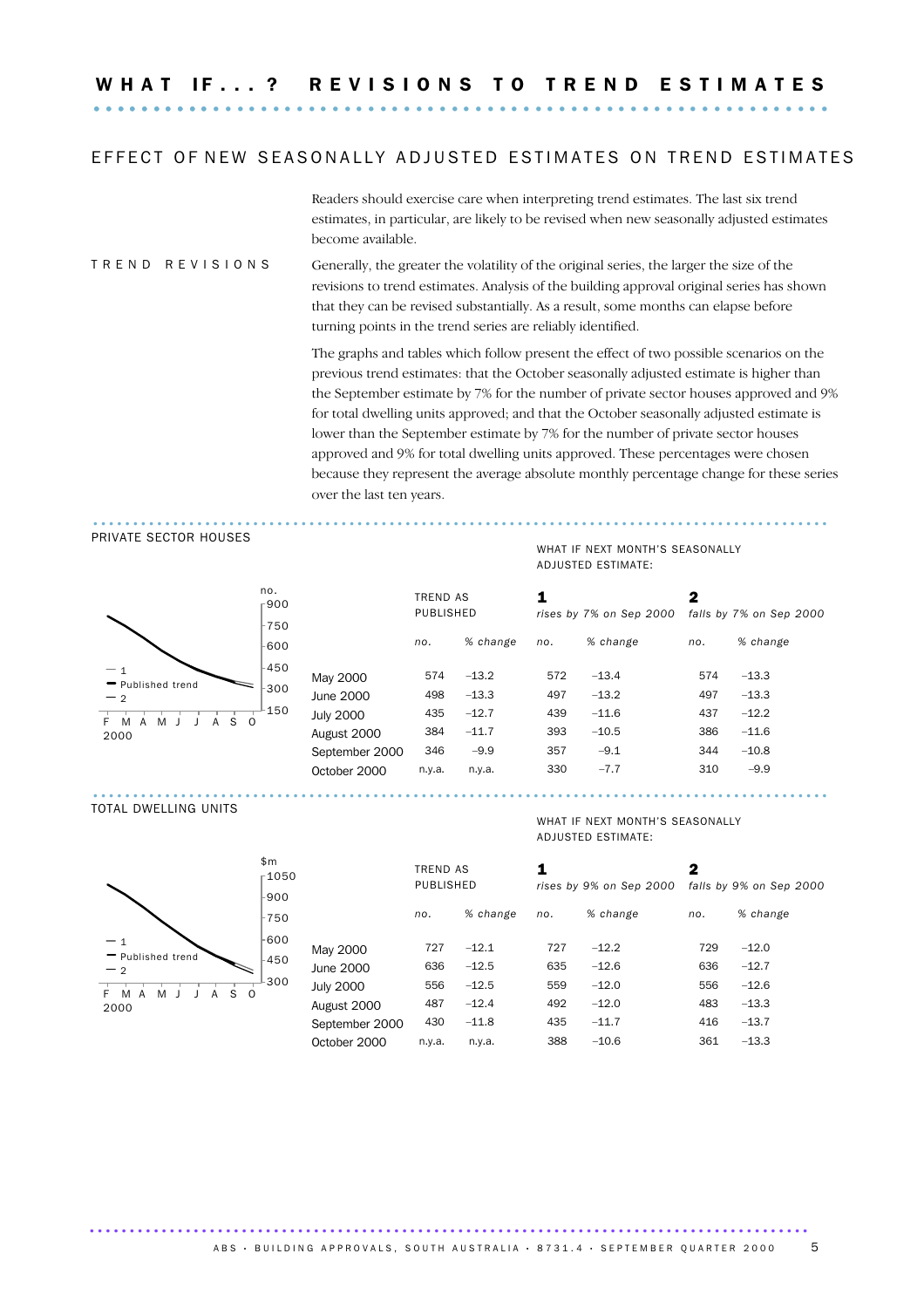

|           |                   | DWELLING UNITS APPROVED |                     |                 |                   |                      |
|-----------|-------------------|-------------------------|---------------------|-----------------|-------------------|----------------------|
|           | HOUSES            |                         |                     | OTHER DWELLINGS |                   | TOTAL DWELLING UNITS |
|           | Private<br>sector | Total                   | Private<br>sector   | Total           | Private<br>sector | Total                |
| Month     | no.               | no.                     | no.                 | no.             | no.               | no.                  |
|           |                   |                         | ORIGINAL            |                 |                   |                      |
| 1999      |                   |                         |                     |                 |                   |                      |
| July      | 615               | 620                     | 222                 | 222             | 837               | 842                  |
| August    | 663               | 669                     | 102                 | 102             | 765               | 771                  |
| September | 731               | 772                     | 135                 | 135             | 866               | 907                  |
| October   | 667               | 681                     | 110                 | 113             | 777               | 794                  |
| November  | 892               | 904                     | 89                  | 89              | 981               | 993                  |
| December  | 736               | 736                     | 106                 | 106             | 842               | 842                  |
| 2000      |                   |                         |                     |                 |                   |                      |
| January   | 649               | 649                     | 134                 | 134             | 783               | 783                  |
| February  | 836               | 838                     | 235                 | 235             | 1071              | 1073                 |
| March     | 807               | 809                     | 165                 | 165             | 972               | 974                  |
| April     | 561               | 565                     | 74                  | 78              | 635               | 643                  |
| May       | 616               | 625                     | 179                 | 179             | 795               | 804                  |
| June      | 517               | 524                     | 74                  | 74              | 591               | 598                  |
| July      | 443               | 461                     | 246                 | 249             | 689               | 710                  |
| August    | 450               | 465                     | 57                  | 57              | 507               | 522                  |
| September | 353               | 353                     | 56                  | 56              | 409               | 409                  |
|           |                   |                         |                     |                 |                   |                      |
| 1999      |                   |                         | SEASONALLY ADJUSTED |                 |                   |                      |
| July      | 542               | 547                     | n.a.                | n.a.            | 741               | 746                  |
| August    | 620               | 626                     | n.a.                | n.a.            | 704               | 710                  |
| September | 685               | 726                     | n.a.                | n.a.            | 784               | 825                  |
| October   | 723               | 737                     |                     |                 | 829               | 846                  |
| November  | 823               | 835                     | n.a.                | n.a.            | 912               | 924                  |
|           |                   |                         | n.a.                | n.a.            |                   |                      |
| December  | 810               | 810                     | n.a.                | n.a.            | 980               | 980                  |
| 2000      |                   |                         |                     |                 |                   |                      |
| January   | 957               | 957                     | n.a.                | n.a.            | 1 1 6 0           | 1 1 6 0              |
| February  | 816               | 818                     | n.a.                | n.a.            | 980               | 982                  |
| March     | 688               | 690                     | n.a.                | n.a.            | 871               | 873                  |
| April     | 712               | 716                     | n.a.                | n.a.            | 844               | 852                  |
| May       | 548               | 557                     | n.a.                | n.a.            | 721               | 730                  |
| June      | 468               | 475                     | n.a.                | n.a.            | 501               | 508                  |

### .................................................................................................... TREND ESTIMATES

July 407 425 n.a. n.a. 660 681 August 413 428 n.a. n.a. 447 462 September 338 338 n.a. n.a. 381 381

| 1999      |     |     |      |      |      |      |
|-----------|-----|-----|------|------|------|------|
| July      | 595 | 613 | n.a. | n.a. | 708  | 728  |
| August    | 630 | 648 | n.a. | n.a. | 741  | 761  |
| September | 683 | 700 | n.a. | n.a. | 795  | 813  |
| October   | 746 | 761 | n.a. | n.a. | 863  | 879  |
| November  | 804 | 815 | n.a. | n.a. | 935  | 946  |
| December  | 842 | 849 | n.a. | n.a. | 991  | 998  |
| 2000      |     |     |      |      |      |      |
| January   | 846 | 849 | n.a. | n.a. | 1011 | 1014 |
| February  | 812 | 813 | n.a. | n.a. | 983  | 985  |
| March     | 747 | 749 | n.a. | n.a. | 916  | 919  |
| April     | 661 | 666 | n.a. | n.a. | 821  | 827  |
| May       | 574 | 582 | n.a. | n.a. | 718  | 727  |
| June      | 498 | 508 | n.a. | n.a. | 625  | 636  |
| July      | 435 | 446 | n.a. | n.a. | 544  | 556  |
| August    | 384 | 395 | n.a. | n.a. | 475  | 487  |
| September | 346 | 356 | n.a. | n.a. | 420  | 430  |

.......................................................................................... A B S · BUIL DIN G A P P ROVALS, SOUTH AUSTRALIA · 8731.4 · SEPTEMBER QUARTER 2000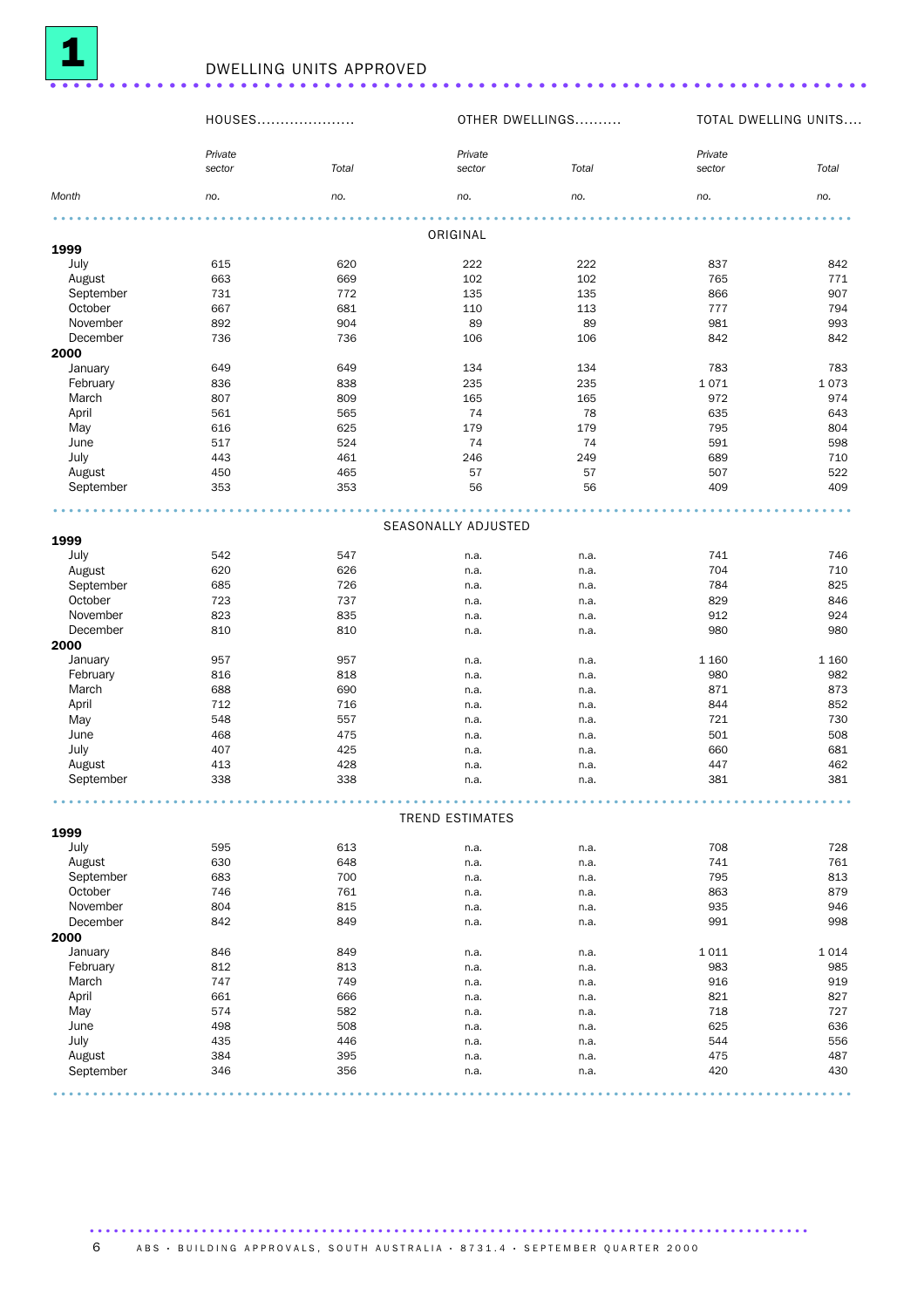

|           | HOUSES  |         | OTHER DWELLINGS                                     |         |         | TOTAL DWELLING UNITS |
|-----------|---------|---------|-----------------------------------------------------|---------|---------|----------------------|
|           | Private |         | Private                                             |         | Private |                      |
| Month     | sector  | Total   | sector                                              | Total   | sector  | Total                |
|           |         |         |                                                     |         |         |                      |
| 1999      |         |         | ORIGINAL (% change from preceding month)            |         |         |                      |
| July      | $-5.7$  | $-7.9$  | 37.0                                                | 29.1    | 2.8     | $-0.4$               |
| August    | 7.8     | 7.9     | $-54.1$                                             | $-54.1$ | $-8.6$  | $-8.4$               |
| September | 10.3    | 15.4    | 32.4                                                | 32.4    | 13.2    | 17.6                 |
| October   | $-8.8$  | $-11.8$ | $-18.5$                                             | $-16.3$ | $-10.3$ | $-12.5$              |
| November  | 33.7    | 32.7    | $-19.1$                                             | $-21.2$ | 26.3    | 25.1                 |
| December  | $-17.5$ | $-18.6$ | 19.1                                                | 19.1    | $-14.2$ | $-15.2$              |
| 2000      |         |         |                                                     |         |         |                      |
| January   | $-11.8$ | $-11.8$ | 26.4                                                | 26.4    | $-7.0$  | $-7.0$               |
| February  | 28.8    | 29.1    | 75.4                                                | 75.4    | 36.8    | 37.0                 |
| March     | $-3.5$  | $-3.5$  | $-29.8$                                             | $-29.8$ | $-9.2$  | $-9.2$               |
| April     | $-30.5$ | $-30.2$ | $-55.2$                                             | $-52.7$ | $-34.7$ | $-34.0$              |
| May       | 9.8     | 10.6    | 141.9                                               | 129.5   | 25.2    | 25.0                 |
| June      | $-16.1$ | $-16.2$ | $-58.7$                                             | $-58.7$ | $-25.7$ | $-25.6$              |
| July      | $-14.3$ | $-12.0$ | 232.4                                               | 236.5   | 16.6    | 18.7                 |
| August    | 1.6     | 0.9     | $-76.8$                                             | $-77.1$ | $-26.4$ | $-26.5$              |
| September | $-21.6$ | $-24.1$ | $-1.8$                                              | $-1.8$  | $-19.3$ | $-21.6$              |
|           |         |         |                                                     |         |         |                      |
| 1999      |         |         | SEASONALLY ADJUSTED (% change from preceding month) |         |         |                      |
| July      | $-8.4$  | $-10.6$ | n.a.                                                | n.a.    | 8.7     | 4.7                  |
| August    | 14.5    | 14.4    | n.a.                                                | n.a.    | $-5.0$  | $-4.9$               |
| September | 10.4    | 16.0    | n.a.                                                | n.a.    | 11.4    | 16.1                 |
| October   | 5.6     | 1.5     | n.a.                                                | n.a.    | 5.7     | 2.6                  |
| November  | 13.8    | 13.3    | n.a.                                                | n.a.    | 10.0    | 9.2                  |
| December  | $-1.5$  | $-3.0$  | n.a.                                                | n.a.    | 7.5     | 6.1                  |
| 2000      |         |         |                                                     |         |         |                      |
| January   | 18.2    | 18.1    | n.a.                                                | n.a.    | 18.4    | 18.4                 |
| February  | $-14.8$ | $-14.5$ | n.a.                                                | n.a.    | $-15.5$ | $-15.4$              |
| March     | $-15.7$ | $-15.6$ | n.a.                                                | n.a.    | $-11.1$ | $-11.0$              |
| April     | 3.5     | 3.8     | n.a.                                                | n.a.    | $-3.1$  | $-2.4$               |
| May       | $-23.1$ | $-22.2$ | n.a.                                                | n.a.    | $-14.6$ | $-14.4$              |
| June      | $-14.5$ | $-14.7$ | n.a.                                                | n.a.    | $-30.5$ | $-30.5$              |
| July      | $-13.1$ | $-10.5$ | n.a.                                                | n.a.    | 31.7    | 34.2                 |
| August    | $1.4\,$ | 0.7     | n.a.                                                | n.a.    | $-32.3$ | $-32.2$              |
| September | $-18.0$ | $-21.0$ | n.a.                                                | n.a.    | $-14.8$ | $-17.5$              |
|           |         |         |                                                     |         |         |                      |
| 1999      |         |         | TREND ESTIMATES (% change from preceding month)     |         |         |                      |
| July      | $3.7\,$ | $3.4\,$ | n.a.                                                | n.a.    | 3.4     | $3.1\,$              |
| August    | 5.9     | 5.7     | n.a.                                                | n.a.    | 4.7     | 4.6                  |
| September | 8.4     | 8.0     | n.a.                                                | n.a.    | 7.3     | 6.8                  |
| October   | 9.2     | 8.7     | n.a.                                                | n.a.    | 8.6     | 8.1                  |
| November  | 7.8     | 7.1     | n.a.                                                | n.a.    | 8.3     | 7.6                  |
| December  | 4.7     | 4.2     | n.a.                                                | n.a.    | 6.0     | 5.5                  |
| 2000      |         |         |                                                     |         |         |                      |
| January   | 0.5     | 0.0     | n.a.                                                | n.a.    | 2.0     | 1.6                  |
| February  | $-4.0$  | $-4.2$  | n.a.                                                | n.a.    | $-2.8$  | $-2.8$               |
| March     | $-8.1$  | $-7.9$  | n.a.                                                | n.a.    | $-6.8$  | $-6.7$               |
| April     | $-11.4$ | $-11.1$ | n.a.                                                | n.a.    | $-10.4$ | $-10.0$              |
| May       | $-13.2$ | $-12.6$ | n.a.                                                | n.a.    | $-12.5$ | $-12.1$              |
| June      | $-13.3$ | $-12.7$ | n.a.                                                | n.a.    | $-13.0$ | $-12.5$              |
| July      | $-12.7$ | $-12.2$ | n.a.                                                | n.a.    | $-13.0$ | $-12.5$              |
| August    | $-11.7$ | $-11.4$ | n.a.                                                | n.a.    | $-12.7$ | $-12.4$              |
| September | $-9.9$  | $-9.9$  | n.a.                                                | n.a.    | $-11.6$ | $-11.8$              |
|           |         |         |                                                     |         |         |                      |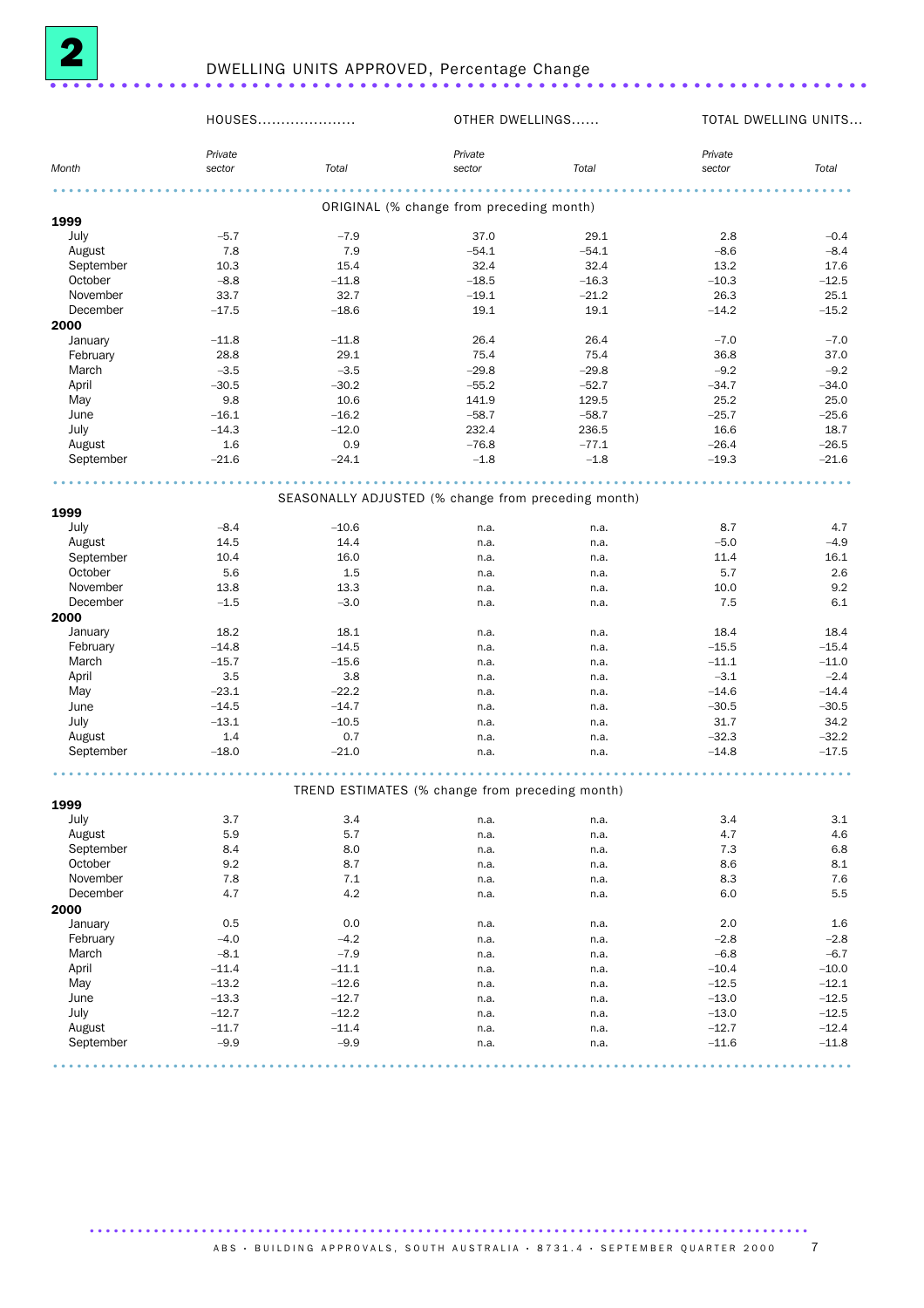## <sup>3</sup> VALUE OF BUILDING APPROVED ..................................................................... .

|           |             | Alterations            |             |             |              |
|-----------|-------------|------------------------|-------------|-------------|--------------|
|           |             | and                    |             |             |              |
|           | New         | additions to           | Total       | Non-        |              |
|           | residential | residential            | residential | residential | <b>Total</b> |
|           | building    | buildings(a)           | building    | building    | building     |
| Month     | \$m\$       | \$m\$                  | \$m\$       | \$m\$       | \$m          |
|           |             | ORIGINAL               |             |             |              |
| 1999      |             |                        |             |             |              |
| July      | 101.8       | 14.1                   | 115.9       | 31.7        | 147.6        |
| August    | 76.4        | 15.5                   | 91.9        | 37.5        | 129.4        |
| September | 88.5        | 15.9                   | 104.3       | 49.2        | 153.5        |
| October   | 79.6        | 14.0                   | 93.7        | 31.6        | 125.2        |
| November  | 101.4       | 15.5                   | 116.9       | 36.2        | 153.1        |
| December  | 85.8        | 13.4                   | 99.2        | 129.5       | 228.8        |
| 2000      |             |                        |             |             |              |
| January   | 69.7        | 25.4                   | 95.1        | 18.5        | 113.6        |
| February  | 111.8       | 18.7                   | 130.5       | 43.3        | 173.9        |
| March     | 99.7        | 15.8                   | 115.5       | 59.0        | 174.5        |
| April     | 64.9        | 11.8                   | 76.7        | 58.7        | 135.3        |
| May       | 79.5        | 17.3                   | 96.8        | 66.1        | 162.9        |
| June      | 63.9        | 11.5                   | 75.4        | 24.3        | 99.7         |
| July      | 83.5        | 9.3                    | 92.8        | 60.6        | 153.4        |
| August    | 57.8        | 11.9                   | 69.7        | 89.6        | 159.3        |
| September | 42.1        | 12.6                   | 54.7        | 29.4        | 84.1         |
|           |             | SEASONALLY ADJUSTED    |             |             |              |
| 1999      |             |                        |             |             |              |
| July      | 83.0        | 14.2                   | 97.2        | n.a.        | 133.4        |
| August    | 71.5        | 14.8                   | 86.3        | n.a.        | 117.7        |
| September | 81.2        | 14.1                   | 95.2        | n.a.        | 136.2        |
| October   | 84.8        | 13.5                   | 98.3        | n.a.        | 140.8        |
| November  | 93.0        | 14.1                   | 107.1       | n.a.        | 145.7        |
| December  | 95.9        | 13.8                   | 109.7       | n.a.        | 260.2        |
| 2000      |             |                        |             |             |              |
| January   | 99.0        | 33.8                   | 132.9       | n.a.        | 159.8        |
| February  | 104.6       | 18.8                   | 123.4       | n.a.        | 164.8        |
| March     | 91.2        | 14.3                   | 105.4       | n.a.        | 150.3        |
| April     | 89.5        | 13.8                   | 103.3       | n.a.        | 168.7        |
| May       | 74.0        | 16.9                   | 90.9        | n.a.        | 153.8        |
| June      | 55.4        | 11.7                   | 67.1        | n.a.        | 94.8         |
| July      | 73.7        | 9.5                    | 83.3        | n.a.        | 129.8        |
| August    | 53.1        | 10.4                   | 63.5        | n.a.        | 148.7        |
| September | 39.1        | 12.0                   | 51.2        | n.a.        | 80.6         |
|           |             |                        |             |             |              |
| 1999      |             | <b>TREND ESTIMATES</b> |             |             |              |
| July      | 74.3        | 13.7                   | 88.1        | 35.5        | 123.5        |
| August    | 77.6        | 13.6                   | 91.2        | 37.0        | 128.3        |
| September | 81.8        | 14.1                   | 95.9        | 37.7        | 133.6        |
| October   | 86.8        | 15.4                   | 102.1       | 37.6        | 139.7        |
| November  | 92.0        | 17.1                   | 109.1       | 37.0        | 146.1        |
| December  | 96.6        | 18.8                   | 115.5       | 37.9        | 153.3        |
| 2000      |             |                        |             |             |              |
| January   | 98.8        | 19.9                   | 118.6       | 40.2        | 158.8        |
| February  | 97.4        | 19.8                   | 117.2       | 42.9        | 160.1        |
| March     | 92.7        | 18.4                   | 111.1       | 46.4        | 157.6        |
| April     | 85.5        | 16.1                   | 101.6       | 50.0        | 151.6        |
| May       | 76.9        | 13.8                   | 90.7        | 52.3        | 143.0        |
| June      | 68.2        | 12.2                   | 80.4        | 52.9        | 133.3        |
| July      | 60.2        | 11.3                   | 71.5        | 52.4        | 124.0        |
| August    | 52.9        | 10.9                   | 63.8        | 51.4        | 115.2        |
| September | 47.2        | 10.5                   | 57.7        | 50.0        | 107.7        |
|           |             |                        |             |             |              |

(a) Refer to Explanatory Notes paragraph 12.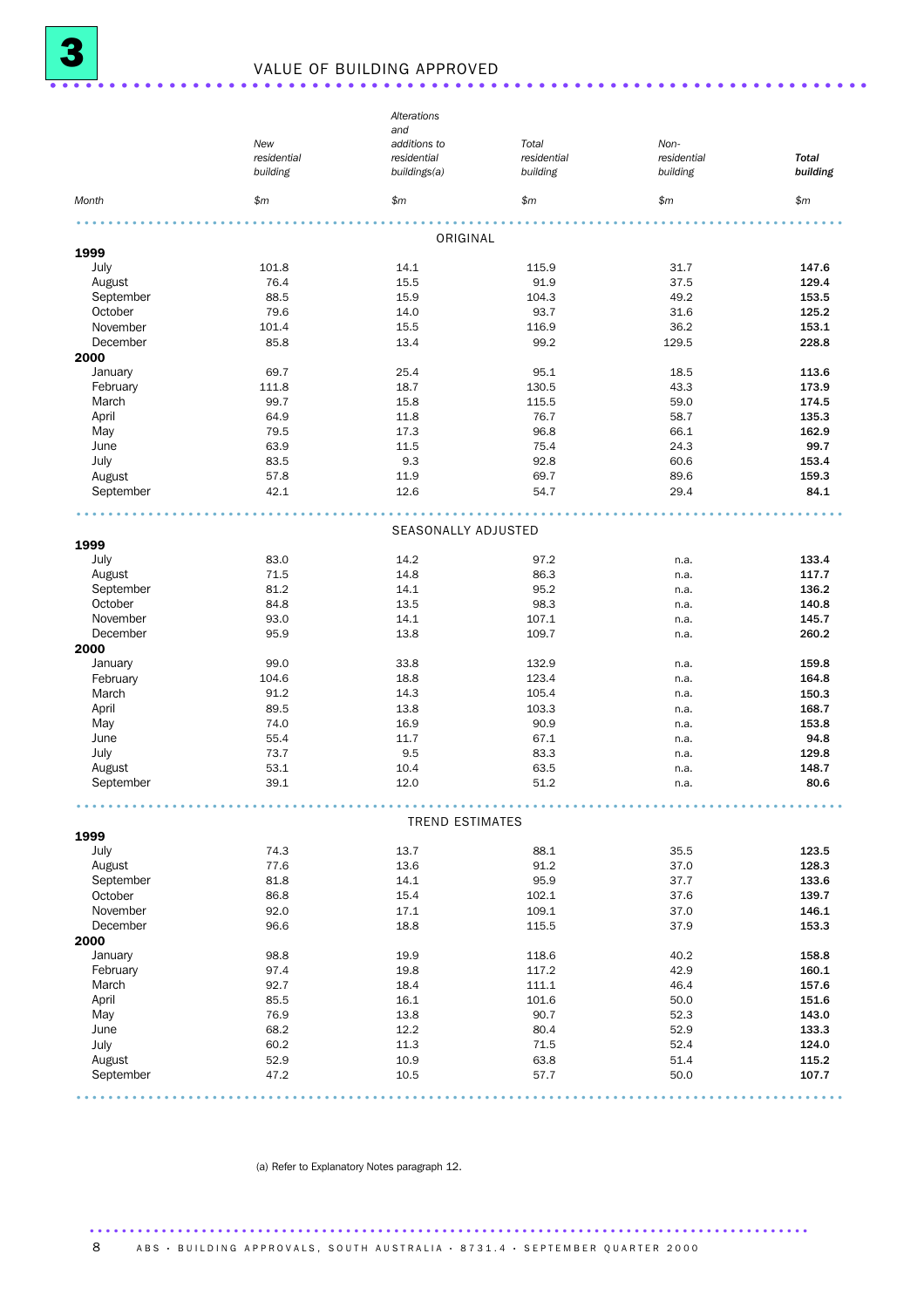

## <sup>4</sup> VALUE OF BUILDING APPROVED, Percentage Change ..................................................................... .

|                     |                    | Alterations                                         |                      |                     |              |
|---------------------|--------------------|-----------------------------------------------------|----------------------|---------------------|--------------|
|                     |                    | and                                                 |                      |                     |              |
|                     | New<br>residential | additions to<br>residential                         | Total<br>residential | Non-<br>residential | <b>Total</b> |
| Month               | building           | buildings(a)                                        | building             | building            | building     |
|                     |                    | ORIGINAL (% change from preceding month)            |                      |                     |              |
| 1999                |                    |                                                     |                      |                     |              |
| July                | 40.8               | $-14.7$                                             | 30.5                 | 0.1                 | 22.5         |
| August              | $-24.9$            | 10.0                                                | $-20.7$              | 18.3                | $-12.3$      |
| September           | 15.8               | 2.4                                                 | 13.5                 | 31.1                | 18.6         |
| October             | $-10.0$            | $-11.7$                                             | $-10.2$              | $-35.8$             | $-18.4$      |
| November            | 27.3               | 10.6                                                | 24.8                 | 14.6                | 22.2         |
| December            | $-15.4$            | $-13.3$                                             | $-15.1$              | 257.9               | 49.5         |
| 2000                |                    |                                                     |                      |                     |              |
| January             | $-18.8$            | 89.1                                                | $-4.1$               | $-85.7$             | $-50.3$      |
| February            | 60.5               | $-26.5$                                             | 37.2                 | 134.0               | 53.0         |
| March               | $-10.8$            | $-15.6$                                             | $-11.5$              | 36.1                | 0.3          |
| April               | $-35.0$            | $-25.2$                                             | $-33.6$              | $-0.5$              | $-22.4$      |
| May                 | 22.6               | 46.3                                                | 26.2                 | 12.7                | 20.4         |
| June                | $-19.6$<br>30.7    | $-33.3$<br>$-19.0$                                  | $-22.1$<br>23.1      | $-63.2$<br>148.9    | $-38.8$      |
| July                | $-30.8$            | 27.2                                                | $-25.0$              | 48.0                | 53.8<br>3.9  |
| August<br>September | $-27.2$            | 6.4                                                 | $-21.4$              | $-67.2$             | $-47.2$      |
|                     |                    |                                                     |                      |                     |              |
|                     |                    | SEASONALLY ADJUSTED (% change from preceding month) |                      |                     |              |
| 1999                |                    |                                                     |                      |                     |              |
| July                | 23.2               | $-3.7$                                              | 18.4                 | n.a.                | 15.8         |
| August              | $-13.9$            | 4.6                                                 | $-11.2$              | n.a.                | $-11.8$      |
| September           | 13.5               | $-5.0$                                              | 10.4                 | n.a.                | 15.7         |
| October             | 4.4                | $-3.7$                                              | 3.2                  | n.a.                | 3.4          |
| November            | 9.8                | 3.9                                                 | 9.0                  | n.a.                | 3.5          |
| December            | 3.1                | $-2.3$                                              | 2.4                  | n.a.                | 78.5         |
| 2000                |                    |                                                     |                      |                     |              |
| January             | 3.2                | 146.1                                               | 21.1                 | n.a.                | $-38.6$      |
| February            | 5.7                | $-44.5$                                             | $-7.1$               | n.a.                | 3.1          |
| March               | $-12.9$            | $-24.0$                                             | $-14.6$              | n.a.                | $-8.8$       |
| April               | $-1.8$             | $-3.5$                                              | $-2.0$               | n.a.                | 12.2         |
| May                 | $-17.4$            | 22.8                                                | $-12.0$              | n.a.                | $-8.8$       |
| June                | $-25.1$            | $-30.8$                                             | $-26.2$              | n.a.                | $-38.3$      |
| July                | 33.1               | $-18.7$                                             | 24.0                 | n.a.                | 36.9         |
| August              | $-28.0$            | 9.1                                                 | $-23.8$              | n.a.                | 14.5         |
| September           | $-26.3$            | 15.7                                                | $-19.4$              | n.a.                | $-45.8$      |
|                     |                    | TREND ESTIMATES (% change from preceding month)     |                      |                     |              |
| 1999                |                    |                                                     |                      |                     |              |
| July                | 3.9                | $-1.2$                                              | 3.1                  | 1.1                 | 2.5          |
| August              | 4.4                | $-1.1$                                              | 3.6                  | 4.5                 | 3.8          |
| September           | 5.3                | 3.5                                                 | 5.0                  | 1.8                 | 4.1          |
| October             | 6.1                | 9.2                                                 | 6.6                  | $-0.4$              | 4.6          |
| November            | 6.0                | 11.4                                                | 6.8                  | $-1.5$              | 4.6          |
| December            | 5.0                | 9.9                                                 | 5.8                  | 2.3                 | 4.9          |
| 2000                |                    |                                                     |                      |                     |              |
| January             | 2.2                | 5.6                                                 | 2.7                  | 6.1                 | 3.6          |
| February            | $-1.3$             | $-0.5$                                              | $-1.2$               | 6.8                 | 0.8          |
| March               | $-4.8$             | $-7.0$                                              | $-5.2$               | 8.3                 | $-1.6$       |
| April               | $-7.8$             | $-12.3$                                             | $-8.6$               | 7.7                 | $-3.8$       |
| May                 | $-10.1$            | $-14.2$                                             | $-10.7$              | 4.5                 | $-5.7$       |
| June                | $-11.3$            | $-11.6$                                             | $-11.3$              | 1.2                 | $-6.7$       |
| July                | $-11.7$            | $-7.3$                                              | $-11.1$              | $-0.9$              | $-7.0$       |
| August              | $-12.1$            | $-4.1$                                              | $-10.8$              | $-1.9$              | $-7.1$       |
| September           | $-10.9$            | $-3.0$                                              | $-9.5$               | $-2.7$              | $-6.5$       |
|                     |                    |                                                     |                      |                     |              |

(a) Refer to Explanatory Notes paragraph 12.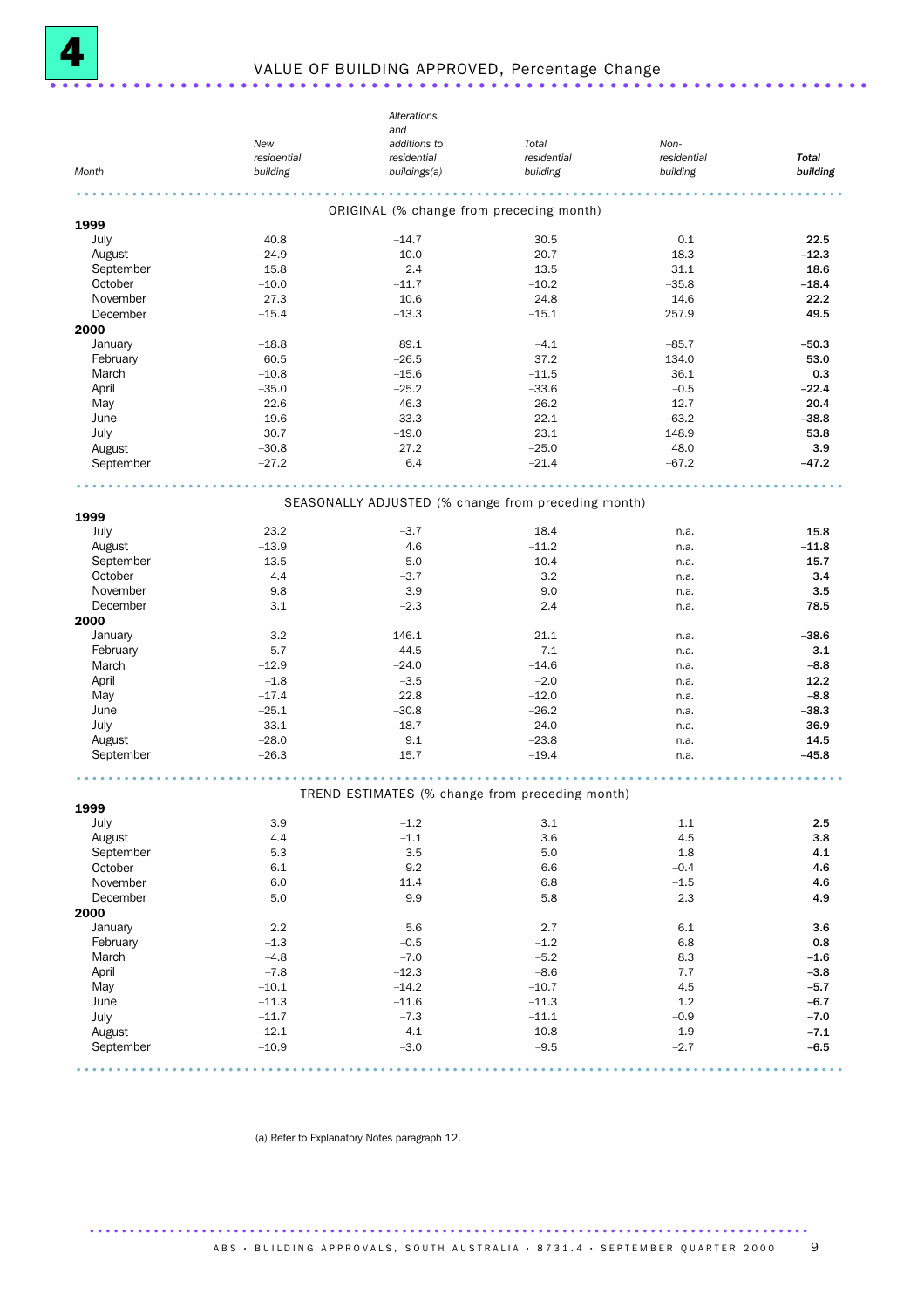

# <sup>5</sup> DWELLING UNITS APPROVED, Private and Public Sector: Original ..................................................................... .

|           |                         |                                  | Alterations             |                     |                     |                         |
|-----------|-------------------------|----------------------------------|-------------------------|---------------------|---------------------|-------------------------|
|           |                         | New other                        | and additions           |                     | Non-                | <b>Total</b>            |
|           | New                     | residential                      | to residential          |                     | residential         | dwelling                |
| Period    | houses                  | building                         | buildings               | Conversion(a)       | building(a)         | units                   |
|           |                         |                                  |                         |                     |                     |                         |
|           |                         |                                  |                         |                     |                     |                         |
|           |                         |                                  | PRIVATE SECTOR (Number) |                     |                     |                         |
|           |                         |                                  |                         |                     |                     |                         |
| 1997-1998 | 6 177                   | 726                              | 9                       | 75                  | 10                  | 6997                    |
| 1998-1999 | 6555                    | 1012                             | 11                      | 118                 | $\,1\,$             | 7697                    |
| 1999-2000 | 8 2 8 7                 | 1 4 5 7                          | 18                      | 145                 | 8                   | 9915                    |
|           |                         |                                  |                         |                     |                     |                         |
| 1999      |                         |                                  |                         |                     |                     |                         |
| September | 730                     | 130                              | $\mathsf{O}\xspace$     | 5                   | 1                   | 866                     |
|           |                         |                                  |                         |                     |                     |                         |
| October   | 667                     | 109                              | $\mathbf 0$             | $\mathbf 0$         | $1\,$               | 777                     |
| November  | 892                     | 88                               | 0                       | $\mathbf 0$         | $\mathbf 1$         | 981                     |
| December  | 736                     | 104                              | $\mathbf 0$             | $\mathbf 0$         | $\overline{2}$      | 842                     |
| 2000      |                         |                                  |                         |                     |                     |                         |
| January   | 649                     | 62                               | 1                       | 71                  | 0                   | 783                     |
| February  | 836                     | 233                              | $\overline{c}$          | $\mathbf 0$         | $\mathsf{O}\xspace$ | 1071                    |
| March     | 807                     | 159                              | 2                       | $\overline{4}$      | 0                   | 972                     |
| April     | 561                     | 74                               | $\mathsf{O}\xspace$     | $\mathbf 0$         | 0                   | 635                     |
| May       | 616                     | 107                              | 11                      | 61                  | 0                   | 795                     |
|           |                         |                                  |                         |                     |                     |                         |
| June      | 516                     | 72                               | 1                       | $\mathbf 1$         | $\mathbf 1$         | 591                     |
| July      | 443                     | 244                              | $\mathbf 1$             | $\mathbf 0$         | $\mathbf 1$         | 689                     |
| August    | 448                     | 54                               | 1                       | $\overline{c}$      | 2                   | 507                     |
| September | 353                     | 56                               | $\mathbf 0$             | $\mathbf 0$         | $\mathbf 0$         | 409                     |
|           |                         |                                  |                         |                     |                     |                         |
|           |                         |                                  |                         |                     |                     |                         |
|           |                         |                                  | PUBLIC SECTOR (Number)  |                     |                     |                         |
|           |                         |                                  |                         |                     |                     |                         |
| 1997-1998 | 193                     | 23                               | $\overline{\mathbf{c}}$ | $\mathsf{O}\xspace$ | $\mathsf O$         | 218                     |
| 1998-1999 | 206                     | 22                               | 3                       | $\mathsf{O}\xspace$ | $\mathsf{O}\xspace$ | 231                     |
| 1999-2000 | 102                     | $\overline{7}$                   | $\mathbf 0$             | $\mathbf 0$         | 0                   | 109                     |
|           |                         |                                  |                         |                     |                     |                         |
| 1999      |                         |                                  |                         |                     |                     |                         |
| September | 41                      | $\mathsf{O}\xspace$              | $\mathbf 0$             | $\mathsf{O}\xspace$ | $\mathsf{O}\xspace$ | 41                      |
| October   | 14                      | 3                                | $\mathsf{O}\xspace$     | $\mathsf{O}\xspace$ | 0                   | 17                      |
| November  | 12                      |                                  | $\mathbf 0$             | $\mathbf 0$         |                     |                         |
|           |                         | $\mathsf{O}\xspace$              |                         |                     | 0                   | 12                      |
| December  | $\mathbf 0$             | $\mathbf 0$                      | $\mathbf 0$             | $\mathbf 0$         | 0                   | $\mathbf 0$             |
| 2000      |                         |                                  |                         |                     |                     |                         |
| January   | $\mathbf 0$             | $\mathbf 0$                      | $\mathbf 0$             | $\mathbf 0$         | 0                   | $\mathbf 0$             |
| February  | $\overline{\mathbf{c}}$ | 0                                | 0                       | $\mathbf 0$         | 0                   | $\overline{\mathbf{2}}$ |
| March     | $\overline{\mathbf{c}}$ | $\mathbf 0$                      | 0                       | $\mathbf 0$         | 0                   | 2                       |
| April     | 4                       | $\overline{4}$                   | $\mathsf{O}\xspace$     | $\mathbf 0$         | 0                   | 8                       |
| May       | $\boldsymbol{9}$        | $\mathbf 0$                      | 0                       | $\mathbf 0$         | 0                   | 9                       |
| June      | $\overline{7}$          | $\mathbf 0$                      | 0                       | $\mathbf 0$         | $\mathbf 0$         | $\overline{7}$          |
| July      | 18                      | $\mathsf{O}\xspace$              | $\mathbf 0$             | 3                   | $\mathbf 0$         | 21                      |
| August    |                         |                                  |                         |                     |                     |                         |
|           | $15\,$                  | $\mathsf{O}\xspace$              | $\mathsf{O}\xspace$     | $\mathsf{O}\xspace$ | $\mathsf{O}\xspace$ | 15                      |
| September | $\mathsf{O}\xspace$     | $\mathsf{O}\xspace$              | $\mathbf 0$             | $\mathbf 0$         | $\mathsf{O}\xspace$ | $\mathbf 0$             |
|           |                         |                                  |                         |                     |                     |                         |
|           |                         |                                  |                         |                     |                     |                         |
|           |                         |                                  | TOTAL (Number)          |                     |                     |                         |
|           |                         |                                  |                         |                     |                     |                         |
| 1997-1998 | 6370                    | 749                              | $11\,$                  | 75                  | 10                  | 7 2 1 5                 |
| 1998-1999 | 6761                    | 1034                             | $14\,$                  | 118                 | $\mathtt 1$         | 7928                    |
| 1999-2000 | 8 3 8 9                 | 1 4 6 4                          | 18                      | 145                 | 8                   | 10 0 24                 |
|           |                         |                                  |                         |                     |                     |                         |
| 1999      |                         |                                  |                         |                     |                     |                         |
| September | 771                     | 130                              | 0                       | 5                   | $\mathbf 1$         | 907                     |
| October   | 681                     | 112                              | 0                       | $\mathsf{O}\xspace$ | $\mathbf 1$         | 794                     |
| November  | 904                     | 88                               | 0                       | $\mathsf{O}\xspace$ | $\mathbf 1$         | 993                     |
| December  | 736                     | 104                              | 0                       | $\mathsf{O}\xspace$ | 2                   | 842                     |
| 2000      |                         |                                  |                         |                     |                     |                         |
| January   | 649                     | 62                               | 1                       | $71 \,$             | 0                   | 783                     |
|           |                         |                                  |                         |                     |                     |                         |
| February  | 838                     | 233                              | $\overline{2}$          | $\mathsf{O}\xspace$ | 0                   | 1073                    |
| March     | 809                     | 159                              | $\overline{c}$          | 4                   | 0                   | 974                     |
| April     | 565                     | 78                               | $\mathsf{O}\xspace$     | $\mathsf{O}\xspace$ | $\mathsf{O}\xspace$ | 643                     |
| May       | 625                     | 107                              | 11                      | 61                  | 0                   | 804                     |
| June      | 523                     | 72                               | 1                       | $\mathbf 1$         | $\mathbf 1$         | 598                     |
| July      | 461                     | 244                              | $1\,$                   | 3                   | $\mathbf 1$         | 710                     |
| August    | 463                     | 54                               | $1\,$                   | $\overline{2}$      | 2                   | 522                     |
| September | 353                     | 56                               | 0                       | $\mathsf{O}\xspace$ | 0                   | 409                     |
|           |                         |                                  |                         |                     |                     |                         |
|           |                         | (a) See Glossary for definition. |                         |                     |                     |                         |
|           |                         |                                  |                         |                     |                     |                         |

10 ABS · BUILDING APPROVALS, SOUTH AUSTRALIA · 8731.4 · SEPTEMBER QUARTER 2000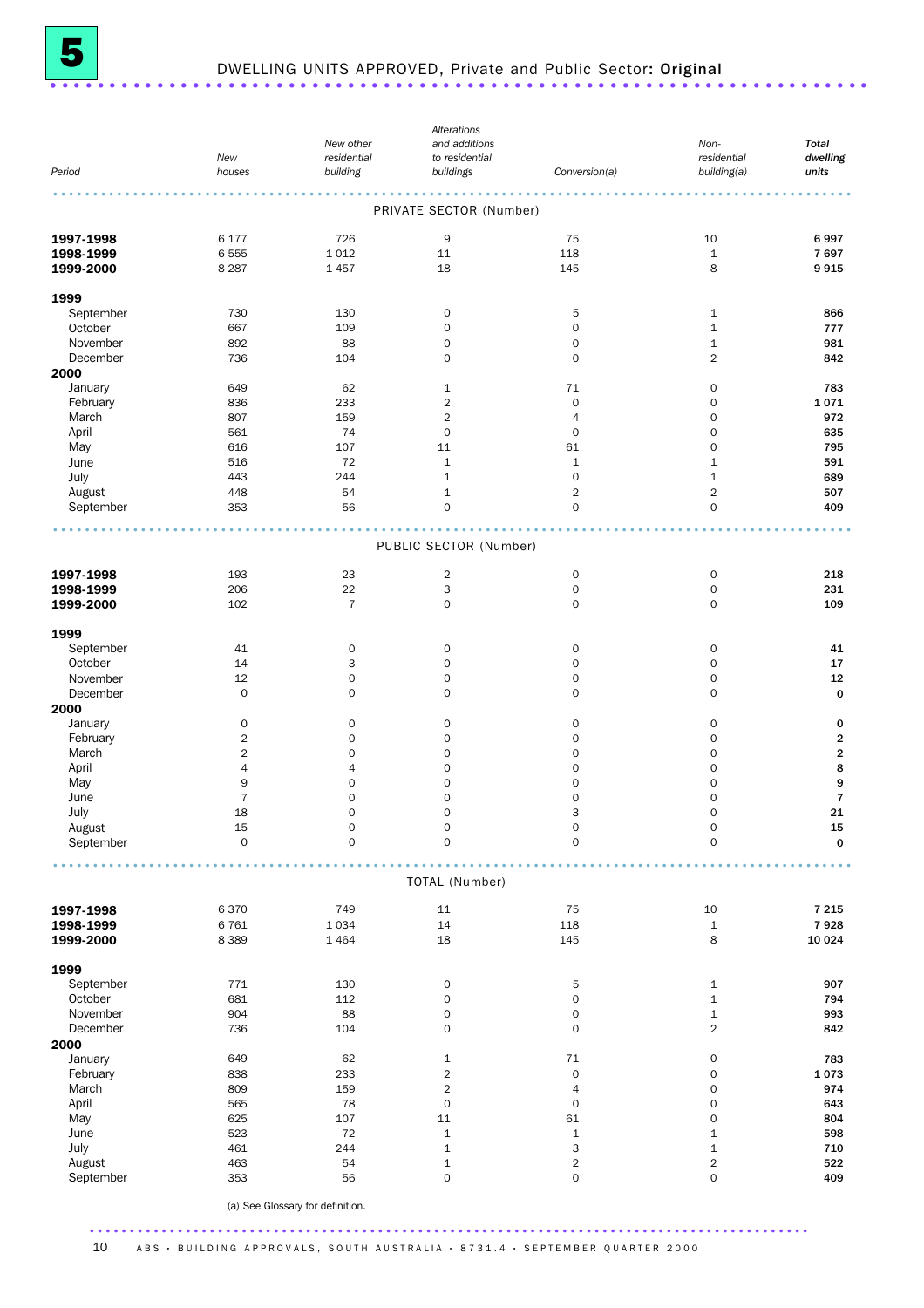

# <sup>6</sup> VALUE OF BUILDING APPROVED, Private and Public Sector: Original ..................................................................... .

|           | New     | New other<br>residential | Alterations and<br>additions<br>creating | Alterations and<br>additions not<br>creating |               | Total<br>residential | Non-<br>residential | <b>Total</b> |
|-----------|---------|--------------------------|------------------------------------------|----------------------------------------------|---------------|----------------------|---------------------|--------------|
| Period    | houses  | building                 | dwellings                                | dwellings                                    | Conversion(a) | building             | building (a)        | building     |
|           |         |                          |                                          | PRIVATE SECTOR (\$ million)                  |               |                      |                     |              |
| 1997-1998 | 553.2   | 61.1                     | 0.6                                      | 118.3                                        | 7.6           | 740.7                | 471.9               | 1 2 1 2 . 7  |
| 1998-1999 | 624.9   | 132.6                    | 0.4                                      | 136.5                                        | 4.5           | 898.9                | 443.0               | 1 3 4 1.9    |
| 1999-2000 | 838.7   | 175.3                    | 1.3                                      | 162.3                                        | 18.8          | 1 1 96.5             | 361.8               | 1558.3       |
| 1999      |         |                          |                                          |                                              |               |                      |                     |              |
| September | 73.8    | 11.4                     | 0.0                                      | 15.3                                         | 0.4           | 100.9                | 29.0                | 129.9        |
| October   | 68.1    | 10.0                     | 0.0                                      | 13.8                                         | 0.0           | 91.9                 | 20.9                | 112.8        |
| November  | 91.6    | 8.8                      | 0.0                                      | 14.8                                         | 0.0           | 115.3                | 19.3                | 134.6        |
| December  | 76.9    | 8.9                      | 0.0                                      | 12.8                                         | 0.0           | 98.6                 | 37.0                | 135.6        |
| 2000      |         |                          |                                          |                                              |               |                      |                     |              |
| January   | 64.2    | 5.5                      | 0.1                                      | 10.5                                         | 14.0          | 94.3                 | 15.0                | 109.3        |
| February  | 85.2    | 26.4                     | 0.1                                      | 17.8                                         | 0.0           | 129.5                | 28.6                | 158.1        |
| March     | 80.9    | 18.5                     | 0.1                                      | 14.1                                         | 0.1           | 113.7                | 32.7                | 146.4        |
| April     | 57.3    | 6.9                      | 0.0                                      | 11.1                                         | 0.0           | 75.4                 | 42.8                | 118.2        |
| May       | 63.0    | 15.9                     | 0.9                                      | 12.3                                         | 4.0           | 96.0                 | 61.7                | 157.7        |
| June      | 52.4    | 11.0                     | 0.1                                      | 11.3                                         | 0.1           | 74.9                 | 19.5                | 94.4         |
| July      | 47.0    | 35.0                     | 0.0                                      | 9.1                                          | 0.0           | 91.1                 | 46.4                | 137.5        |
| August    | 48.1    | 8.5                      | 0.1                                      | 10.7                                         | 0.0           | 67.5                 | 55.3                | 122.8        |
| September | 36.6    | 5.5                      | 0.0                                      | 12.0                                         | 0.1           | 54.2                 | 25.1                | 79.3         |
|           |         |                          |                                          | PUBLIC SECTOR (\$ million)                   |               |                      |                     |              |
|           |         |                          |                                          |                                              |               |                      |                     |              |
| 1997-1998 | 14.5    | 1.4                      | 0.1                                      | 1.2                                          | 0.0           | 17.2                 | 130.3               | 147.5        |
| 1998-1999 | 16.4    | 1.7                      | 0.1                                      | 2.4                                          | 0.0           | 20.7                 | 227.9               | 248.5        |
| 1999-2000 | 8.5     | 0.5                      | 0.0                                      | 6.4                                          | 0.0           | 15.4                 | 223.9               | 239.2        |
| 1999      |         |                          |                                          |                                              |               |                      |                     |              |
| September | 3.3     | 0.0                      | 0.0                                      | 0.1                                          | 0.0           | 3.4                  | 20.2                | 23.6         |
| October   | 1.4     | 0.2                      | 0.0                                      | 0.2                                          | 0.0           | 1.8                  | 10.7                | 12.5         |
| November  | 0.9     | 0.0                      | 0.0                                      | 0.7                                          | 0.0           | 1.6                  | 16.9                | 18.4         |
| December  | 0.0     | 0.0                      | 0.0                                      | 0.6                                          | 0.0           | 0.6                  | 92.6                | 93.2         |
| 2000      |         |                          |                                          |                                              |               |                      |                     |              |
| January   | 0.0     | 0.0                      | 0.0                                      | 0.9                                          | 0.0           | 0.9                  | 3.5                 | 4.4          |
| February  | 0.2     | 0.0                      | 0.0                                      | 0.8                                          | 0.0           | 1.0                  | 14.7                | 15.8         |
| March     | 0.3     | 0.0                      | 0.0                                      | 1.5                                          | 0.0           | 1.8                  | 26.2                | 28.0         |
| April     | 0.3     | 0.3                      | 0.0                                      | 0.7                                          | 0.0           | 1.3                  | 15.8                | 17.1         |
| May       | 0.7     | 0.0                      | 0.0                                      | 0.1                                          | 0.0           | 0.8                  | 4.4                 | 5.1          |
| June      | 0.5     | 0.0                      | 0.0                                      | 0.0                                          | 0.0           | 0.5                  | 4.8                 | 5.3          |
| July      | 1.5     | 0.0                      | 0.0                                      | 0.2                                          | 0.1           | 1.8                  | 14.2                | 15.9         |
| August    | $1.1\,$ | 0.0                      | $0.0\,$                                  | $1.0\,$                                      | $0.0\,$       | $2.2\,$              | 34.3                | 36.5         |
| September | 0.0     | 0.0                      | 0.0                                      | 0.5                                          | 0.0           | 0.5                  | 4.3                 | 4.8          |
|           |         |                          |                                          | TOTAL (\$ million)                           |               |                      |                     |              |
|           |         |                          |                                          |                                              |               |                      |                     |              |
| 1997-1998 | 567.7   | 62.5                     | 0.7                                      | 119.5                                        | 7.6           | 758.0                | 602.2               | 1 3 6 0.1    |
| 1998-1999 | 641.3   | 134.3                    | 0.5                                      | 138.9                                        | 4.5           | 919.6                | 670.9               | 1590.5       |
| 1999-2000 | 847.2   | 175.8                    | 1.3                                      | 168.8                                        | 18.8          | 1 2 1 1.8            | 585.7               | 1797.5       |
| 1999      |         |                          |                                          |                                              |               |                      |                     |              |
| September | 77.1    | 11.4                     | 0.0                                      | 15.4                                         | 0.4           | 104.3                | 49.2                | 153.5        |
| October   | 69.4    | 10.2                     | 0.0                                      | 14.0                                         | 0.0           | 93.7                 | 31.6                | 125.2        |
| November  | 92.5    | 8.8                      | 0.0                                      | 15.5                                         | 0.0           | 116.9                | 36.2                | 153.1        |
| December  | 76.9    | 8.9                      | 0.0                                      | 13.4                                         | 0.0           | 99.2                 | 129.5               | 228.8        |
| 2000      |         |                          |                                          |                                              |               |                      |                     |              |
| January   | 64.2    | 5.5                      | 0.1                                      | 11.3                                         | 14.0          | 95.1                 | 18.5                | 113.6        |
| February  | 85.5    | 26.4                     | 0.1                                      | 18.6                                         | 0.0           | 130.5                | 43.3                | 173.9        |
| March     | 81.2    | 18.5                     | 0.1                                      | 15.6                                         | 0.1           | 115.5                | 59.0                | 174.5        |
| April     | 57.6    | 7.2                      | 0.0                                      | 11.8                                         | 0.0           | 76.7                 | 58.7                | 135.3        |
| May       | 63.6    | 15.9                     | 0.9                                      | 12.4                                         | 4.0           | 96.8                 | 66.1                | 162.9        |
| June      | 52.9    | 11.0                     | 0.1                                      | 11.3                                         | 0.1           | 75.4                 | 24.3                | 99.7         |
| July      | 48.5    | 35.0                     | 0.0                                      | 9.2                                          | 0.1           | 92.8                 | 60.6                | 153.4        |
| August    | 49.3    | 8.5                      | 0.1                                      | 11.8                                         | 0.0           | 69.7                 | 89.6                | 159.3        |
| September | 36.6    | 5.5                      | 0.0                                      | 12.6                                         | 0.1           | 54.7                 | 29.4                | 84.1         |

(a) See Glossary for definition.

#### ..........................................................................................  $ABS$  · BUILDING APPROVALS, SOUTH AUSTRALIA · 8731.4 · SEPTEMBER QUARTER 2000 11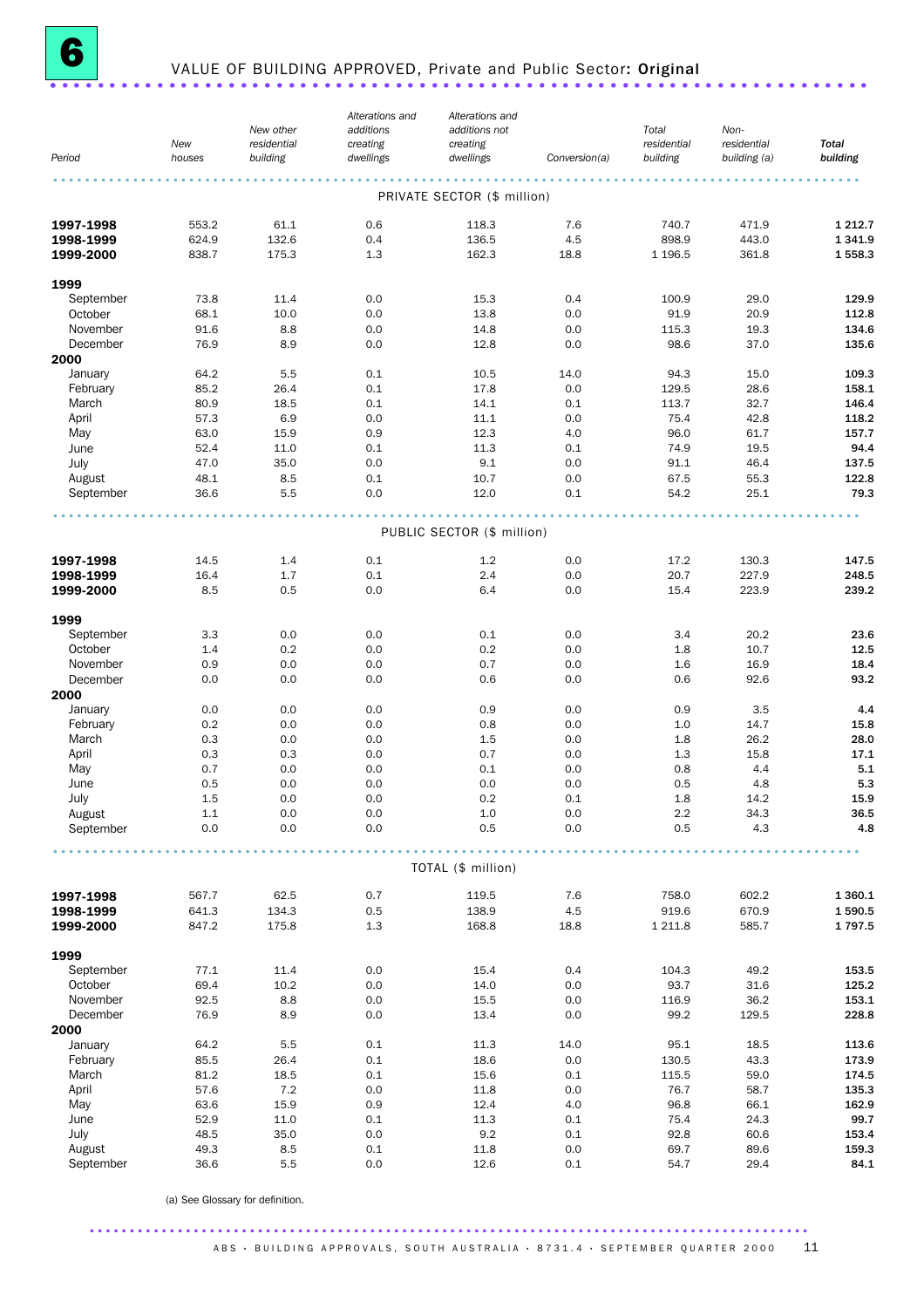

### NEW OTHER RESIDENTIAL BUILDING .....................................................................

| New<br>houses |                                                                                                                                                                                                                                  | Semi-detached, row or terrace houses,                                                                                                                                                              |                                                                                                                                                                                                     |                                                                                                                                                                                                                               |                                                                                                                                                                                                                             |                                                                                                                                                                                                                                                                                                                     |                                                                                                                                                                                                                    | Total                                                                                                                                                                                                                                                                             | residential<br>building                                                                                                                                                                                               |
|---------------|----------------------------------------------------------------------------------------------------------------------------------------------------------------------------------------------------------------------------------|----------------------------------------------------------------------------------------------------------------------------------------------------------------------------------------------------|-----------------------------------------------------------------------------------------------------------------------------------------------------------------------------------------------------|-------------------------------------------------------------------------------------------------------------------------------------------------------------------------------------------------------------------------------|-----------------------------------------------------------------------------------------------------------------------------------------------------------------------------------------------------------------------------|---------------------------------------------------------------------------------------------------------------------------------------------------------------------------------------------------------------------------------------------------------------------------------------------------------------------|--------------------------------------------------------------------------------------------------------------------------------------------------------------------------------------------------------------------|-----------------------------------------------------------------------------------------------------------------------------------------------------------------------------------------------------------------------------------------------------------------------------------|-----------------------------------------------------------------------------------------------------------------------------------------------------------------------------------------------------------------------|
|               | One storey                                                                                                                                                                                                                       | Two or<br>more<br>storeys                                                                                                                                                                          | Total                                                                                                                                                                                               | One or<br>two<br>storeys                                                                                                                                                                                                      | Three<br>storeys                                                                                                                                                                                                            | Four or<br>more<br>storeys                                                                                                                                                                                                                                                                                          | Total                                                                                                                                                                                                              |                                                                                                                                                                                                                                                                                   |                                                                                                                                                                                                                       |
|               |                                                                                                                                                                                                                                  |                                                                                                                                                                                                    |                                                                                                                                                                                                     |                                                                                                                                                                                                                               |                                                                                                                                                                                                                             |                                                                                                                                                                                                                                                                                                                     |                                                                                                                                                                                                                    |                                                                                                                                                                                                                                                                                   |                                                                                                                                                                                                                       |
|               |                                                                                                                                                                                                                                  |                                                                                                                                                                                                    |                                                                                                                                                                                                     |                                                                                                                                                                                                                               |                                                                                                                                                                                                                             |                                                                                                                                                                                                                                                                                                                     |                                                                                                                                                                                                                    |                                                                                                                                                                                                                                                                                   |                                                                                                                                                                                                                       |
| 6370          | 467                                                                                                                                                                                                                              | 154                                                                                                                                                                                                | 621                                                                                                                                                                                                 | 49                                                                                                                                                                                                                            | 18                                                                                                                                                                                                                          | 61                                                                                                                                                                                                                                                                                                                  | 128                                                                                                                                                                                                                | 749                                                                                                                                                                                                                                                                               | 7 1 1 9                                                                                                                                                                                                               |
| 6761          | 381                                                                                                                                                                                                                              | 309                                                                                                                                                                                                | 690                                                                                                                                                                                                 | 53                                                                                                                                                                                                                            | 105                                                                                                                                                                                                                         | 186                                                                                                                                                                                                                                                                                                                 | 344                                                                                                                                                                                                                | 1 0 3 4                                                                                                                                                                                                                                                                           | 7795                                                                                                                                                                                                                  |
| 8 3 8 9       | 650                                                                                                                                                                                                                              | 396                                                                                                                                                                                                | 1046                                                                                                                                                                                                | 36                                                                                                                                                                                                                            | 166                                                                                                                                                                                                                         | 216                                                                                                                                                                                                                                                                                                                 | 418                                                                                                                                                                                                                | 1464                                                                                                                                                                                                                                                                              | 9853                                                                                                                                                                                                                  |
|               |                                                                                                                                                                                                                                  |                                                                                                                                                                                                    |                                                                                                                                                                                                     |                                                                                                                                                                                                                               |                                                                                                                                                                                                                             |                                                                                                                                                                                                                                                                                                                     |                                                                                                                                                                                                                    |                                                                                                                                                                                                                                                                                   |                                                                                                                                                                                                                       |
|               |                                                                                                                                                                                                                                  |                                                                                                                                                                                                    |                                                                                                                                                                                                     |                                                                                                                                                                                                                               |                                                                                                                                                                                                                             |                                                                                                                                                                                                                                                                                                                     |                                                                                                                                                                                                                    |                                                                                                                                                                                                                                                                                   | 838                                                                                                                                                                                                                   |
|               |                                                                                                                                                                                                                                  |                                                                                                                                                                                                    |                                                                                                                                                                                                     |                                                                                                                                                                                                                               |                                                                                                                                                                                                                             |                                                                                                                                                                                                                                                                                                                     |                                                                                                                                                                                                                    |                                                                                                                                                                                                                                                                                   | 769                                                                                                                                                                                                                   |
|               |                                                                                                                                                                                                                                  |                                                                                                                                                                                                    |                                                                                                                                                                                                     |                                                                                                                                                                                                                               |                                                                                                                                                                                                                             |                                                                                                                                                                                                                                                                                                                     |                                                                                                                                                                                                                    |                                                                                                                                                                                                                                                                                   | 901                                                                                                                                                                                                                   |
|               |                                                                                                                                                                                                                                  |                                                                                                                                                                                                    |                                                                                                                                                                                                     |                                                                                                                                                                                                                               |                                                                                                                                                                                                                             |                                                                                                                                                                                                                                                                                                                     |                                                                                                                                                                                                                    |                                                                                                                                                                                                                                                                                   | 793                                                                                                                                                                                                                   |
|               |                                                                                                                                                                                                                                  |                                                                                                                                                                                                    |                                                                                                                                                                                                     |                                                                                                                                                                                                                               |                                                                                                                                                                                                                             |                                                                                                                                                                                                                                                                                                                     |                                                                                                                                                                                                                    |                                                                                                                                                                                                                                                                                   | 992                                                                                                                                                                                                                   |
|               |                                                                                                                                                                                                                                  |                                                                                                                                                                                                    |                                                                                                                                                                                                     |                                                                                                                                                                                                                               |                                                                                                                                                                                                                             |                                                                                                                                                                                                                                                                                                                     |                                                                                                                                                                                                                    |                                                                                                                                                                                                                                                                                   | 840                                                                                                                                                                                                                   |
|               |                                                                                                                                                                                                                                  |                                                                                                                                                                                                    |                                                                                                                                                                                                     |                                                                                                                                                                                                                               |                                                                                                                                                                                                                             |                                                                                                                                                                                                                                                                                                                     |                                                                                                                                                                                                                    |                                                                                                                                                                                                                                                                                   |                                                                                                                                                                                                                       |
|               |                                                                                                                                                                                                                                  |                                                                                                                                                                                                    |                                                                                                                                                                                                     |                                                                                                                                                                                                                               |                                                                                                                                                                                                                             |                                                                                                                                                                                                                                                                                                                     |                                                                                                                                                                                                                    |                                                                                                                                                                                                                                                                                   | 711                                                                                                                                                                                                                   |
|               |                                                                                                                                                                                                                                  |                                                                                                                                                                                                    |                                                                                                                                                                                                     |                                                                                                                                                                                                                               |                                                                                                                                                                                                                             |                                                                                                                                                                                                                                                                                                                     |                                                                                                                                                                                                                    |                                                                                                                                                                                                                                                                                   | 1071                                                                                                                                                                                                                  |
|               |                                                                                                                                                                                                                                  |                                                                                                                                                                                                    |                                                                                                                                                                                                     |                                                                                                                                                                                                                               |                                                                                                                                                                                                                             |                                                                                                                                                                                                                                                                                                                     |                                                                                                                                                                                                                    |                                                                                                                                                                                                                                                                                   | 968                                                                                                                                                                                                                   |
|               |                                                                                                                                                                                                                                  |                                                                                                                                                                                                    |                                                                                                                                                                                                     |                                                                                                                                                                                                                               |                                                                                                                                                                                                                             |                                                                                                                                                                                                                                                                                                                     |                                                                                                                                                                                                                    |                                                                                                                                                                                                                                                                                   | 643                                                                                                                                                                                                                   |
|               |                                                                                                                                                                                                                                  |                                                                                                                                                                                                    |                                                                                                                                                                                                     |                                                                                                                                                                                                                               |                                                                                                                                                                                                                             |                                                                                                                                                                                                                                                                                                                     |                                                                                                                                                                                                                    |                                                                                                                                                                                                                                                                                   | 732                                                                                                                                                                                                                   |
|               |                                                                                                                                                                                                                                  |                                                                                                                                                                                                    |                                                                                                                                                                                                     |                                                                                                                                                                                                                               |                                                                                                                                                                                                                             |                                                                                                                                                                                                                                                                                                                     |                                                                                                                                                                                                                    |                                                                                                                                                                                                                                                                                   | 595                                                                                                                                                                                                                   |
|               |                                                                                                                                                                                                                                  |                                                                                                                                                                                                    |                                                                                                                                                                                                     |                                                                                                                                                                                                                               |                                                                                                                                                                                                                             |                                                                                                                                                                                                                                                                                                                     |                                                                                                                                                                                                                    |                                                                                                                                                                                                                                                                                   | 705                                                                                                                                                                                                                   |
|               |                                                                                                                                                                                                                                  |                                                                                                                                                                                                    |                                                                                                                                                                                                     |                                                                                                                                                                                                                               |                                                                                                                                                                                                                             |                                                                                                                                                                                                                                                                                                                     |                                                                                                                                                                                                                    |                                                                                                                                                                                                                                                                                   | 517                                                                                                                                                                                                                   |
| 353           | 34                                                                                                                                                                                                                               | 22                                                                                                                                                                                                 | 56                                                                                                                                                                                                  | $\mathbf 0$                                                                                                                                                                                                                   | $\mathbf 0$                                                                                                                                                                                                                 | 0                                                                                                                                                                                                                                                                                                                   | $\mathbf 0$                                                                                                                                                                                                        | 56                                                                                                                                                                                                                                                                                | 409                                                                                                                                                                                                                   |
|               |                                                                                                                                                                                                                                  |                                                                                                                                                                                                    |                                                                                                                                                                                                     |                                                                                                                                                                                                                               |                                                                                                                                                                                                                             |                                                                                                                                                                                                                                                                                                                     |                                                                                                                                                                                                                    |                                                                                                                                                                                                                                                                                   |                                                                                                                                                                                                                       |
|               |                                                                                                                                                                                                                                  |                                                                                                                                                                                                    |                                                                                                                                                                                                     |                                                                                                                                                                                                                               |                                                                                                                                                                                                                             |                                                                                                                                                                                                                                                                                                                     |                                                                                                                                                                                                                    |                                                                                                                                                                                                                                                                                   |                                                                                                                                                                                                                       |
|               |                                                                                                                                                                                                                                  |                                                                                                                                                                                                    |                                                                                                                                                                                                     |                                                                                                                                                                                                                               |                                                                                                                                                                                                                             |                                                                                                                                                                                                                                                                                                                     |                                                                                                                                                                                                                    |                                                                                                                                                                                                                                                                                   | 630.1                                                                                                                                                                                                                 |
|               |                                                                                                                                                                                                                                  |                                                                                                                                                                                                    |                                                                                                                                                                                                     |                                                                                                                                                                                                                               |                                                                                                                                                                                                                             |                                                                                                                                                                                                                                                                                                                     |                                                                                                                                                                                                                    |                                                                                                                                                                                                                                                                                   | 775.6                                                                                                                                                                                                                 |
| 847.2         | 48.8                                                                                                                                                                                                                             | 47.2                                                                                                                                                                                               | 96.2                                                                                                                                                                                                | 2.7                                                                                                                                                                                                                           | 20.0                                                                                                                                                                                                                        | 57.1                                                                                                                                                                                                                                                                                                                | 79.7                                                                                                                                                                                                               | 175.7                                                                                                                                                                                                                                                                             | 1023.0                                                                                                                                                                                                                |
|               |                                                                                                                                                                                                                                  |                                                                                                                                                                                                    |                                                                                                                                                                                                     |                                                                                                                                                                                                                               |                                                                                                                                                                                                                             |                                                                                                                                                                                                                                                                                                                     |                                                                                                                                                                                                                    |                                                                                                                                                                                                                                                                                   |                                                                                                                                                                                                                       |
|               |                                                                                                                                                                                                                                  |                                                                                                                                                                                                    |                                                                                                                                                                                                     |                                                                                                                                                                                                                               |                                                                                                                                                                                                                             |                                                                                                                                                                                                                                                                                                                     |                                                                                                                                                                                                                    |                                                                                                                                                                                                                                                                                   | 101.8                                                                                                                                                                                                                 |
|               |                                                                                                                                                                                                                                  |                                                                                                                                                                                                    |                                                                                                                                                                                                     |                                                                                                                                                                                                                               |                                                                                                                                                                                                                             |                                                                                                                                                                                                                                                                                                                     |                                                                                                                                                                                                                    |                                                                                                                                                                                                                                                                                   | 76.4                                                                                                                                                                                                                  |
|               |                                                                                                                                                                                                                                  |                                                                                                                                                                                                    |                                                                                                                                                                                                     |                                                                                                                                                                                                                               |                                                                                                                                                                                                                             |                                                                                                                                                                                                                                                                                                                     |                                                                                                                                                                                                                    |                                                                                                                                                                                                                                                                                   | 88.5                                                                                                                                                                                                                  |
|               |                                                                                                                                                                                                                                  |                                                                                                                                                                                                    |                                                                                                                                                                                                     |                                                                                                                                                                                                                               |                                                                                                                                                                                                                             |                                                                                                                                                                                                                                                                                                                     |                                                                                                                                                                                                                    |                                                                                                                                                                                                                                                                                   | 79.6                                                                                                                                                                                                                  |
|               |                                                                                                                                                                                                                                  |                                                                                                                                                                                                    |                                                                                                                                                                                                     |                                                                                                                                                                                                                               |                                                                                                                                                                                                                             |                                                                                                                                                                                                                                                                                                                     |                                                                                                                                                                                                                    |                                                                                                                                                                                                                                                                                   | 101.4                                                                                                                                                                                                                 |
|               |                                                                                                                                                                                                                                  |                                                                                                                                                                                                    |                                                                                                                                                                                                     |                                                                                                                                                                                                                               |                                                                                                                                                                                                                             |                                                                                                                                                                                                                                                                                                                     |                                                                                                                                                                                                                    |                                                                                                                                                                                                                                                                                   | 85.8                                                                                                                                                                                                                  |
|               |                                                                                                                                                                                                                                  |                                                                                                                                                                                                    |                                                                                                                                                                                                     |                                                                                                                                                                                                                               |                                                                                                                                                                                                                             |                                                                                                                                                                                                                                                                                                                     |                                                                                                                                                                                                                    |                                                                                                                                                                                                                                                                                   |                                                                                                                                                                                                                       |
|               |                                                                                                                                                                                                                                  |                                                                                                                                                                                                    |                                                                                                                                                                                                     |                                                                                                                                                                                                                               |                                                                                                                                                                                                                             |                                                                                                                                                                                                                                                                                                                     |                                                                                                                                                                                                                    |                                                                                                                                                                                                                                                                                   | 69.7                                                                                                                                                                                                                  |
|               |                                                                                                                                                                                                                                  |                                                                                                                                                                                                    |                                                                                                                                                                                                     |                                                                                                                                                                                                                               |                                                                                                                                                                                                                             |                                                                                                                                                                                                                                                                                                                     |                                                                                                                                                                                                                    |                                                                                                                                                                                                                                                                                   |                                                                                                                                                                                                                       |
|               |                                                                                                                                                                                                                                  |                                                                                                                                                                                                    |                                                                                                                                                                                                     |                                                                                                                                                                                                                               |                                                                                                                                                                                                                             |                                                                                                                                                                                                                                                                                                                     |                                                                                                                                                                                                                    |                                                                                                                                                                                                                                                                                   | 111.8<br>99.7                                                                                                                                                                                                         |
|               |                                                                                                                                                                                                                                  |                                                                                                                                                                                                    |                                                                                                                                                                                                     |                                                                                                                                                                                                                               |                                                                                                                                                                                                                             |                                                                                                                                                                                                                                                                                                                     |                                                                                                                                                                                                                    |                                                                                                                                                                                                                                                                                   | 64.9                                                                                                                                                                                                                  |
|               |                                                                                                                                                                                                                                  |                                                                                                                                                                                                    |                                                                                                                                                                                                     |                                                                                                                                                                                                                               |                                                                                                                                                                                                                             |                                                                                                                                                                                                                                                                                                                     |                                                                                                                                                                                                                    |                                                                                                                                                                                                                                                                                   | 79.5                                                                                                                                                                                                                  |
|               |                                                                                                                                                                                                                                  |                                                                                                                                                                                                    |                                                                                                                                                                                                     |                                                                                                                                                                                                                               |                                                                                                                                                                                                                             |                                                                                                                                                                                                                                                                                                                     |                                                                                                                                                                                                                    |                                                                                                                                                                                                                                                                                   | 63.9                                                                                                                                                                                                                  |
|               |                                                                                                                                                                                                                                  |                                                                                                                                                                                                    |                                                                                                                                                                                                     |                                                                                                                                                                                                                               |                                                                                                                                                                                                                             |                                                                                                                                                                                                                                                                                                                     |                                                                                                                                                                                                                    |                                                                                                                                                                                                                                                                                   | 83.5                                                                                                                                                                                                                  |
|               |                                                                                                                                                                                                                                  |                                                                                                                                                                                                    |                                                                                                                                                                                                     |                                                                                                                                                                                                                               |                                                                                                                                                                                                                             |                                                                                                                                                                                                                                                                                                                     |                                                                                                                                                                                                                    |                                                                                                                                                                                                                                                                                   | 57.8                                                                                                                                                                                                                  |
| 36.6          | 3.0                                                                                                                                                                                                                              | 2.5                                                                                                                                                                                                | 5.5                                                                                                                                                                                                 | 0.0                                                                                                                                                                                                                           | 0.0                                                                                                                                                                                                                         | 0.0                                                                                                                                                                                                                                                                                                                 | 0.0                                                                                                                                                                                                                | 5.5                                                                                                                                                                                                                                                                               | 42.1                                                                                                                                                                                                                  |
|               | 619<br>669<br>771<br>681<br>904<br>736<br>649<br>838<br>809<br>565<br>625<br>523<br>461<br>463<br>567.7<br>641.4<br>62.8<br>63.5<br>77.1<br>69.4<br>92.5<br>76.9<br>64.2<br>85.5<br>81.2<br>57.6<br>63.6<br>52.9<br>48.5<br>49.3 | 86<br>65<br>82<br>73<br>48<br>48<br>39<br>75<br>30<br>53<br>18<br>33<br>76<br>16<br>32.8<br>29.4<br>6.3<br>5.2<br>5.9<br>5.6<br>3.8<br>3.8<br>2.6<br>4.6<br>2.8<br>4.1<br>1.4<br>2.7<br>5.7<br>1.5 | 20<br>13<br>48<br>25<br>36<br>44<br>19<br>79<br>35<br>25<br>37<br>15<br>9<br>35<br>14.2<br>33.7<br>1.9<br>2.4<br>5.5<br>3.1<br>4.5<br>4.7<br>2.7<br>$7.0$<br>3.8<br>3.1<br>6.1<br>2.4<br>1.2<br>6.8 | townhouses, etc of<br>106<br>78<br>130<br>98<br>84<br>92<br>58<br>154<br>65<br>78<br>55<br>48<br>85<br>51<br>47.2<br>63.0<br>8.3<br>7.6<br>11.4<br>8.7<br>8.3<br>8.5<br>5.3<br>11.6<br>6.6<br>7.2<br>7.6<br>5.1<br>6.8<br>8.3 | 2<br>4<br>0<br>10<br>4<br>12<br>4<br>0<br>$\mathbf 0$<br>0<br>$\mathbf 0$<br>$\mathbf 0$<br>13<br>3<br>3.0<br>5.5<br>0.2<br>0.3<br>0.0<br>0.9<br>0.6<br>0.5<br>$0.2\,$<br>0.0<br>0.0<br>0.0<br>0.0<br>0.0<br>$1.4\,$<br>0.2 | NUMBER OF DWELLING UNITS<br>31<br>$\mathbf 0$<br>$\mathbf 0$<br>4<br>$\mathbf 0$<br>$\mathbf 0$<br>0<br>32<br>77<br>$\mathbf 0$<br>10<br>12<br>$\mathbf 0$<br>$\mathbf 0$<br>VALUE (\$ million)<br>1.8<br>9.2<br>2.8<br>0.0<br>0.0<br>0.6<br>0.0<br>0.0<br>0.0<br>$5.0\,$<br>8.7<br>0.0<br>1.7<br>1.2<br>0.0<br>0.0 | 80<br>18<br>$\mathbf 0$<br>0<br>0<br>0<br>0<br>47<br>17<br>$\mathbf 0$<br>42<br>12<br>146<br>0<br>10.6<br>56.5<br>27.8<br>5.0<br>0.0<br>0.0<br>0.0<br>0.0<br>0.0<br>9.8<br>3.3<br>0.0<br>6.6<br>4.6<br>26.8<br>0.0 | Flats, units or apartments in a building of<br>113<br>22<br>$\mathbf 0$<br>14<br>$\overline{4}$<br>12<br>4<br>79<br>94<br>0<br>52<br>24<br>159<br>3<br>15.4<br>71.2<br>30.7<br>5.3<br>0.0<br>1.5<br>0.6<br>0.5<br>$0.2\,$<br>14.8<br>12.0<br>0.0<br>8.3<br>5.8<br>28.2<br>$0.2\,$ | 219<br>100<br>130<br>112<br>88<br>104<br>62<br>233<br>159<br>78<br>107<br>72<br>244<br>54<br>62.5<br>134.2<br>39.0<br>12.9<br>11.4<br>10.2<br>8.8<br>8.9<br>5.5<br>26.4<br>18.5<br>7.2<br>15.9<br>11.0<br>35.0<br>8.5 |

(a) See Glossary for definition.

12 A B S · BUILDING APPROVALS, SOUTH AUSTRALIA · 8731.4 · SEPTEMBER QUARTER 2000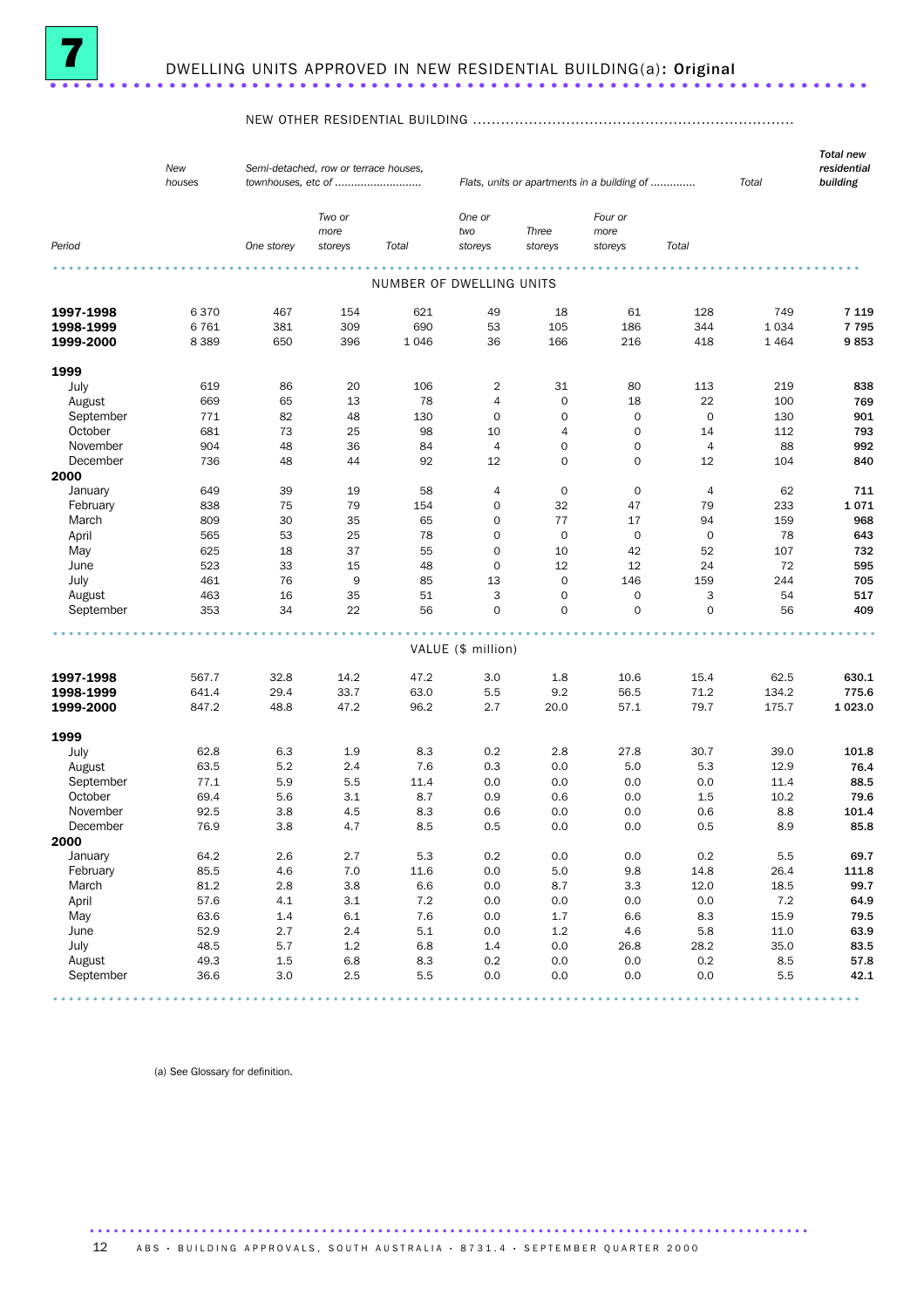| Period    | New<br>houses | New other<br>residential<br>building | New<br>residential<br>building             | Alterations and<br>additions to<br>residential<br>buildings(b) | Total<br>residential<br>building | Non-<br>residential<br>building | <b>Total</b><br>building |
|-----------|---------------|--------------------------------------|--------------------------------------------|----------------------------------------------------------------|----------------------------------|---------------------------------|--------------------------|
|           |               |                                      | ORIGINAL (\$ million)                      |                                                                |                                  |                                 |                          |
| 1997-1998 | 590.4         | 64.3                                 | 654.2                                      | 132.9                                                          | 787.1                            | 611.7                           | 1 3 9 9.3                |
| 1998-1999 | 641.3         | 134.3                                | 775.6                                      | 144.0                                                          | 919.6                            | 670.9                           | 1 590.5                  |
| 1999-2000 | 789.1         | 167.4                                | 956.5                                      | 175.5                                                          | 1 1 3 2.0                        | 567.4                           | 1 699.4                  |
| 1999      |               |                                      |                                            |                                                                |                                  |                                 |                          |
| March     | 147.0         | 25.1                                 | 172.1                                      | 36.4                                                           | 208.4                            | 247.0                           | 456.6                    |
| June      | 172.8         | 21.8                                 | 194.5                                      | 38.1                                                           | 232.6                            | 110.5                           | 342.6                    |
| September | 196.4         | 61.1                                 | 257.4                                      | 43.9                                                           | 301.3                            | 116.0                           | 417.3                    |
| December  | 227.0         | 26.6                                 | 253.6                                      | 40.8                                                           | 294.5                            | 191.6                           | 486.1                    |
| 2000      |               |                                      |                                            |                                                                |                                  |                                 |                          |
| March     | 210.7         | 47.7                                 | 258.4                                      | 54.7                                                           | 313.1                            | 116.6                           | 429.7                    |
| June      | 155.0         | 32.1                                 | 187.1                                      | 36.1                                                           | 223.2                            | 143.2                           | 366.4                    |
|           |               |                                      | ORIGINAL (% change from preceding quarter) |                                                                |                                  |                                 |                          |
| 1999      |               |                                      |                                            |                                                                |                                  |                                 |                          |
| March     | $-3.1$        | 78.3                                 | 3.8                                        | 8.0                                                            | 4.6                              | 61.6                            | 29.6                     |
| June      | 17.5          | $-12.9$                              | 13.1                                       | 4.7                                                            | 11.6                             | $-55.2$                         | $-25.0$                  |
| September | 13.7          | 179.4                                | 32.3                                       | 15.3                                                           | 29.5                             | 4.9                             | 21.8                     |
| December  | 15.6          | $-56.4$                              | $-1.5$                                     | $-6.9$                                                         | $-2.3$                           | 65.2                            | 16.5                     |
| 2000      |               |                                      |                                            |                                                                |                                  |                                 |                          |
| March     | $-7.2$        | 78.8                                 | 1.9                                        | 33.9                                                           | 6.3                              | $-39.2$                         | $-11.6$                  |
| June      | $-26.4$       | $-32.7$                              | $-27.6$                                    | $-34.0$                                                        | $-28.7$                          | 22.8                            | $-14.7$                  |
|           |               |                                      |                                            |                                                                |                                  |                                 |                          |

(a) Reference year for chain volume measures is 1998-99. Refer to Explanatory Notes paragraph 20-21.

(b) Refer to Explanatory Notes paragraph 12.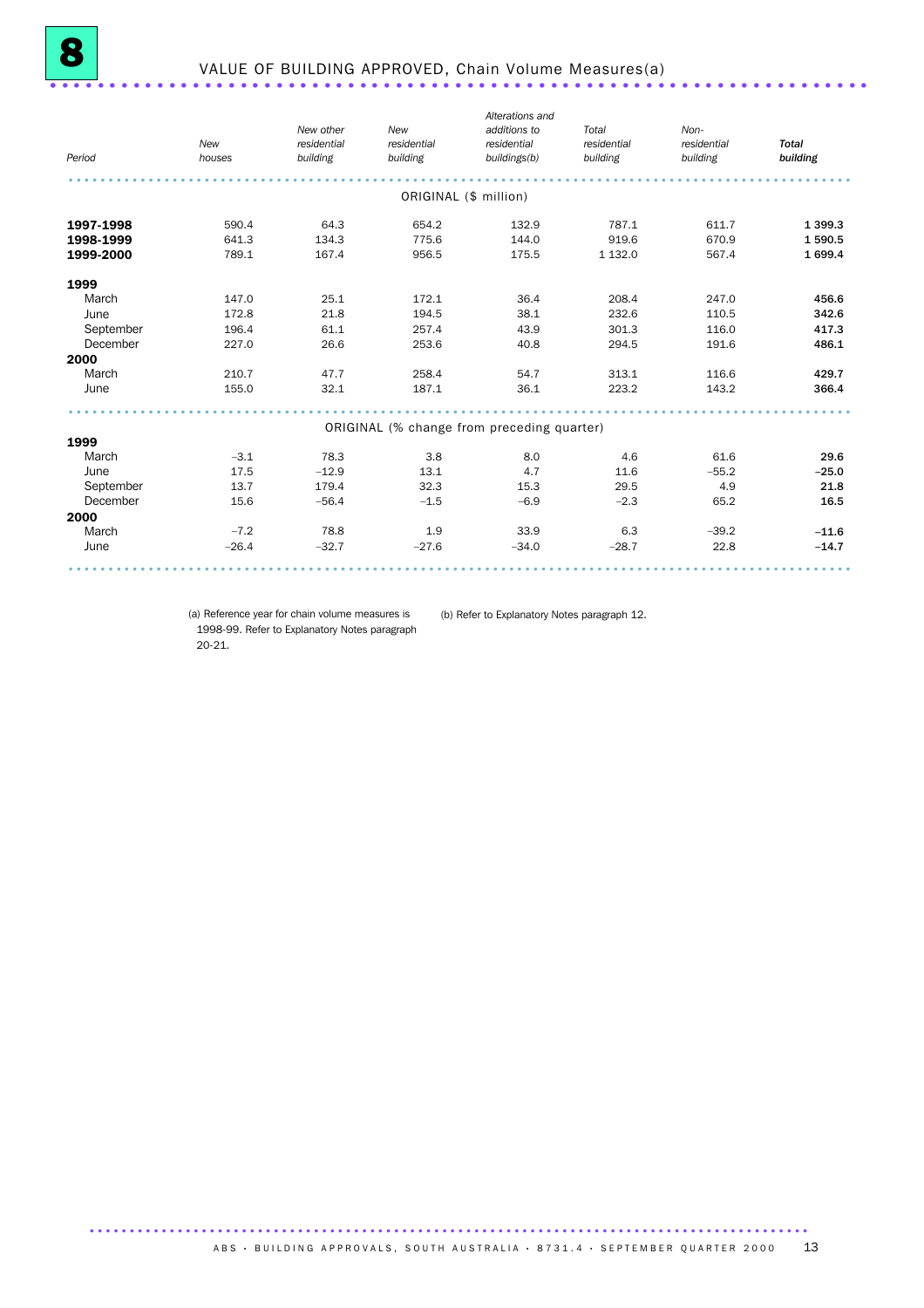

# <sup>9</sup> NON-RESIDENTIAL BUILDING APPROVED, Jobs By Value Range: Original ..................................................................... .

|           |                | Hotels, motels and<br>other short term<br>accommodation |                | Shops |                     | Factories                     |                | Offices | Other business | premises |                | Educational |
|-----------|----------------|---------------------------------------------------------|----------------|-------|---------------------|-------------------------------|----------------|---------|----------------|----------|----------------|-------------|
| Period    | no.            | \$m\$                                                   | no.            | \$m\$ | no.                 | \$m\$                         | no.            | \$m\$   | no.            | \$m\$    | no.            | \$m\$       |
|           |                |                                                         |                |       |                     | Value-\$50,000-\$199,999      |                |         |                |          |                |             |
| 2000      |                |                                                         |                |       |                     |                               |                |         |                |          |                |             |
| July      | 6              | 0.6                                                     | 11             | 1.1   | $\overline{2}$      | 0.2                           | 9              | 0.8     | 10             | 0.9      | 4              | 0.3         |
| August    | 3              | 0.2                                                     | 27             | 2.4   | $\overline{2}$      | 0.2                           | 5              | 0.6     | 9              | 0.9      | $\mathbf 0$    | 0.0         |
| September | $\overline{2}$ | 0.2                                                     | 18             | 1.5   | 6                   | 0.7                           | 14             | 1.8     | 17             | 1.4      | 3              | 0.3         |
|           |                |                                                         |                |       |                     |                               |                |         |                |          |                |             |
| 2000      |                |                                                         |                |       |                     | Value-\$200,000-\$499,999     |                |         |                |          |                |             |
| July      | $\mathbf 0$    | 0.0                                                     | 3              | 0.9   | $\mathbf 0$         | 0.0                           | 6              | 1.7     | $\mathbf{1}$   | 0.2      | 3              | 0.8         |
| August    | $\mathbf{1}$   | 0.4                                                     | $\overline{4}$ | 1.2   | $\mathbf 0$         | 0.0                           | 6              | 1.7     | $\overline{4}$ | 1.1      | $\overline{2}$ | 0.5         |
| September | $\mathbf{1}$   | 0.2                                                     | $\overline{4}$ | 1.2   | $\overline{2}$      | 0.5                           | 5              | 1.8     | $\overline{7}$ | 1.9      | 0              | 0.0         |
|           |                |                                                         |                |       |                     |                               |                |         |                |          |                |             |
| 2000      |                |                                                         |                |       |                     | Value-\$500,000-\$999,999     |                |         |                |          |                |             |
| July      | $\mathbf 0$    | 0.0                                                     | 0              | 0.0   | $\mathbf 0$         | 0.0                           | $\mathbf{1}$   | 0.5     | 0              | 0.0      | $\mathbf{1}$   | 1.0         |
| August    | 0              | 0.0                                                     | $\mathbf{1}$   | 0.8   | $\mathbf{1}$        | 0.6                           | $\overline{2}$ | 1.0     | $\mathbf 0$    | 0.0      | $\mathbf{1}$   | 0.6         |
| September | $\circ$        | 0.0                                                     | $\mathbf{1}$   | 0.8   | $\mathbf 0$         | 0.0                           | 3              | 2.0     | $\mathbf 0$    | 0.0      | $\mathbf 0$    | 0.0         |
|           |                |                                                         |                |       |                     | Value-\$1,000,000-\$4,999,999 |                |         |                |          |                |             |
| 2000      |                |                                                         |                |       |                     |                               |                |         |                |          |                |             |
| July      | $\mathbf 0$    | 0.0                                                     | $\mathbf 0$    | 0.0   | $\mathbf 0$         | 0.0                           | 5              | 11.2    | $\mathbf{1}$   | 1.7      | $\mathbf{1}$   | 1.3         |
| August    | 0              | 0.0                                                     | $\mathbf 1$    | 1.1   | $\mathsf{O}\xspace$ | 0.0                           | $\mathbf 0$    | 0.0     | 3              | 4.0      | $\mathbf 0$    | 0.0         |
| September | $\mathbf{1}$   | 1.7                                                     | $\Omega$       | 0.0   | $\mathbf{1}$        | 2.5                           | $\Omega$       | 0.0     | $\Omega$       | 0.0      | $\overline{2}$ | 4.5         |
|           |                |                                                         |                |       |                     | Value-\$5,000,000 and over    |                |         |                |          |                |             |
| 2000      |                |                                                         |                |       |                     |                               |                |         |                |          |                |             |
| July      | $\mathbf 0$    | 0.0                                                     | $\mathbf 0$    | 0.0   | $\mathbf{1}$        | 5.0                           | $\mathbf 0$    | 0.0     | $\mathbf 0$    | 0.0      | $\mathbf 0$    | 0.0         |
| August    | $\mathbf{1}$   | 16.0                                                    | $\mathbf{1}$   | 15.0  | $\mathbf 0$         | 0.0                           | $\mathbf 0$    | 0.0     | $\mathbf 0$    | 0.0      | $\overline{2}$ | 31.7        |
| September | $\circ$        | 0.0                                                     | $\mathbf{1}$   | 5.1   | $\mathbf 0$         | 0.0                           | $\mathbf 0$    | 0.0     | $\mathbf 0$    | 0.0      | $\mathbf 0$    | 0.0         |
|           |                |                                                         |                |       |                     | Value-Total                   |                |         |                |          |                |             |
| 1997-1998 | 46             | 9.1                                                     | 340            | 85.6  | 98                  | 129.3                         | 194            | 79.5    | 204            | 88.7     | 113            | 82.1        |
| 1998-1999 | 36             | 25.2                                                    | 231            | 128.1 | 69                  | 35.4                          | 173            | 65.0    | 241            | 141.3    | 121            | 136.2       |
| 1999-2000 | 50             | 52.1                                                    | 236            | 70.8  | 98                  | 35.6                          | 218            | 86.7    | 239            | 68.8     | 122            | 71.4        |
| 2000      |                |                                                         |                |       |                     |                               |                |         |                |          |                |             |
| July      | 6              | 0.6                                                     | 14             | 1.9   | 3                   | 5.2                           | 21             | 14.2    | 12             | 2.8      | 9              | 3.4         |
| August    | 5              | 16.6                                                    | 34             | 20.4  | 3                   | 0.7                           | 13             | 3.3     | 16             | 6.0      | 5              | 32.8        |
| September | 4              | 2.2                                                     | 24             | 8.7   | 9                   | 3.8                           | 22             | 5.7     | 24             | 3.4      | 5              | 4.8         |
|           |                |                                                         |                |       |                     |                               |                |         |                |          |                |             |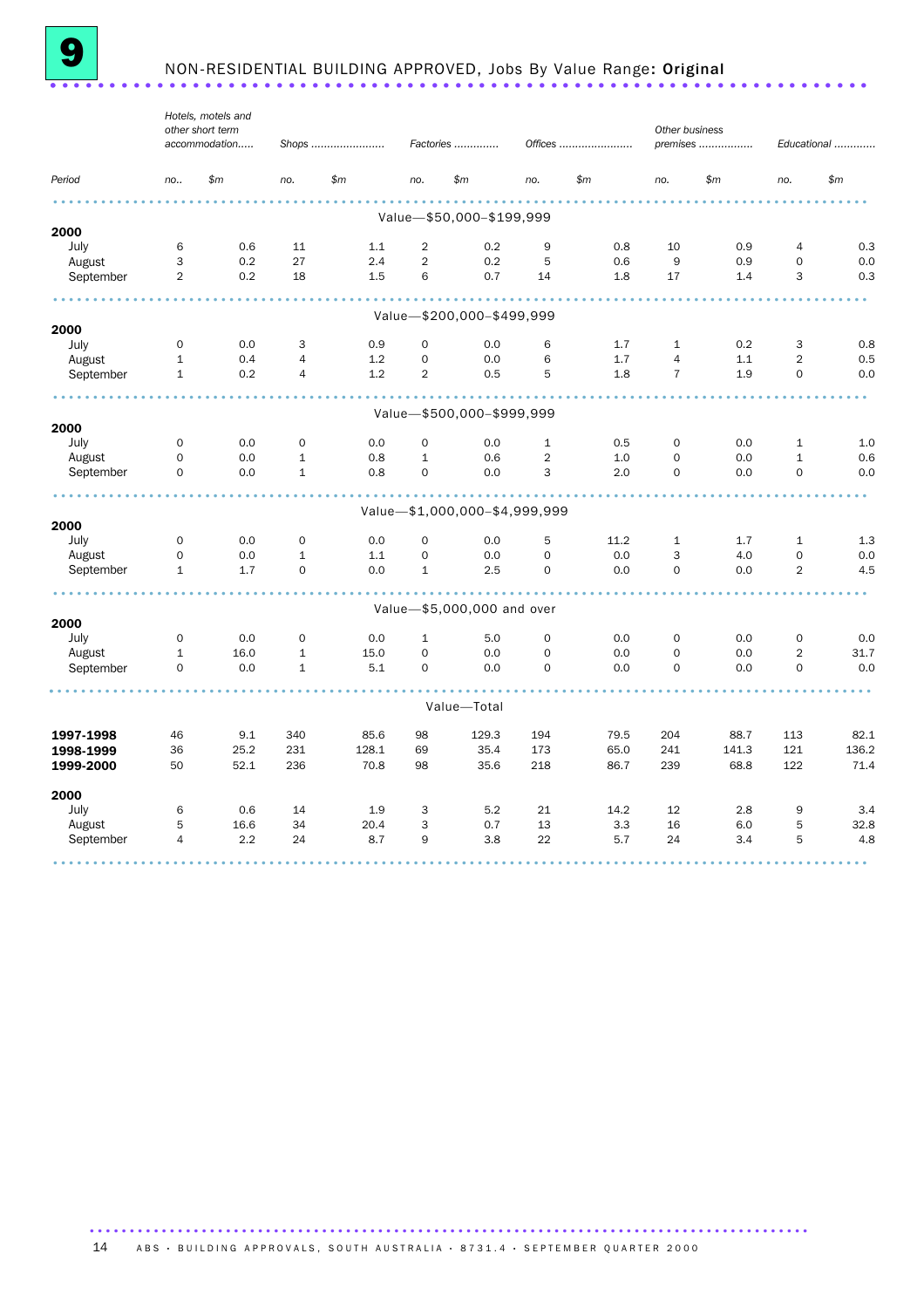

### 9 NON-RESIDENTIAL BUILDING APPROVED, Jobs By Value Range: Original *continued* ..................................................................... .

|                        |                     | Religious   |              | Health                        |                     | Entertainment and<br>recreational |                | Miscellaneous | Total non-residential | building       |
|------------------------|---------------------|-------------|--------------|-------------------------------|---------------------|-----------------------------------|----------------|---------------|-----------------------|----------------|
| Period                 | no                  | \$m\$       | no.          | \$m\$                         | no.                 | \$m\$                             | no.            | \$m\$         | no.                   | \$m\$          |
|                        |                     |             |              | Value-\$50,000-\$199,999      |                     |                                   |                |               |                       |                |
| 2000                   |                     |             |              |                               |                     |                                   |                |               |                       |                |
| July                   | $\mathbf{1}$        | 0.1         | $\mathbf{O}$ | 0.0                           | 4                   | 0.4                               | $\overline{7}$ | 0.5           | 54                    | 4.9            |
| August                 | $\mathbf{1}$        | 0.2         | $\mathbf{O}$ | 0.0                           | $\mathbf 0$         | 0.0                               | $\overline{7}$ | 0.6           | 54                    | 5.1            |
| September              | $\mathbf 0$         | 0.0         | $\mathbf{O}$ | 0.0                           | 3                   | 0.3                               | 2              | 0.3           | 65                    | 6.6            |
|                        |                     |             |              | Value-\$200,000-\$499,999     |                     |                                   |                |               |                       |                |
| 2000                   |                     |             |              |                               |                     |                                   |                |               |                       |                |
| July                   | $\mathbf 0$         | 0.0         | $\mathbf{1}$ | 0.3                           | $\overline{2}$      | 0.6                               | $\mathbf{1}$   | 0.4           | 17                    | 4.9            |
| August                 | $\mathbf 0$         | 0.0         | 0            | 0.0                           | $\mathbf 0$         | 0.0                               | $\mathbf{1}$   | 0.3           | 18                    | 5.2            |
| September              | $\mathbf 0$         | 0.0         | $\mathbf{1}$ | 0.4                           | $\mathbf 0$         | 0.0                               | $\mathbf 0$    | 0.0           | 20                    | 6.1            |
|                        |                     |             |              |                               |                     |                                   |                |               |                       |                |
| 2000                   |                     |             |              | Value-\$500,000-\$999,999     |                     |                                   |                |               |                       |                |
| July                   | $\mathbf 0$         | 0.0         | $\mathsf{O}$ | 0.0                           | $\mathbf{1}$        | 0.9                               | $\mathbf 0$    | 0.0           | 3                     | 2.4            |
| August                 | $\mathbf{1}$        | 0.5         | 0            | 0.0                           | $\mathbf 0$         | 0.0                               | $\mathbf 0$    | 0.0           | 6                     | 3.5            |
| September              | $\Omega$            | 0.0         | $\Omega$     | 0.0                           | $\Omega$            | 0.0                               | $\Omega$       | 0.0           | $\overline{4}$        | 2.8            |
|                        |                     |             |              | Value-\$1,000,000-\$4,999,999 |                     |                                   |                |               |                       |                |
| 2000                   |                     |             |              |                               |                     |                                   |                |               |                       |                |
| July                   | $\mathbf 0$         | 0.0         | 3            | 6.6                           | $\mathbf{1}$        | 2.2                               | $\mathbf{1}$   | 1.5           | 12                    | 24.5           |
| August                 | $\mathsf{O}\xspace$ | 0.0         | $\mathbf 1$  | 3.3                           | $\mathsf{O}\xspace$ | 0.0                               | $\mathbf{1}$   | 4.8           | 6                     | 13.2           |
| September              | $\mathbf 0$         | 0.0         | 0            | 0.0                           | $\mathbf 0$         | 0.0                               | $\mathbf 0$    | 0.0           | $\overline{4}$        | 8.7            |
|                        |                     |             |              | Value-\$5,000,000 and over    |                     |                                   |                |               |                       |                |
| 2000                   |                     |             |              |                               |                     |                                   |                |               |                       |                |
| July                   | $\mathbf 0$         | 0.0         | $\mathbf 0$  | 0.0                           | $\mathbf{1}$        | 11.2                              | $\mathbf{1}$   | 7.7           | 3                     | 23.8           |
| August                 | 0                   | 0.0         | 0            | 0.0                           | $\mathsf{O}\xspace$ | 0.0                               | $\mathbf 0$    | 0.0           | $\overline{4}$        | 62.7           |
| September              | $\mathbf 0$         | 0.0         | $\mathbf 0$  | 0.0                           | $\mathbf 0$         | 0.0                               | $\mathbf 0$    | 0.0           | $\mathbf{1}$          | 5.1            |
|                        |                     |             |              |                               | Value-Total         |                                   |                |               |                       |                |
|                        |                     |             |              |                               |                     |                                   |                |               |                       |                |
| 1997-1998              | 10                  | 5.3         | 57           | 46.5                          | 59                  | 58.4                              | 67             | 17.6          | 1 1 8 8               | 602.2          |
| 1998-1999<br>1999-2000 | 13<br>24            | 1.8<br>11.8 | 40<br>63     | 61.6<br>46.3                  | 63<br>47            | 46.2<br>118.8                     | 67<br>79       | 30.1<br>23.4  | 1054<br>1 1 7 6       | 670.9<br>585.7 |
| 2000                   |                     |             |              |                               |                     |                                   |                |               |                       |                |
| July                   | $\mathbf{1}$        | 0.1         | 4            | 6.9                           | 9                   | 15.2                              | 10             | 10.1          | 89                    | 60.6           |
| August                 | $\overline{2}$      | 0.7         | $\mathbf{1}$ | 3.3                           | $\mathbf 0$         | 0.0                               | 9              | 5.8           | 88                    | 89.6           |
| September              | $\mathbf 0$         | 0.0         | $\mathbf{1}$ | 0.4                           | 3                   | 0.3                               | $\overline{2}$ | 0.3           | 94                    | 29.4           |
|                        |                     |             |              |                               |                     |                                   |                |               |                       |                |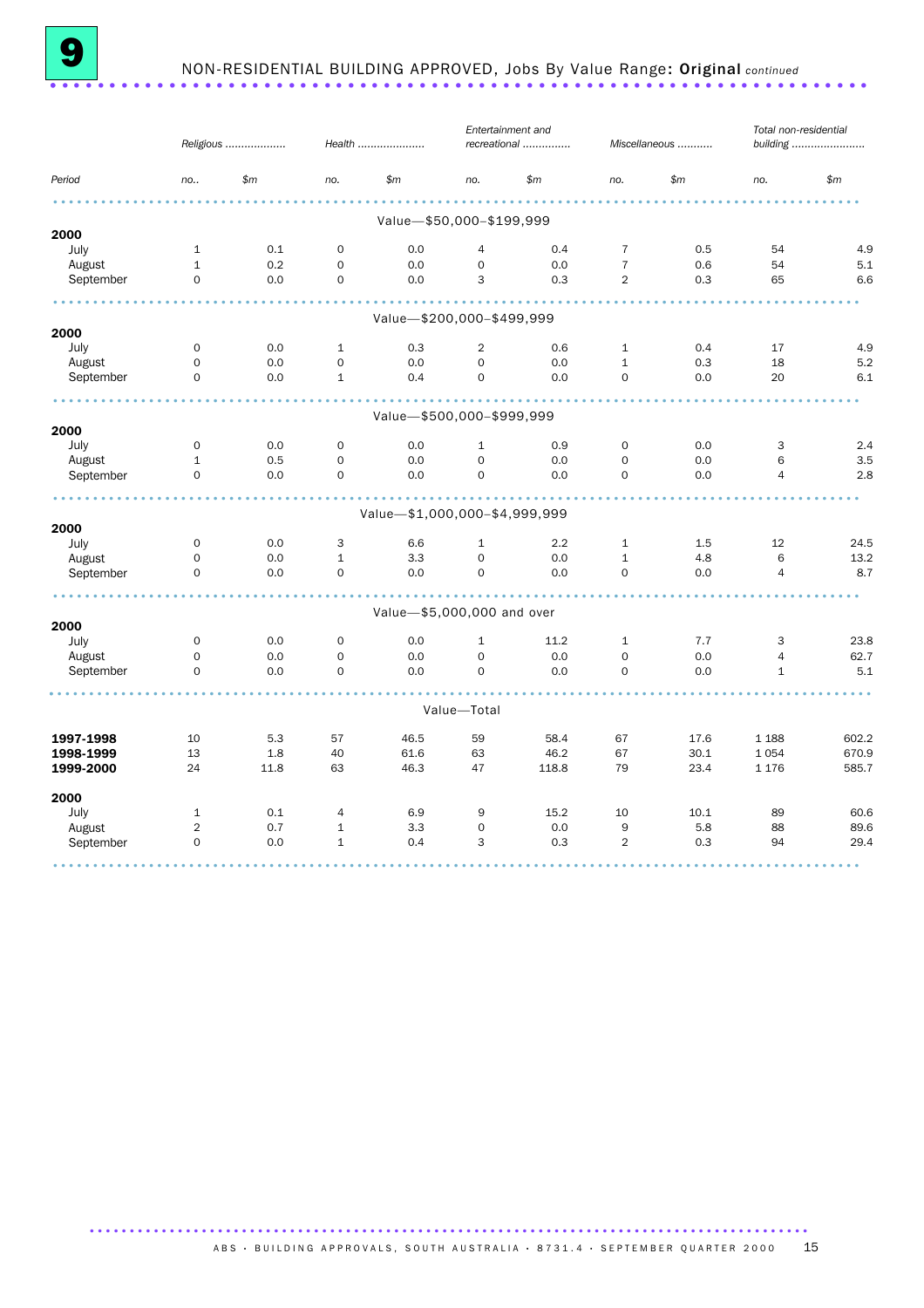

# <u>10 value of non-residential building approved:</u> Original .......................

|                   | Hotels, motels          |            |            |                |                             |             |            |            |                          |                    |                         |
|-------------------|-------------------------|------------|------------|----------------|-----------------------------|-------------|------------|------------|--------------------------|--------------------|-------------------------|
|                   | and other short         |            |            |                | Other                       |             |            |            | Entertain-               |                    | Total non-              |
| Period            | term accomm-<br>odation | Shops      | Factories  | <b>Offices</b> | business<br>premises        | Educational | Religious  | Health     | ment and<br>recreational | Miscell-<br>aneous | residential<br>building |
|                   |                         |            |            |                |                             |             |            |            |                          |                    |                         |
|                   |                         |            |            |                |                             |             |            |            |                          |                    |                         |
|                   |                         |            |            |                | PRIVATE SECTOR (\$ million) |             |            |            |                          |                    |                         |
| 1997-1998         | 8.6                     | 82.7       | 128.9      | 59.9           | 85.9                        | 19.0        | 5.3        | 20.0       | 50.6                     | 10.9               | 471.9                   |
| 1998-1999         | 24.2                    | 126.3      | 34.8       | 48.3           | 120.0                       | 24.2        | 1.8        | 23.7       | 27.5                     | 12.2               | 443.0                   |
| 1999-2000         | 51.7                    | 70.8       | 35.5       | 52.5           | 66.3                        | 31.9        | 11.8       | 16.1       | 15.5                     | 9.7                | 361.8                   |
|                   |                         |            |            |                |                             |             |            |            |                          |                    |                         |
| 1999              |                         |            |            |                |                             |             |            |            |                          |                    |                         |
| September         | 1.8                     | 10.5       | 1.6        | 4.2            | 5.2                         | 1.5         | 2.0        | 1.2        | 0.3                      | 0.8                | 29.0                    |
| October           | 0.2                     | 3.1        | 4.2        | 1.8            | 6.8                         | 1.6         | 0.0        | 1.6        | 0.9                      | 0.8                | 20.9                    |
| November          | 0.3                     | 4.0        | 1.9        | 4.5            | 3.1                         | 3.1         | 0.2        | 2.1        | 0.2                      | 0.0                | 19.3                    |
| December          | 0.8                     | 4.2        | 2.5        | 5.4            | 8.8                         | 3.8         | 0.7        | 1.1        | 8.6                      | 1.2                | 37.0                    |
| 2000              |                         |            |            |                |                             |             |            |            |                          |                    |                         |
| January           | 0.5                     | 3.1        | 2.7        | 1.0            | 5.0                         | 2.2         | 0.0        | 0.3        | 0.1                      | 0.1                | 15.0                    |
| February<br>March | 7.0<br>5.8              | 3.3<br>8.4 | 5.2<br>1.0 | 4.4<br>4.7     | 5.5<br>6.7                  | 2.2<br>2.7  | 0.1<br>0.9 | 0.4<br>0.3 | 0.1<br>0.8               | 0.5<br>1.5         | 28.6<br>32.7            |
| April             | 0.7                     | 11.2       | 1.5        | 14.6           | 7.0                         | 0.7         | 0.3        | 2.7        | 3.5                      | 0.5                | 42.8                    |
| May               | 30.2                    | 5.2        | 9.8        | 4.2            | 7.0                         | 3.6         | 0.8        | 0.0        | 0.0                      | 1.0                | 61.7                    |
| June              | 1.9                     | 8.3        | 1.2        | 2.2            | 2.2                         | 2.5         | 0.5        | 0.2        | 0.5                      | 0.1                | 19.5                    |
| July              | 0.5                     | 1.9        | 5.2        | 12.8           | 2.8                         | 1.9         | 0.1        | 6.6        | 12.6                     | 2.0                | 46.4                    |
| August            | 16.2                    | 20.4       | 0.7        | 2.2            | 5.5                         | 5.5         | 0.7        | 3.3        | 0.0                      | 0.7                | 55.3                    |
| September         | 2.0                     | 8.7        | 3.8        | 4.0            | 3.1                         | 3.4         | 0.0        | 0.0        | 0.1                      | 0.1                | 25.1                    |
|                   |                         |            |            |                |                             |             |            |            |                          |                    |                         |
|                   |                         |            |            |                |                             |             |            |            |                          |                    |                         |
|                   |                         |            |            |                | PUBLIC SECTOR (\$ million)  |             |            |            |                          |                    |                         |
| 1997-1998         | 0.5                     | 2.9        | 0.4        | 19.6           | 2.8                         | 63.2        | 0.0        | 26.4       | 7.8                      | 6.7                | 130.3                   |
| 1998-1999         | 1.0                     | 1.7        | 0.6        | 16.7           | 21.4                        | 112.0       | 0.0        | 37.9       | 18.7                     | 17.9               | 227.9                   |
| 1999-2000         | 0.4                     | 0.0        | 0.1        | 34.1           | 2.6                         | 39.5        | 0.0        | 30.1       | 103.3                    | 13.7               | 223.9                   |
|                   |                         |            |            |                |                             |             |            |            |                          |                    |                         |
| 1999              |                         |            |            |                |                             |             |            |            |                          |                    |                         |
| September         | 0.0                     | 0.0        | 0.0        | 7.7            | 0.0                         | 1.1         | 0.0        | 10.9       | 0.4                      | 0.0                | 20.2                    |
| October           | 0.0                     | 0.0        | 0.0        | 8.6            | 0.6                         | 0.9         | 0.0        | 0.4        | 0.1                      | 0.1                | 10.7                    |
| November          | 0.0                     | 0.0        | 0.0        | 0.9            | 0.0                         | 12.7        | 0.0        | 1.9        | 0.5                      | 0.8                | 16.9                    |
| December          | 0.0                     | 0.0        | 0.0        | 1.3            | 0.0                         | 6.4         | 0.0        | 1.2        | 83.7                     | 0.0                | 92.6                    |
| 2000              |                         |            |            |                |                             |             |            |            |                          |                    |                         |
| January           | 0.2                     | 0.0        | 0.0        | 1.4            | 0.0                         | 0.0         | 0.0        | 0.5        | 0.4                      | 1.1                | 3.5                     |
| February          | 0.0                     | 0.0        | 0.0        | 8.9            | 0.1                         | 0.1         | 0.0        | 0.0        | 3.3                      | 2.3                | 14.7                    |
| March             | 0.0                     | 0.0        | 0.0        | 1.0            | 0.3                         | 2.1         | 0.0        | 7.7        | 14.8                     | 0.4                | 26.2                    |
| April<br>May      | 0.0<br>0.0              | 0.0<br>0.0 | 0.0<br>0.0 | 1.2<br>2.3     | 0.5<br>0.4                  | 5.9<br>0.5  | 0.0        | 0.4        | 0.0<br>0.0               | 7.9<br>0.0         | 15.8<br>4.4             |
| June              | 0.0                     | 0.0        | 0.0        | 0.7            | 0.7                         | 0.2         | 0.0<br>0.0 | 1.1<br>2.3 | 0.0                      | 0.9                | 4.8                     |
| July              | 0.1                     | 0.0        | 0.0        | 1.5            | 0.0                         | 1.5         | 0.0        | 0.3        | 2.6                      | 8.1                | 14.2                    |
| August            | 0.4                     | 0.0        | 0.0        | $1.1\,$        | 0.5                         | 27.3        | 0.0        | 0.0        | 0.0                      | 5.1                | 34.3                    |
| September         | 0.2                     | 0.0        | 0.0        | 1.7            | 0.3                         | 1.4         | 0.0        | 0.4        | 0.2                      | 0.1                | 4.3                     |
|                   |                         |            |            |                |                             |             |            |            |                          |                    |                         |
|                   |                         |            |            |                |                             |             |            |            |                          |                    |                         |
|                   |                         |            |            |                | TOTAL (\$ million)          |             |            |            |                          |                    |                         |
| 1997-1998         | 9.1                     | 85.6       | 129.3      | 79.5           | 88.7                        | 82.1        | 5.3        | 46.5       | 58.4                     | 17.6               | 602.2                   |
| 1998-1999         | 25.2                    | 128.1      | 35.4       | 65.0           | 141.3                       | 136.2       | 1.8        | 61.6       | 46.2                     | 30.1               | 670.9                   |
| 1999-2000         | 52.1                    | 70.8       | 35.6       | 86.7           | 68.8                        | 71.4        | 11.8       | 46.3       | 118.8                    | 23.4               | 585.7                   |
|                   |                         |            |            |                |                             |             |            |            |                          |                    |                         |
| 1999              |                         |            |            |                |                             |             |            |            |                          |                    |                         |
| September         | 1.8                     | 10.5       | 1.6        | 11.9           | 5.2                         | 2.6         | 2.0        | 12.1       | 0.8                      | 0.8                | 49.2                    |
| October           | 0.2                     | 3.1        | 4.2        | 10.4           | 7.4                         | 2.5         | 0.0        | 2.0        | 1.0                      | 0.9                | 31.6                    |
| November          | 0.3                     | 4.0        | 1.9        | 5.4            | 3.1                         | 15.7        | 0.2        | 4.0        | 0.7                      | 0.8                | 36.2                    |
| December          | 0.8                     | 4.2        | 2.5        | 6.7            | 8.8                         | 10.2        | 0.7        | 2.3        | 92.2                     | 1.2                | 129.5                   |
| 2000              |                         |            |            |                |                             |             |            |            |                          |                    |                         |
| January           | 0.7                     | 3.1        | 2.7        | 2.4            | 5.0                         | 2.2         | 0.0        | 0.8        | 0.5                      | $1.1\,$            | 18.5                    |
| February          | 7.0                     | 3.3        | 5.2        | 13.3           | 5.6                         | 2.3         | 0.1        | 0.4        | 3.4                      | 2.8                | 43.3                    |
| March             | 5.8                     | 8.4        | 1.0        | 5.8            | 6.9                         | 4.8         | 0.9        | 8.0        | 15.7                     | 1.8                | 59.0                    |
| April             | 0.7                     | 11.2       | $1.5\,$    | 15.8           | 7.5                         | 6.6         | 0.3        | 3.1        | 3.5                      | 8.4                | 58.7                    |
| May               | 30.2                    | 5.2        | 9.8        | 6.5            | 7.4                         | 4.1         | 0.8        | 1.1        | 0.0                      | 1.0                | 66.1                    |
| June              | 1.9                     | 8.3        | 1.2        | 3.0            | 2.9                         | 2.7         | 0.5        | 2.5        | 0.5                      | 0.9                | 24.3                    |
| July              | 0.6                     | 1.9        | 5.2        | 14.2           | 2.8                         | 3.4         | 0.1        | 6.9        | 15.2                     | 10.1               | 60.6                    |
| August            | 16.6                    | 20.4       | 0.7        | 3.3            | 6.0                         | 32.8        | 0.7        | 3.3        | 0.0                      | 5.8                | 89.6                    |
| September         | 2.2                     | 8.7        | 3.8        | 5.7            | 3.4                         | 4.8         | 0.0        | 0.4        | 0.3                      | 0.3                | 29.4                    |

.......................................................................................... 16 ABS · BUILDING APPROVALS, SOUTH AUSTRALIA · 8731.4 · SEPTEMBER QUARTER 2000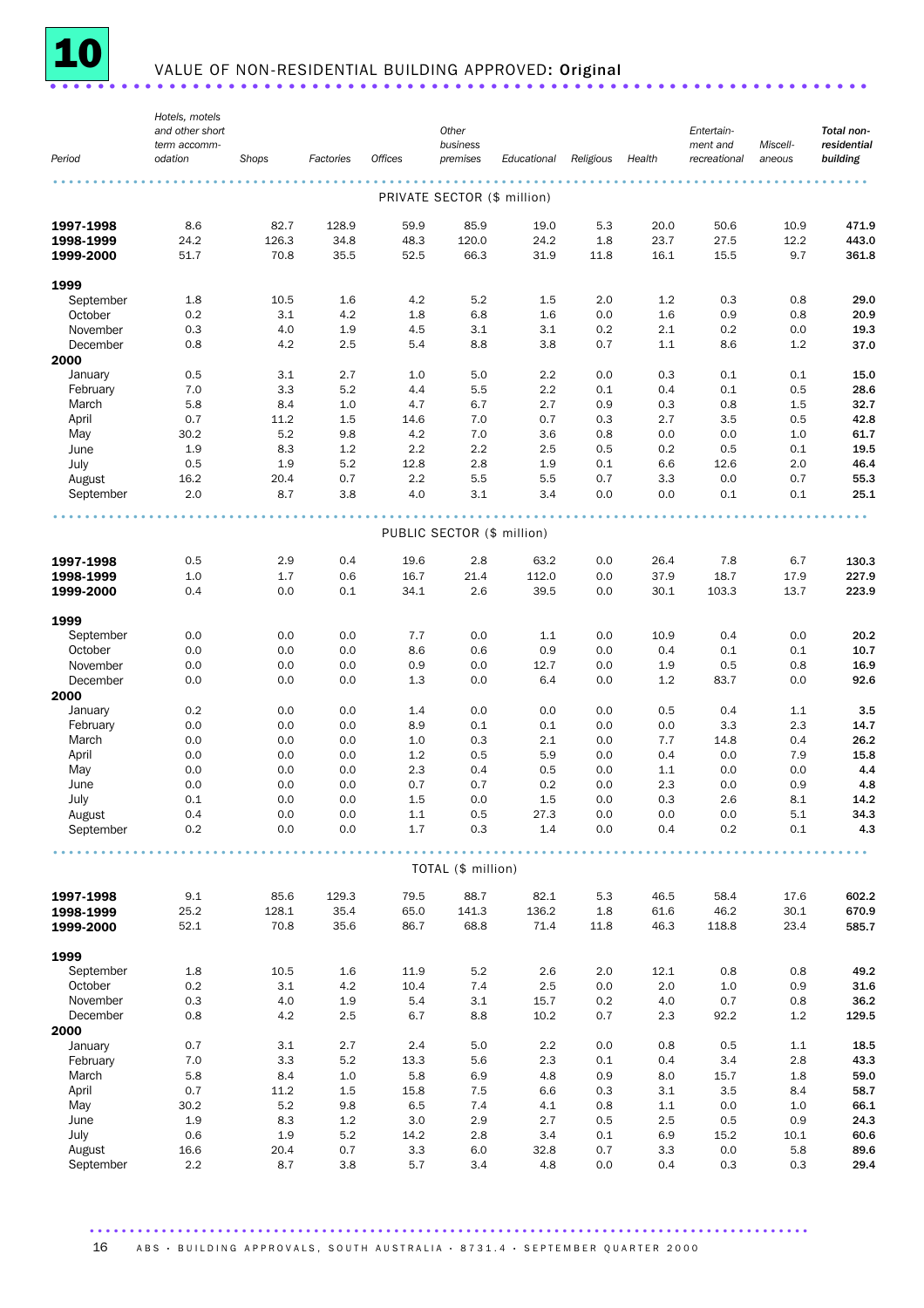

## <sup>11</sup> BUILDING APPROVED IN THE ADELAIDE STATISTICAL DIVISION: Original ..................................................................... .

DWELLINGS (no.)...... VALUE (\$'000)..........................................................................................

|                        |                     |                          |                     |                    |                                 | Alterations        |                    |                    |                        |
|------------------------|---------------------|--------------------------|---------------------|--------------------|---------------------------------|--------------------|--------------------|--------------------|------------------------|
|                        |                     | New other                |                     |                    | New other                       | and additions      | Total              | Non-               |                        |
|                        | New                 | residential Total        |                     | New                | residential                     | to residential     | residential        | residential        | <b>Total</b>           |
| Period                 | houses              | building                 | dwellings(a)        | houses             | building                        | building(b)        | building           | building           | building               |
|                        |                     |                          |                     |                    |                                 |                    |                    |                    |                        |
|                        |                     |                          |                     |                    | PRIVATE SECTOR                  |                    |                    |                    |                        |
| 1998-1999              | 4 3 2 5             | 905                      | 5 3 5 0             | 424 304            | 122 063                         | 109 238            | 655 605            | 323 827            | 979 432                |
| 1999-2000              | 5 3 8 9             | 1 2 9 4                  | 6847                | 569 266            | 163 869                         | 146 902            | 880 037            | 255 553            | 1 135 589              |
| 1999                   |                     |                          |                     |                    |                                 |                    |                    |                    |                        |
| September              | 489                 | 106                      | 600                 | 51 274             | 9443                            | 11 990             | 72 707             | 19 4 29            | 92 136                 |
| October                | 456                 | 97                       | 554                 | 47 102             | 9 3 5 6                         | 10 556             | 67 014             | 11 684             | 78 698                 |
| November               | 601                 | 83                       | 685                 | 63 941             | 8 4 9 5                         | 10 790             | 83 2 26            | 14 4 36            | 97 662                 |
| December               | 474                 | 93                       | 569                 | 51 579             | 7972                            | 10 246             | 69 797             | 31 572             | 101 369                |
| 2000                   |                     |                          |                     |                    |                                 |                    |                    |                    |                        |
| January                | 403                 | 41                       | 516                 | 42 2 2 4           | 4627                            | 22 397             | 69 249             | 8958               | 78 207                 |
| February               | 546                 | 224                      | 771                 | 57 197             | 26 054                          | 14 250             | 97 501             | 17 141             | 114 642                |
| March<br>April         | 533<br>364          | 151<br>54                | 686<br>418          | 55 170<br>39 206   | 17986<br>4 6 20                 | 11 635<br>8828     | 84 791<br>52 654   | 16 472<br>35 755   | 101 263<br>88 408      |
| May                    | 409                 | 107                      | 588                 | 44 519             | 15857                           | 14 502             | 74 879             | 47 473             | 122 352                |
| June                   | 307                 | 65                       | 374                 | 33 903             | 10 535                          | 8 7 1 7            | 53 155             | 14 5 68            | 67 723                 |
| July                   | 303                 | 244                      | 549                 | 34 204             | 34 987                          | 6932               | 76 123             | 39 556             | 115 679                |
| August                 | 312                 | 54                       | 371                 | 35 209             | 8 5 3 4                         | 8 2 6 6            | 52 009             | 46876              | 98 885                 |
| September              | 245                 | 42                       | 287                 | 26 7 28            | 4 1 65                          | 8 1 9 4            | 39 087             | 19 062             | 58 149                 |
|                        |                     |                          |                     |                    |                                 |                    |                    |                    |                        |
|                        |                     |                          |                     |                    | PUBLIC SECTOR                   |                    |                    |                    |                        |
| 1998-1999              | 137                 | 14                       | 151                 | 10 3 85            | 1 1 4 0                         | 2 0 8 4            | 13 610             | 174 499            | 188 108                |
| 1999-2000              | 84                  | 3                        | 87                  | 7 0 0 9            | 210                             | 2 3 4 3            | 9562               | 190 320            | 199 882                |
|                        |                     |                          |                     |                    |                                 |                    |                    |                    |                        |
| 1999                   |                     |                          |                     |                    |                                 |                    |                    |                    |                        |
| September              | 29                  | $\mathbf 0$              | 29                  | 2 603              | $\mathbf 0$                     | 108                | 2 7 1 1            | 14 138             | 16849                  |
| October<br>November    | 14                  | 3<br>$\mathsf{O}\xspace$ | 17                  | 1 3 6 0            | 210                             | 12                 | 1582               | 9786               | 11 369                 |
| December               | 12<br>$\mathbf 0$   | $\mathbf 0$              | 12<br>$\mathbf 0$   | 884<br>$\mathbf 0$ | $\mathsf{O}\xspace$<br>0        | 33<br>443          | 916<br>443         | 12 981<br>92 259   | 13897<br>92 701        |
| 2000                   |                     |                          |                     |                    |                                 |                    |                    |                    |                        |
| January                | $\mathsf{O}\xspace$ | $\mathbf 0$              | 0                   | 0                  | $\mathsf{O}\xspace$             | 34                 | 34                 | 1515               | 1549                   |
| February               | 2                   | $\mathbf 0$              | $\overline{2}$      | 236                | 0                               | 800                | 1 0 3 6            | 14 3 8 3           | 15 4 19                |
| March                  | 0                   | $\overline{0}$           | $\mathsf{O}\xspace$ | $\mathbf 0$        | 0                               | 770                | 770                | 25 186             | 25 956                 |
| April                  | 4                   | $\mathbf 0$              | 4                   | 313                | 0                               | $\mathbf 0$        | 313                | 6 1 9 4            | 6508                   |
| May                    | $\overline{7}$      | $\mathbf 0$              | $\overline{7}$      | 385                | 0                               | 10                 | 395                | 4 3 5 7            | 4752                   |
| June                   | 5                   | $\mathbf 0$              | 5                   | 275                | $\mathbf 0$                     | 15                 | 290                | 1631               | 1921                   |
| July                   | $\mathbf 0$         | $\mathbf 0$              | 3                   | $\mathbf 0$        | 0                               | 200                | 200                | 13 4 19            | 13 619                 |
| August                 | 13<br>$\mathbf 0$   | $\mathbf 0$<br>$\Omega$  | 13<br>$\mathbf 0$   | 864                | $\mathsf{O}\xspace$<br>$\Omega$ | 727                | 1 5 9 0            | 33 056             | 34 646                 |
| September              |                     |                          |                     | $\mathbf 0$        |                                 | $\mathbf 0$        | 0                  | 2894               | 2894                   |
|                        |                     |                          |                     |                    | <b>TOTAL</b>                    |                    |                    |                    |                        |
|                        |                     |                          |                     |                    |                                 |                    |                    |                    |                        |
| 1998-1999<br>1999-2000 | 4 4 6 2<br>5473     | 919<br>1 2 9 7           | 5 5 0 1<br>6934     | 434 689<br>576 274 | 123 203<br>164 079              | 111 322<br>149 245 | 669 214<br>889 598 | 498 326<br>445 873 | 1 167 540<br>1 335 471 |
|                        |                     |                          |                     |                    |                                 |                    |                    |                    |                        |
| 1999                   |                     |                          |                     |                    |                                 |                    |                    |                    |                        |
| September              | 518                 | 106                      | 629                 | 53 877             | 9443                            | 12 098             | 75 4 18            | 33 567             | 108 985                |
| October                | 470                 | 100                      | 571                 | 48 4 63            | 9566                            | 10 568             | 68 597             | 21 470             | 90 066                 |
| November               | 613                 | 83                       | 697                 | 64 824             | 8 4 9 5                         | 10823              | 84 142             | 27 417             | 111 559                |
| December               | 474                 | 93                       | 569                 | 51 579             | 7972                            | 10 689             | 70 240             | 123 830            | 194 070                |
| 2000                   |                     | 41                       |                     |                    |                                 |                    |                    | 10 473             | 79 756                 |
| January<br>February    | 403<br>548          | 224                      | 516<br>773          | 42 2 2 4<br>57 433 | 4627<br>26 054                  | 22 431<br>15 050   | 69 283<br>98 537   | 31 5 24            | 130 061                |
| March                  | 533                 | 151                      | 686                 | 55 170             | 17986                           | 12 405             | 85 561             | 41 658             | 127 220                |
| April                  | 368                 | 54                       | 422                 | 39 519             | 4 6 20                          | 8828               | 52 967             | 41 949             | 94 916                 |
| May                    | 416                 | 107                      | 595                 | 44 904             | 15 857                          | 14 512             | 75 274             | 51 830             | 127 104                |
| June                   | 312                 | 65                       | 379                 | 34 178             | 10 535                          | 8732               | 53 4 4 5           | 16 198             | 69 643                 |
| July                   | 303                 | 244                      | 552                 | 34 204             | 34 987                          | 7 1 3 2            | 76 323             | 52 976             | 129 299                |
| August                 | 325                 | 54                       | 384                 | 36073              | 8 5 3 4                         | 8992               | 53 599             | 79 932             | 133 531                |
| September              | 245                 | 42                       | 287                 | 26 7 28            | 4 1 6 5                         | 8 1 9 4            | 39 087             | 21 956             | 61 043                 |

(a) Refer to footnote (a) in Table 12. (b) Refer to Explanatory Notes paragraph 12.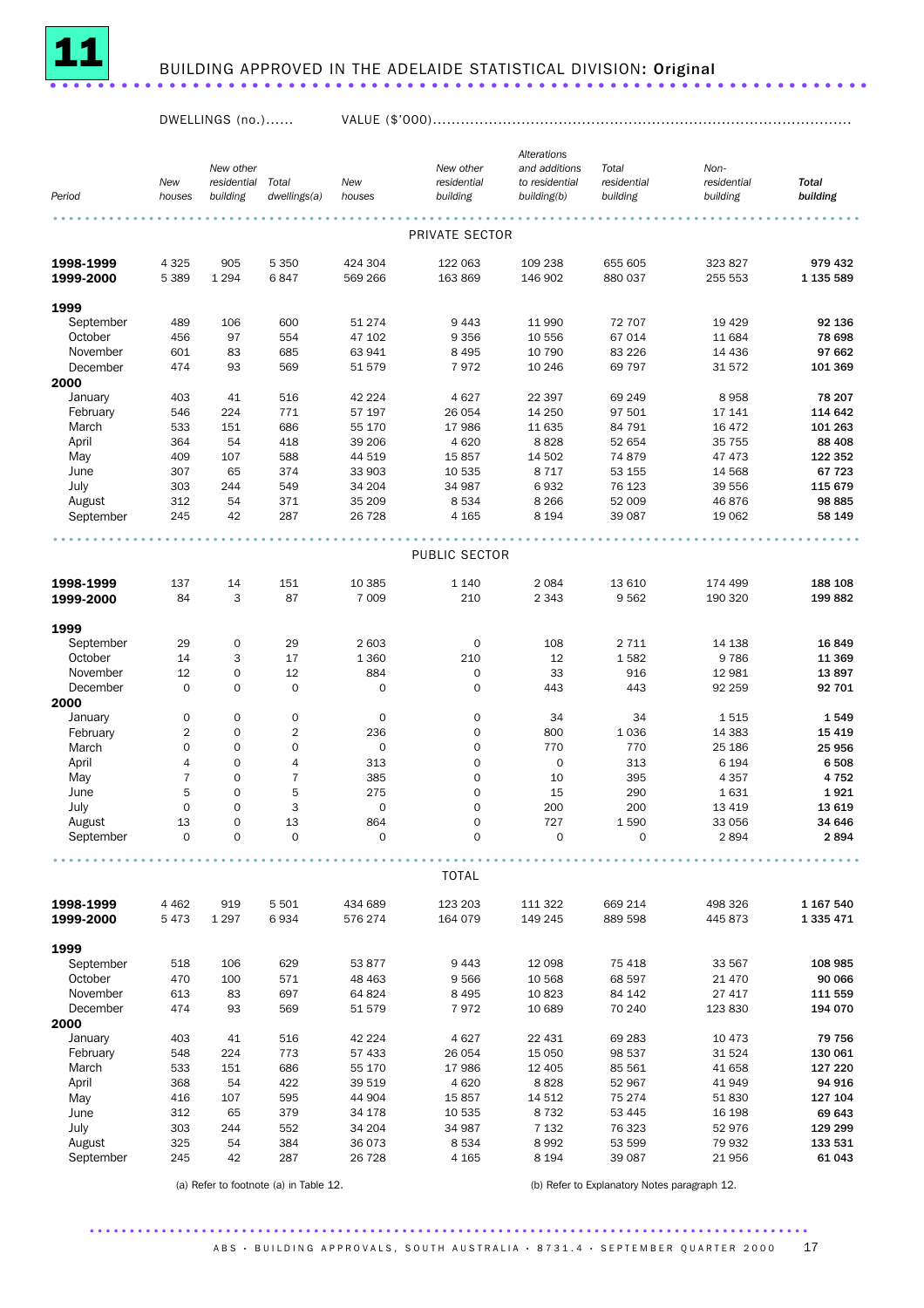

## BUILDING APPROVED IN STATISTICAL AREAS—Sep Qtr 2000 .............................

DWELLINGS (no.)................. VALUE (\$'000)...................................................................

|                              |                     |                               |                     |                |                     | Alterations and |              |             |                 |
|------------------------------|---------------------|-------------------------------|---------------------|----------------|---------------------|-----------------|--------------|-------------|-----------------|
|                              |                     | New other                     |                     |                | New other           | additions to    | Total        | Non-        |                 |
|                              | New                 | residential                   | Total               | New            | residential         | residential     | residential  | residential | Total           |
| Statistical area             | houses              | building                      | dwellings(a)        | houses         | buildings           | buildings(b)    | building     | building    | building        |
|                              |                     |                               |                     |                |                     |                 |              |             |                 |
| <b>SOUTH AUSTRALIA</b>       | 1 2 7 7             | 354                           | 1641                | 134 421        | 48 988              | 33824           | 217 233      | 179 574     | 396 807         |
| Adelaide (SD)                | 873                 | 340                           | 1 2 2 3             | 97 006         | 47 686              | 24 3 18         | 169 009      | 154 863     | 323 872         |
| Northern Adelaide (SSD)      | 372                 | 58                            | 432                 | 39 4 48        | 4017                | 2892            | 46 358       | 33 694      | 80 051          |
| Gawler (M)                   | 27                  | 0                             | 27                  | 2 4 4 7        | 0                   | 183             | 2 6 3 0      | 1475        | 4 1 0 5         |
| Playford (C)-East Central    | 32                  | $\mathsf{O}\xspace$           | 32                  | 3 0 4 4        | 0                   | 10              | 3 0 5 4      | $\mathbf 0$ | 3 0 5 4         |
| Playford (C)-Elizabeth       | 1                   | $\mathbf 0$                   | $\mathbf{1}$        | 62             | $\mathbf 0$         | 79              | 141          | 1 1 9 0     | 1 3 3 1         |
| Playford (C)-Hills           | $\overline{7}$      | $\mathbf 0$                   | $\overline{7}$      | 645            | $\mathbf 0$         | 74              | 719          | 0           | 719             |
| Playford (C)-West            | 5                   | $\mathbf 0$                   | 5                   | 452            | $\mathbf 0$         | 42              | 493          | 250         | 743             |
| Playford (C)-West Central    | 4                   | $\mathbf 0$                   | $\overline{4}$      | 344            | $\mathbf 0$         | $\mathsf{O}$    | 344          | 3 6 2 0     | 3 9 6 4         |
| Port Adel. Enfield (C)-East  | 36                  | 11                            | 47                  | 4 2 5 5        | 850                 | 243             | 5 3 4 8      | 60          | 5 4 0 8         |
| Port Adel. Enfield (C)-Inner | 15                  | 39                            | 54                  | 1590           | 2 0 0 7             | 104             | 3702         | 3 1 9 3     | 6894            |
| Salisbury (C)-Central        | 28                  | $\mathbf 0$                   | 29                  | 2 3 9 1        | 0                   | 47              | 2 4 3 8      | 1860        | 4 2 9 8         |
| Salisbury (C)-Inner North    | 51                  | $\mathbf 0$                   | 51                  | 4 2 5 9        | $\mathbf 0$         | 702             | 4 9 6 1      | 371         | 5 3 3 2         |
| Salisbury (C)-North-East     | 9                   | $\mathbf 0$                   | 9                   | 885            | $\mathbf 0$         | 77              | 962          | $\mathbf 0$ | 962             |
| Salisbury (C)-South-East     | 31                  | 8                             | 39                  | 3 2 8 5        | 1 1 6 0             | 432             | 4877         | 720         | 5 5 9 7         |
| Salisbury (C) Bal            | 54                  | $\mathbf 0$                   | 54                  | 7 5 3 3        | $\mathbf 0$         | $\mathsf{O}$    | 7 5 3 3      | 1807        | 9 3 4 0         |
| Tea Tree Gully (C)-Central   | 5                   | $\mathbf 0$                   | 6                   | 393            | $\mathbf 0$         | 282             | 674          | 450         | 1 1 2 4         |
| Tea Tree Gully (C)-Hills     | $\overline{4}$      | $\mathbf 0$                   | $\overline{4}$      | 418            | $\mathbf 0$         |                 | 540          | 70          | 610             |
|                              |                     |                               |                     |                |                     | 123             |              |             | 22 000          |
| Tea Tree Gully (C)-North     | 50                  | $\mathbf 0$                   | 50                  | 6 0 63         | $\mathbf 0$         | 177             | 6 2 4 0      | 15 760      |                 |
| Tea Tree Gully (C)-South     | 13                  | $\mathbf 0$                   | 13                  | 1 3 8 3        | $\mathbf 0$         | 318             | 1701         | 2868        | 4569            |
| Western Adelaide (SSD)       | 121                 | 20                            | 145                 | 11 490         | 2 5 7 1             | 5 5 1 2         | 19 573       | 52 000      | 71 573          |
| Charles Sturt (C)-Coastal    | 13                  | 10                            | 23                  | 1771           | 1932                | 888             | 4591         | 11 399      | 15 990          |
| Charles Sturt (C)-Inner East | 13                  | $\overline{c}$                | 15                  | 947            | 160                 | 732             | 1840         | 418         | 2 2 5 8         |
| Charles Sturt (C)-Inner West | 20                  | $\mathbf 0$                   | 20                  | 1887           | $\mathsf O$         | 692             | 2579         | 210         | 2 7 8 9         |
| Charles Sturt (C)-North-East | 18                  | 0                             | 18                  | 1 3 6 6        | $\mathbf 0$         | 637             | 2 0 0 3      | 0           | 2 0 0 3         |
| Port Adel. Enfield (C)-Coast | 8                   | $\mathbf 0$                   | 11                  | 656            | $\mathbf 0$         | 1019            | 1676         | 234         | 1910            |
| Port Adel. Enfield (C)-Port  | 24                  | 6                             | 30                  | 1893           | 279                 | 397             | 2 5 6 9      | 27 487      | 30 056          |
| West Torrens (C)-East        | 9                   | $\overline{2}$                | 12                  | 885            | 200                 | 546             | 1632         | 1965        | 3597            |
| West Torrens (C)-West        | 16                  | $\mathbf 0$                   | 16                  | 2 0 8 4        | $\mathbf 0$         | 600             | 2684         | 10 286      | 12 970          |
| Unincorp. Western            | $\Omega$            | $\mathbf 0$                   | $\mathbf 0$         | $\mathbf 0$    | $\mathbf 0$         | $\mathbf 0$     | $\mathbf 0$  | 0           | $\circ$         |
| Eastern Adelaide (SSD)       | 78                  | 215                           | 296                 | 12845          | 36 610              | 8547            | 58 002       | 40 288      | 98 290          |
| Adelaide (C)                 | 1                   | 185                           | 187                 | 200            | 33 430              | 816             | 34 446       | 36 112      | 70 558          |
| Adelaide Hills (DC)-Central  | $\overline{7}$      | $\mathbf 0$                   | $\overline{7}$      | 1 2 0 9        | $\mathbf 0$         | 432             | 1641         | $\mathbf 0$ | 1641            |
| Adelaide Hills (DC)-Ranges   | 8                   | $\mathbf 0$                   | 8                   | 1 2 9 7        | $\mathbf 0$         | 214             | 1512         | 435         | 1947            |
| Burnside (C)-North-East      | $\overline{7}$      | $\overline{2}$                | 9                   | 1457           | 180                 | 493             | 2 1 3 0      | $\mathbf 0$ | 2 1 3 0         |
| Burnside (C)-South-West      | 8                   | $\overline{4}$                | 12                  | 1923           | 780                 | 1 3 8 1         | 4 0 8 4      | $\mathbf 0$ | 4 0 8 4         |
| Campbelltown (C)-East        | 4                   | $\mathbf 0$                   | 4                   | 494            | $\mathbf 0$         | 161             | 655          | $\mathbf 0$ | 655             |
| Campbelltown (C)-West        | 1                   | $\overline{2}$                | 3                   | 112            | 184                 | 146             | 442          | 90          | 532             |
| Norw. P'ham St Ptrs (C)-East | 15                  | 8                             | 23                  | 1823           | 670                 | 417             | 2911         | 90          | 3 0 0 1         |
| Norw. P'ham St Ptrs (C)-West | $\overline{c}$      | 9                             | 13                  | 400            | 890                 | 1 2 5 6         | 2546         | 845         | 3 3 9 1         |
| Prospect (C)                 | 8                   | $\mathbf 0$                   | 8                   | 987            | $\mathsf{O}\xspace$ | 1 2 9 3         | 2 2 8 0      | 275         | 2 5 5 5         |
| Unley (C)-East               | $\overline{7}$      | 3                             | 10                  | 884            | 306                 | 623             | 1812         | 1698        | 3510            |
|                              |                     |                               |                     |                |                     |                 |              |             |                 |
| Unley (C)-West               | 3<br>$\overline{7}$ | $\overline{2}$<br>$\mathbf 0$ | 5<br>$\overline{7}$ | 880<br>1 1 8 0 | 170<br>$\mathbf 0$  | 838<br>477      | 1888<br>1656 | 643<br>100  | 2 5 3 1<br>1756 |
| Walkerville (M)              |                     |                               |                     |                |                     |                 |              |             |                 |
| Southern Adelaide (SSD)      | 302                 | 47                            | 350                 | 33 223         | 4 4 8 7             | 7367            | 45 077       | 28 8 82     | 73 958          |
| Holdfast Bay (C)-North       | 12                  | 13                            | 25                  | 1846           | 1550                | 1074            | 4 4 7 0      | 1784        | 6 2 5 4         |
| Holdfast Bay (C)-South       | $\overline{7}$      | 5                             | 12                  | 959            | 654                 | 512             | 2 1 2 6      | 350         | 2 4 7 6         |
| Marion (C)-Central           | 25                  | $\,6$                         | 31                  | 2 3 6 8        | 496                 | 397             | 3 2 6 1      | 835         | 4 0 9 6         |
| Marion (C)-North             | 40                  | 23                            | 63                  | 5 7 7 2        | 1787                | 675             | 8 2 3 4      | 1 0 5 0     | 9 2 8 4         |
| Marion (C)-South             | 37                  | $\mathbf 0$                   | 37                  | 3746           | 0                   | 397             | 4 1 4 3      | 100         | 4 2 4 3         |
| Mitcham (C)-Hills            | 17                  | $\mathsf{O}\xspace$           | 17                  | 2 2 3 1        | $\mathsf O$         | 519             | 2 7 4 9      | 5 3 0 5     | 8 0 5 4         |
| Mitcham (C)-North-East       | 9                   | $\mathsf{O}\xspace$           | 9                   | 1 0 8 1        | 0                   | 1 1 3 1         | 2 2 1 2      | 246         | 2 4 5 8         |
| Mitcham (C)-West             | 3                   | $\mathsf{O}\xspace$           | 3                   | 389            | 0                   | 655             | 1044         | 700         | 1 7 4 4         |
| Onkaparinga (C)-Hackham      | $\overline{2}$      | $\mathsf{O}\xspace$           | $\overline{2}$      | 119            | 0                   | 143             | 262          | 143         | 405             |
| Onkaparinga (C)-Hills        | 17                  | $\mathsf{O}\xspace$           | 17                  | 1880           | 0                   | 631             | 2511         | 489         | 3 0 0 0         |
| Onkaparinga (C)-Morphett     | 10                  | $\mathsf{O}\xspace$           | 10                  | 920            | $\mathbf 0$         | 148             | 1 0 6 8      | 360         | 1428            |
| Onkaparinga (C)-North Coast  | 11                  | $\mathbf 0$                   | 12                  | 1 0 4 4        | $\mathbf 0$         | 203             | 1 2 4 6      | 12 250      | 13 4 96         |
| Onkaparinga (C)-Reservoir    | 28                  | $\mathsf{O}\xspace$           | 28                  | 3 2 1 1        | 0                   | 290             | 3 500        | 5 100       | 8 600           |
| Onkaparinga (C)-South Coast  | 58                  | $\mathsf{O}\xspace$           | 58                  | 4890           | 0                   | 291             | 5 1 8 1      | 70          | 5 2 5 1         |
| Onkaparinga (C)-Woodcroft    | 26                  | $\mathsf{O}\xspace$           | 26                  | 2 7 6 8        | 0                   | 302             | 3 0 7 0      | 100         | 3 1 7 0         |
|                              |                     |                               |                     |                |                     |                 |              |             |                 |

18 ABS · BUILDING APPROVALS, SOUTH AUSTRALIA · 8731.4 · SEPTEMBER QUARTER 2000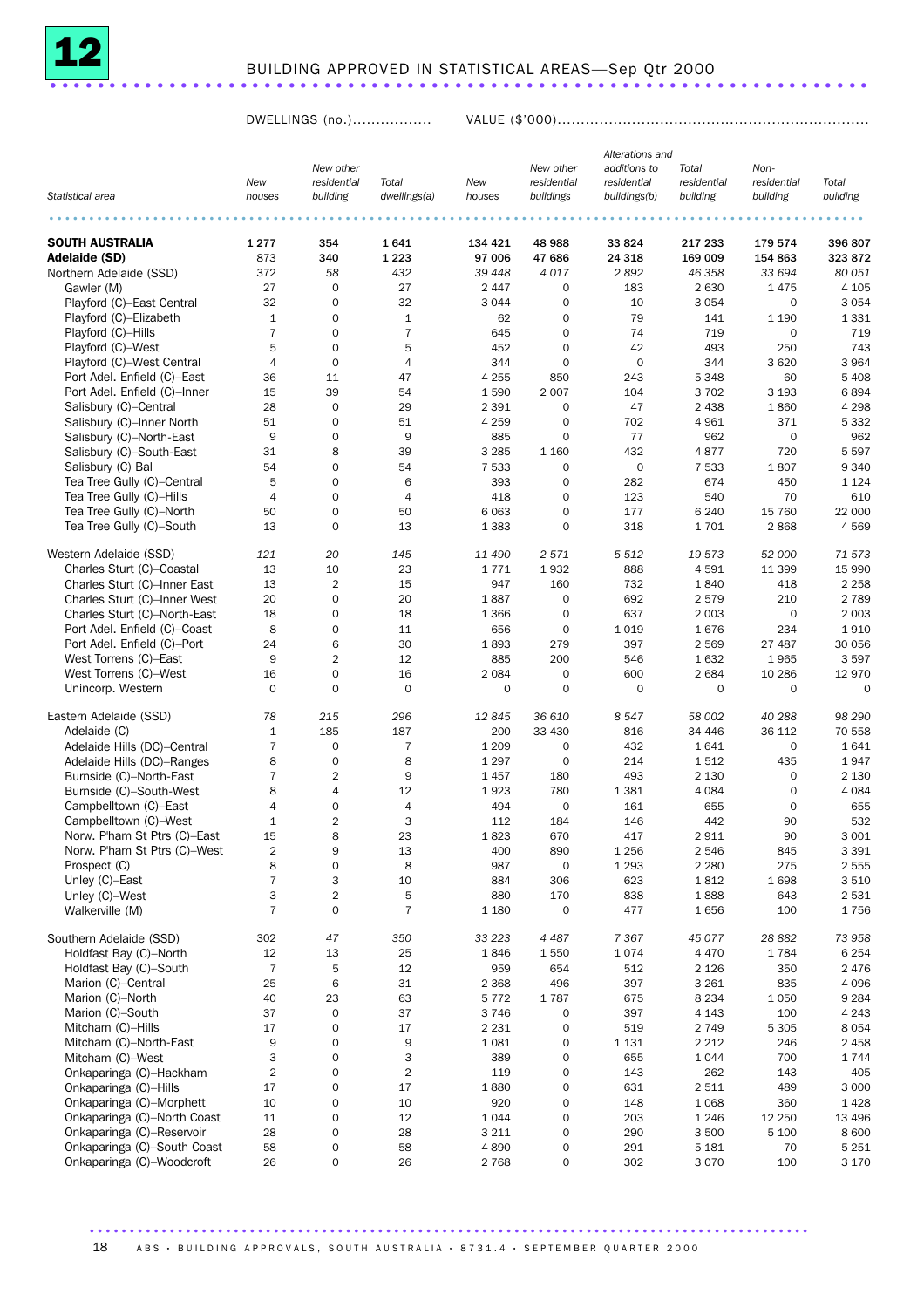

DWELLINGS (no.)................ VALUE (\$'000)................................................................

|                                |                |                |                |             |                     | Alterations and |             |                     |             |
|--------------------------------|----------------|----------------|----------------|-------------|---------------------|-----------------|-------------|---------------------|-------------|
|                                |                | New other      |                |             | New other           | additions to    | Total       | Non-                |             |
|                                | New            | residential    | Total          | New         | residential         | residential     | residential | residential         | Total       |
| Statistical area               | houses         | building       | dwellings(a)   | houses      | buildings           | buildings(b)    | building    | building            | building    |
|                                |                |                |                |             |                     |                 |             |                     |             |
|                                |                |                |                |             |                     |                 |             |                     |             |
| <b>Outer Adelaide (SD)</b>     | 199            | $\overline{2}$ | 201            | 18 804      | 222                 | 4 7 6 0         | 23 786      | 8 6 23              | 32 409      |
| Barossa (SSD)                  | 44             | 0              | 44             | 4 4 7 3     | $\overline{O}$      | 1056            | 5 5 28      | 3941                | 9469        |
|                                | 8              | 0              | 8              | 1 1 2 9     | 0                   | 65              | 1 1 9 4     | 80                  | 1274        |
| Barossa (DC)-Angaston          |                |                |                |             |                     |                 |             |                     |             |
| Barossa (DC)-Barossa           | 8              | 0              | 8              | 855         | 0                   | 426             | 1 2 8 1     | 260                 | 1541        |
| Barossa (DC)-Tanunda           | 3              | 0              | 3              | 239         | 0                   | 179             | 418         | 3 3 8 1             | 3799        |
| Light (DC)                     | 15             | 0              | 15             | 1533        | $\mathbf 0$         | 319             | 1852        | 220                 | 2071        |
| Mallala (DC)                   | 10             | 0              | 10             | 718         | $\mathbf 0$         | 67              | 785         | $\mathbf 0$         | 785         |
|                                |                |                |                |             |                     |                 |             |                     |             |
| Kangaroo Island (SSD)          | 9              | 0              | 9              | 710         | $\mathcal{O}$       | 10              | 720         | 0                   | 720         |
| Kangaroo Island (DC)           | 9              | 0              | 9              | 710         | 0                   | 10              | 720         | $\mathbf 0$         | 720         |
|                                |                |                |                |             |                     |                 |             |                     |             |
| Mt Lofty Ranges (SSD)          | 52             | 0              | 52             | 4 9 6 0     | 0                   | 1876            | 6836        | 1 3 6 4             | 8 200       |
| Adelaide Hills (DC)-North      | $\overline{7}$ | 0              | $\overline{7}$ | 672         | 0                   | 245             | 917         | 50                  | 967         |
| Adelaide Hills (DC) Bal        | 16             | 0              | 16             | 1 3 6 5     | 0                   | 871             | 2 2 3 6     | 54                  | 2 2 9 0     |
| Mount Barker (DC)-Central      | 18             | 0              | 18             | 1719        | $\mathbf 0$         | 401             | 2 1 2 0     | 1 1 7 0             | 3 2 9 0     |
| Mount Barker (DC) Bal          | 11             | 0              | 11             | 1 2 0 3     | $\mathbf 0$         | 359             | 1563        | 90                  | 1653        |
|                                |                |                |                |             |                     |                 |             |                     |             |
| Fleurieu (SSD)                 | 94             | 2              | 96             | 8 6 6 1     | 222                 | 1818            | 10 701      | 3 3 1 9             | 14 0 20     |
| Alexandrina (DC)-Coastal       | 40             | 2              | 42             | 3 2 9 1     | 222                 | 819             | 4 3 3 2     | 193                 | 4525        |
| Alexandrina (DC)-Strathalbyn   | 11             | 0              | 11             | 1 2 9 8     | $\mathbf 0$         | 359             | 1657        | $\mathbf 0$         | 1657        |
| Victor Harbor (DC)             | 34             | 0              | 34             | 3 2 4 6     | 0                   | 495             | 3 7 4 1     | 2604                | 6344        |
| Yankalilla (DC)                | 9              | 0              | 9              | 827         | $\mathsf{O}$        | 145             | 972         | 522                 | 1 4 9 4     |
|                                |                |                |                |             |                     |                 |             |                     |             |
| Yorke and Lower North (SD)     | 46             | 0              | 46             | 3 7 4 3     | 0                   | 668             | 4 4 1 1     | 907                 | 5319        |
| Yorke (SSD)                    | 37             | 0              | 37             | 2 704       | 0                   | 426             | 3 1 3 0     | 782                 | 3912        |
| Barunga West (DC)              | $\overline{2}$ | 0              | $\overline{2}$ | 150         | 0                   | 49              | 199         | 562                 | 761         |
| Copper Coast (DC)              | 15             | 0              | 15             | 1 3 1 5     | 0                   | 189             | 1504        | 220                 | 1724        |
| Yorke Peninsula (DC)-North     | 6              | 0              | 6              | 383         | 0                   | 80              | 464         | 0                   | 464         |
| Yorke Peninsula (DC)-South     | 14             | 0              | 14             | 855         | $\mathbf 0$         | 108             | 963         | $\mathbf 0$         | 963         |
| Unincorp. Yorke                | 0              | 0              | $\mathbf 0$    | 0           | $\mathbf 0$         | $\mathbf 0$     | $\mathbf 0$ | $\mathbf 0$         | $\mathbf 0$ |
|                                |                |                |                |             |                     |                 |             |                     |             |
| Lower North (SSD)              | 9              | 0              | 9              | 1039        | $\mathcal{O}$       | 242             | 1 2 8 1     | 125                 | 1 406       |
| Clare and Gilbert Valleys (DC) | 4              | 0              | 4              | 376         | 0                   | 160             | 536         | 0                   | 536         |
| Goyder (DC)                    | $\mathbf{1}$   | $\mathbf 0$    | $\mathbf{1}$   | 130         | $\mathbf 0$         | 11              | 141         | $\mathbf 0$         | 141         |
| Wakefield (DC)                 | $\overline{4}$ | 0              | 4              | 534         | 0                   | 71              | 605         | 125                 | 730         |
|                                |                |                |                |             |                     |                 |             |                     |             |
| <b>Murray Lands (SD)</b>       | 45             | 0              | 45             | 3 6 6 8     | 0                   | 737             | 4 4 0 5     | 995                 | 5 3 9 9     |
| Riverland (SSD)                | 32             | 0              | 32             | 2607        | 0                   | 643             | 3 2 5 0     | 995                 | 4 2 4 5     |
|                                |                | $\mathbf 0$    |                |             |                     |                 |             |                     |             |
| Berri & Barmera (DC)-Barmera   | 3              |                | 3              | 196         | $\mathbf 0$         | 60              | 256         | 0                   | 256         |
| Berri & Barmera (DC)-Berri     | $\overline{2}$ | 0              | $\overline{2}$ | 229         | 0                   | 73              | 302         | 380                 | 682         |
| Loxton Waikerie (DC)-East      | 6              | 0              | 6              | 704         | $\mathbf 0$         | 106             | 809         | 245                 | 1 0 5 4     |
| Loxton Waikerie (DC)-West      | 4              | 0              | 4              | 240         | 0                   | 22              | 262         | 0                   | 262         |
| Mid Murray (DC)                | 14             | 0              | 14             | 888         | $\mathsf{O}\xspace$ | 275             | 1 1 6 2     | 270                 | 1 4 3 2     |
| Renmark Paringa (DC)-Paringa   | 0              | 0              | $\mathbf 0$    | $\mathbf 0$ | $\mathbf 0$         | 37              | 37          | 100                 | 137         |
| Renmark Paringa (DC)-Renmark   | 3              | 0              | 3              | 350         | $\mathbf 0$         | 71              | 421         | 0                   | 421         |
| Unincorp. Riverland            | 0              | $\mathbf 0$    | $\mathbf 0$    | $\mathbf 0$ | $\mathbf 0$         | $\mathbf 0$     | 0           | $\mathbf 0$         | 0           |
|                                |                |                |                |             |                     |                 |             |                     |             |
| Murray Mallee (SSD)            | 13             | 0              | 13             | 1 0 6 1     | 0                   | 94              | 1 1 5 5     | 0                   | 1 1 5 5     |
| Karoonda East Murray (DC)      | $\overline{2}$ | 0              | $\overline{2}$ | 123         | $\mathbf 0$         | 60              | 183         | $\mathsf{O}\xspace$ | 183         |
| Murray Bridge (RC)             | 9              | 0              | 9              | 760         | $\mathsf{O}\xspace$ | 14              | 774         | $\mathbf 0$         | 774         |
| Southern Mallee (DC)           | 0              | 0              | $\mathbf 0$    | $\mathbf 0$ | $\mathbf 0$         | $\mathbf 0$     | $\mathbf 0$ | $\mathbf 0$         | 0           |
| The Coorong (DC)               | $\overline{2}$ | 0              | $\overline{2}$ | 178         | $\mathbf 0$         | 20              | 198         | $\mathbf 0$         | 198         |
| Unincorp. Murray Mallee        | 0              | $\mathbf 0$    | $\mathbf 0$    | $\mathbf 0$ | $\mathbf 0$         | $\mathbf 0$     | 0           | $\mathbf 0$         | 0           |
|                                |                |                |                |             |                     |                 |             |                     |             |
| South East (SD)                | 40             | 0              | 40             | 4 4 0 6     | 0                   | 1 0 8 2         | 5488        | 11 440              | 16928       |
| Upper South East (SSD)         | 11             | 0              | 11             | 1092        | $\boldsymbol{0}$    | 500             | 1592        | 4 609               | 6 201       |
| Lacepede (DC)                  | $\mathbf 1$    | 0              | $\mathbf 1$    | 132         | $\mathbf 0$         | 50              | 182         | 2 500               | 2682        |
| Naracoorte and Lucindale (DC)  | 6              | $\mathbf 0$    | 6              | 572         | 0                   | 151             | 723         | 630                 | 1 3 5 3     |
| Robe (DC)                      | $\overline{2}$ | 0              | $\overline{2}$ | 140         | 0                   | 201             | 341         | 194                 | 535         |
| Tatiara (DC)                   | $\overline{2}$ | 0              | $\overline{2}$ | 249         | $\mathbf 0$         | 98              | 347         | 1 2 8 5             | 1632        |
|                                |                |                |                |             |                     |                 |             |                     |             |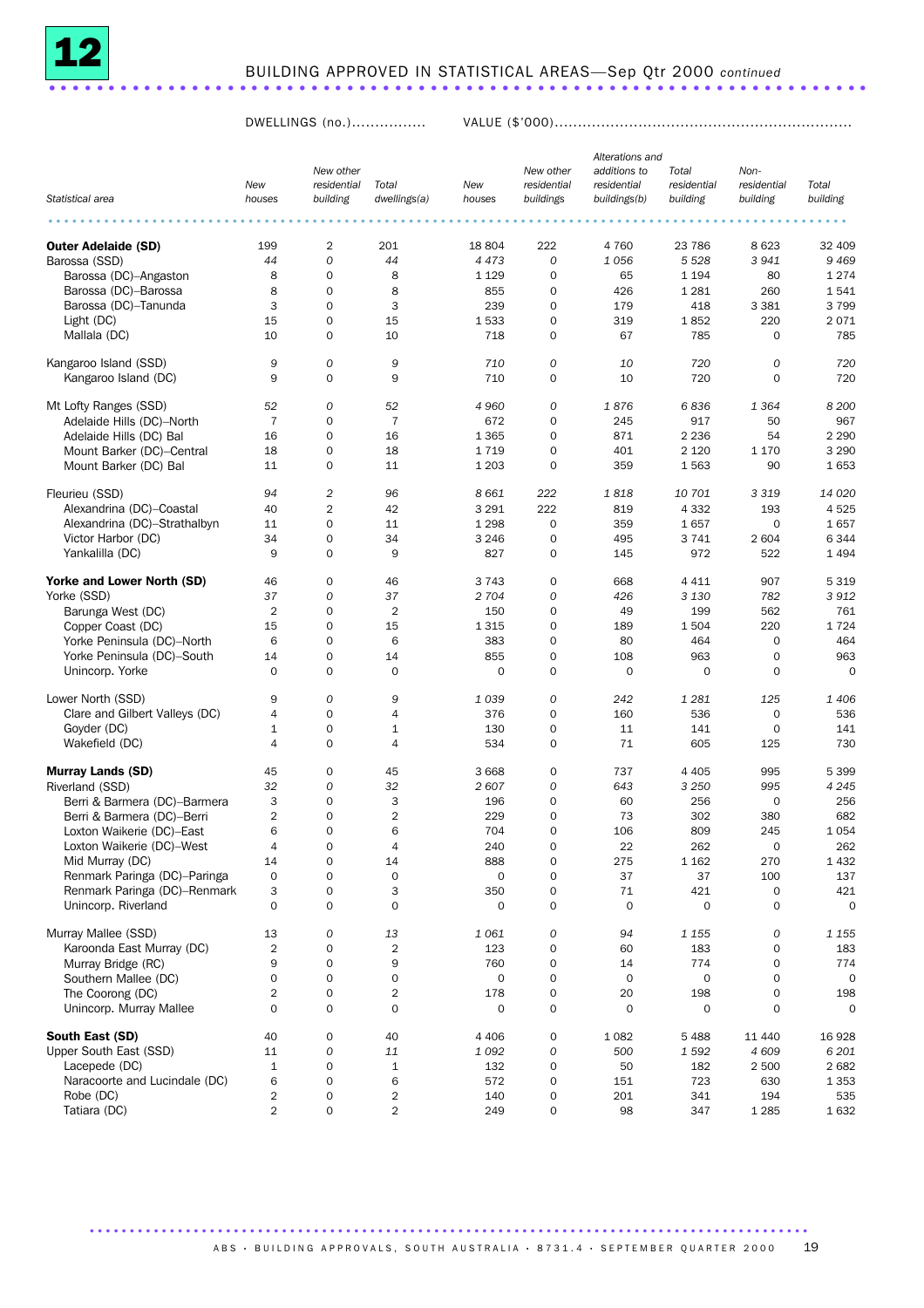

## BUILDING APPROVED IN STATISTICAL AREAS—Sep Qtr 2000 *continued* ..................................................................... .

DWELLINGS (no.)................ VALUE (\$'000)................................................................

|                              |                |                     |                |                     |                     | Alterations and |                     |                |             |
|------------------------------|----------------|---------------------|----------------|---------------------|---------------------|-----------------|---------------------|----------------|-------------|
|                              |                | New other           |                |                     | New other           | additions to    | Total               | Non-           |             |
|                              | New            | residential         | Total          | New                 | residential         | residential     | residential         | residential    | Total       |
| Statistical area             | houses         | building            | dwellings(a)   | houses              | buildings           | buildings(b)    | building            | building       | building    |
|                              |                |                     |                |                     |                     |                 |                     |                |             |
| Lower South East (SSD)       | 29             | $\mathcal{O}$       | 29             | 3 3 1 3             | 0                   | 582             | 3895                | 6831           | 10 726      |
| Grant (DC)                   | $\overline{7}$ | $\mathsf{O}\xspace$ | $\overline{7}$ | 853                 | $\mathsf{O}\xspace$ | 211             | 1 0 6 3             | 305            | 1 3 6 8     |
| Mount Gambier (C)            | 17             | $\mathbf 0$         | 17             | 1913                | $\circ$             | 75              | 1988                | 5 6 5 6        | 7 644       |
| Wattle Range (DC)-East       | $\overline{2}$ | $\mathbf 0$         | $\overline{2}$ | 249                 | 0                   | 110             | 359                 | 495            | 854         |
| Wattle Range (DC)-West       | 3              | $\Omega$            | 3              | 299                 | $\Omega$            | 186             | 485                 | 375            | 860         |
| Eyre (SD)                    | 42             | 12                  | 54             | 4 1 6 5             | 1 0 8 0             | 615             | 5 8 6 0             | 1 0 0 6        | 6866        |
| Lincoln (SSD)                | 27             | 12                  | 39             | 2989                | 1 0 8 0             | 566             | 4 6 3 5             | 800            | 5 4 3 5     |
| Cleve (DC)                   | $\mathbf 0$    | $\mathsf{O}\xspace$ | $\mathbf 0$    | 0                   | 0                   | 100             | 100                 | $\mathbf 0$    | 100         |
| Elliston (DC)                | $\mathbf{1}$   | $\Omega$            | $\mathbf{1}$   | 70                  | $\circ$             | $\mathbf 0$     | 70                  | $\mathbf 0$    | 70          |
| Franklin Harbor (DC)         | 4              | 0                   | 4              | 364                 | 0                   | 10              | 374                 | $\mathbf 0$    | 374         |
| Kimba (DC)                   | $\mathbf 0$    | $\mathbf 0$         | $\mathbf 0$    | $\mathbf 0$         | 0                   | $\mathbf 0$     | $\mathbf 0$         | $\overline{0}$ | $\circ$     |
| Le Hunte (DC)                | $\overline{0}$ | 0                   | $\mathbf 0$    | $\mathsf{O}\xspace$ | $\overline{O}$      | $\mathbf 0$     | $\mathbf 0$         | $\mathbf 0$    | $\circ$     |
| Lower Eyre Peninsula (DC)    | $\mathbf{1}$   | $\mathbf 0$         | $\mathbf{1}$   | 56                  | 0                   | 235             | 291                 | 370            | 661         |
| Port Lincoln (C)             | 17             | 12                  | 29             | 2 1 1 7             | 1 0 8 0             | 221             | 3 4 1 8             | 430            | 3848        |
| Tumby Bay (DC)               | 3              | $\mathbf 0$         | 3              | 297                 | $\circ$             | $\mathbf 0$     | 297                 | $\mathbf 0$    | 297         |
| Unincorp. Lincoln            | $\mathbf{1}$   | $\mathbf 0$         | $\mathbf{1}$   | 85                  | $\mathsf{O}\xspace$ | $\mathbf 0$     | 85                  | $\mathbf 0$    | 85          |
|                              |                |                     |                |                     |                     |                 |                     |                |             |
| West Coast (SSD)             | 15             | 0                   | 15             | 1 1 7 6             | 0                   | 49              | 1 2 2 5             | 206            | 1 4 3 1     |
| Ceduna (DC)                  | $\overline{7}$ | 0                   | $\overline{7}$ | 680                 | 0                   | 27              | 707                 | 206            | 913         |
| Streaky Bay (DC)             | 6              | 0                   | 6              | 422                 | 0                   | 22              | 444                 | $\Omega$       | 444         |
| Unincorp. West Coast         | $\overline{2}$ | $\mathbf 0$         | $\overline{2}$ | 75                  | $\circ$             | $\mathbf 0$     | 75                  | $\mathbf 0$    | 75          |
| Northern (SD)                | 32             | 0                   | 32             | 2 6 3 0             | 0                   | 1644            | 4 2 7 4             | 1740           | 6 0 1 4     |
| Whyalla (SSD)                | $\mathbf{1}$   | 0                   | $\mathbf{1}$   | 129                 | 0                   | 458             | 586                 | 380            | 966         |
| Whyalla (C)                  | $\mathbf{1}$   | $\mathbf 0$         | $\mathbf{1}$   | 129                 | 0                   | 458             | 586                 | 380            | 966         |
| Unincorp. Whyalla            | $\Omega$       | $\Omega$            | $\Omega$       | $\mathbf 0$         | $\circ$             | $\Omega$        | $\mathbf 0$         | $\mathbf 0$    | $\mathbf 0$ |
|                              |                |                     |                |                     |                     |                 |                     |                |             |
| Pirie (SSD)                  | 3              | 0                   | 3              | 234                 | 0                   | 219             | 453                 | 237            | 690         |
| Northern Areas (DC)          | $\mathbf 0$    | $\mathbf 0$         | $\mathbf 0$    | $\mathbf 0$         | $\circ$             | 22              | 22                  | 171            | 193         |
| Orroroo/Carrieton (DC)       | $\mathbf 0$    | 0                   | $\mathbf 0$    | 0                   | $\mathbf 0$         | 12              | 12                  | $\mathbf 0$    | 12          |
| Peterborough (DC)            | $\Omega$       | $\Omega$            | $\Omega$       | $\mathbf 0$         | 0                   | $\mathbf 0$     | $\mathbf 0$         | $\mathbf 0$    | $\circ$     |
| Port Pirie C, Dists (M)-City | 3              | 0                   | 3              | 234                 | 0                   | 185             | 419                 | $\mathbf 0$    | 419         |
| Port Pirie C, Dists (M) Bal  | $\mathbf 0$    | 0                   | $\Omega$       | $\mathsf{O}\xspace$ | 0                   | $\mathbf 0$     | $\mathsf{O}\xspace$ | 66             | 66          |
| Unincorp. Pirie              | $\Omega$       | 0                   | $\mathbf 0$    | 0                   | 0                   | $\mathbf 0$     | $\mathbf 0$         | $\mathbf 0$    | $\circ$     |
| Flinders Ranges (SSD)        | 10             | 0                   | 10             | 749                 | 0                   | 520             | 1 2 6 9             | 115            | 1 3 8 4     |
| Flinders Ranges (DC)         | $\mathbf{1}$   | $\mathbf 0$         | $\mathbf{1}$   | 68                  | $\circ$             | $\mathbf 0$     | 68                  | $\mathbf 0$    | 68          |
| Mount Remarkable (DC)        | $\overline{2}$ | $\mathbf 0$         | $\overline{2}$ | 142                 | $\circ$             | 75              | 217                 | $\mathbf 0$    | 217         |
| Port Augusta (C)             | $\overline{7}$ | $\mathbf 0$         | $\overline{7}$ | 539                 | $\circ$             | 445             | 984                 | 50             | 1 0 3 4     |
| Unincorp. Flinders Ranges    | $\mathbf 0$    | 0                   | $\mathbf 0$    | 0                   | 0                   | $\mathbf 0$     | 0                   | 65             | 65          |
| Far North (SSD)              | 18             | 0                   | 18             | 1519                | 0                   | 448             | 1966                | 1 0 0 8        | 2974        |
| Coober Pedy (DC)             | $\mathbf 0$    | $\mathbf 0$         | $\mathbf 0$    | $\mathbf 0$         | $\circ$             | $\mathbf 0$     | $\mathbf 0$         | 500            | 500         |
| Roxby Downs (M)              | $\mathbf{1}$   | $\mathbf 0$         | $\mathbf{1}$   | 93                  | $\circ$             | 28              | 121                 | $\mathbf 0$    | 121         |
| Unincorp. Far North          | 17             | 0                   | 17             | 1426                | 0                   | 420             | 1846                | 508            | 2 3 5 4     |
|                              |                |                     |                |                     |                     |                 |                     |                |             |

(a) Includes conversions and dwelling units approved as part (b) Refer to Explanatory Notes paragraph 12.

....................................................................................................

of alterations and additions or the construction of

non-residential buildings.

.......................................................................................... 20 ABS · BUILDING APPROVALS, SOUTH AUSTRALIA · 8731.4 · SEPTEMBER QUARTER 2000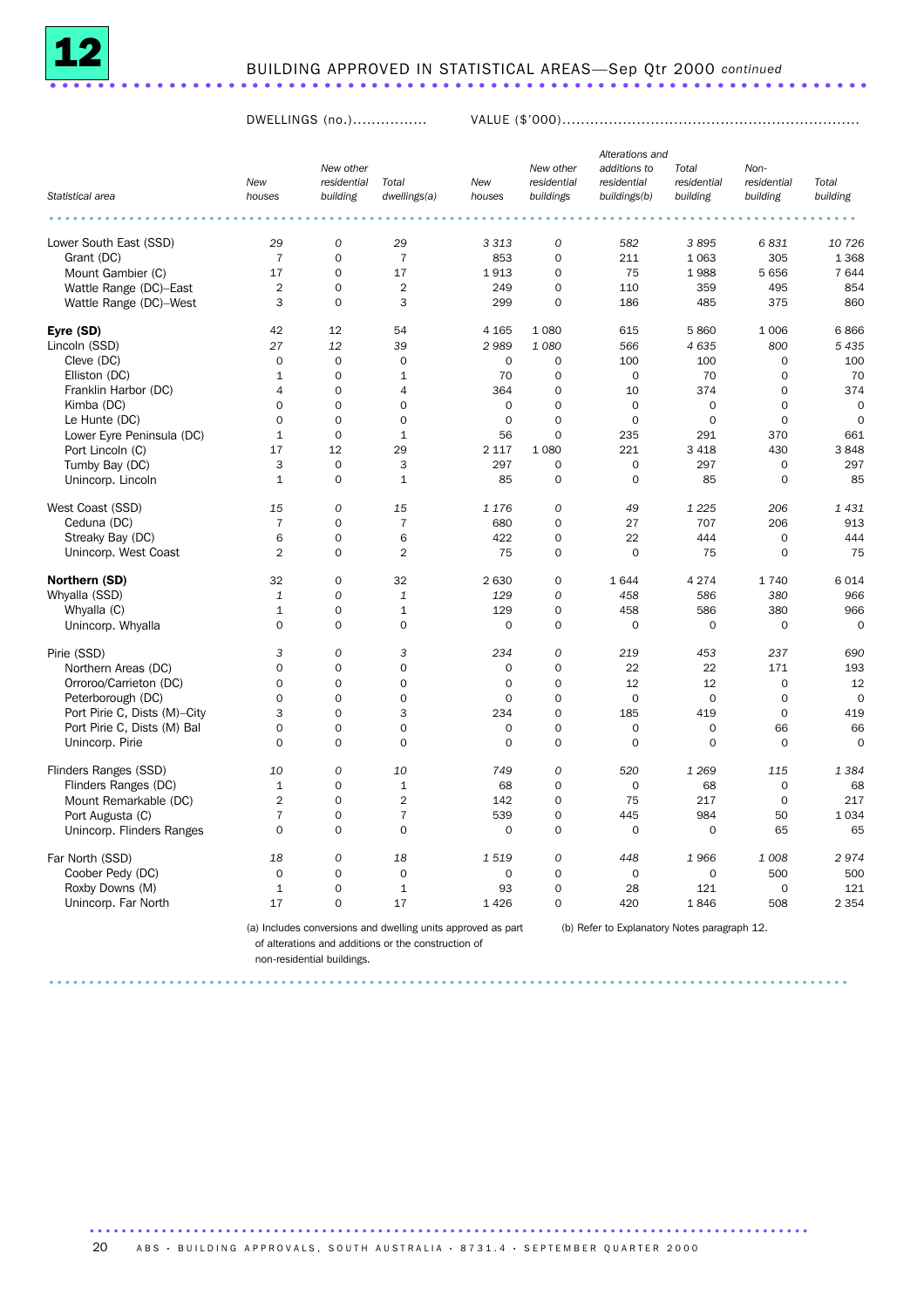### EXPLANATORY NOTES

| INTRODUCTION             | 1 This publication presents monthly details of building work approved.                                                                                                                                                                                                                                                                                                                                                                                                                                                                                                                                                                                                                                          |
|--------------------------|-----------------------------------------------------------------------------------------------------------------------------------------------------------------------------------------------------------------------------------------------------------------------------------------------------------------------------------------------------------------------------------------------------------------------------------------------------------------------------------------------------------------------------------------------------------------------------------------------------------------------------------------------------------------------------------------------------------------|
| SCOPE AND COVERAGE       | Statistics of building work approved are compiled from:<br>2<br>permits issued by local government authorities;<br>permits issued by licensed building surveryors;<br>contracts let or day labour work authorised by Commonwealth, State,<br>٠<br>semi-government and local government authorities;<br>major building activity in areas not subject to normal administrative approval<br>e.g. building on remote mine sites.<br>3 The scope of the survey comprises the following activities:<br>construction of new buildings<br>Ξ<br>alterations and additions to existing buildings<br>٠<br>approved non-structural renovation and refurbishment work<br>approved installation of integral building fixtures |
|                          | From July 1990, the statistics include:<br>all approved new residential building valued at \$10,000 or more<br>٠<br>approved alterations and additions to residential building valued at \$10,000 or<br>more<br>all approved non-residential building jobs valued at \$50,000 or more.<br>Excluded from the statistics is:<br>construction activity not defined as building (e.g. construction of roads,<br>п<br>bridges, railways, earthworks, etc.). Statistics for this activity can be found in<br>Engineering Construction Activity, Australia (Cat. no. 8762.0).                                                                                                                                          |
| <b>VALUE DATA</b>        | 4 Value data are derived by aggregation of the estimated value of building work<br>when completed as reported on approval documents. Such value data excludes the<br>value of land and landscaping but includes site preparation. These estimates are<br>usually a reliable indicator of the completed value of 'houses'. However, for 'other<br>residential buildings' and 'non-residential buildings', these estimates can differ<br>significantly from the completed value of the building.                                                                                                                                                                                                                  |
| OWNERSHIP                | 5 Building ownership is classified as either public or private sector and is based on<br>the sector of intended owner of the completed building at the time of approval.<br>Residential buildings constructed by private sector builders under government<br>housing authority schemes are classified as public sector when the authority has<br>contracted, or intends to contract, to purchase the building on or before<br>completion.                                                                                                                                                                                                                                                                       |
| BUILDING CLASSIFICATIONS | 6 Building approvals are classified both by the Type of Building (e.g. 'house',<br>'factory') and by the Type of Work involved (e.g. 'new', 'alterations and additions').<br>These classifications are often used in conjunction with each other to describe<br>building approvals in this publication.                                                                                                                                                                                                                                                                                                                                                                                                         |
|                          | 7 The Type of Building classification refers to the intended major function of a<br>building. A building which is ancillary to other buildings or forms a part of a group<br>of related buildings is classified to the function of the building, not to the function<br>of the group as a whole.                                                                                                                                                                                                                                                                                                                                                                                                                |
|                          | 8 An example is the treatment of building work approved for a factory complex.<br>For instance, a detached administration building would be classified to Offices, a<br>detached cafeteria building to Shops, while the factory buildings would be<br>classified to Factories.                                                                                                                                                                                                                                                                                                                                                                                                                                  |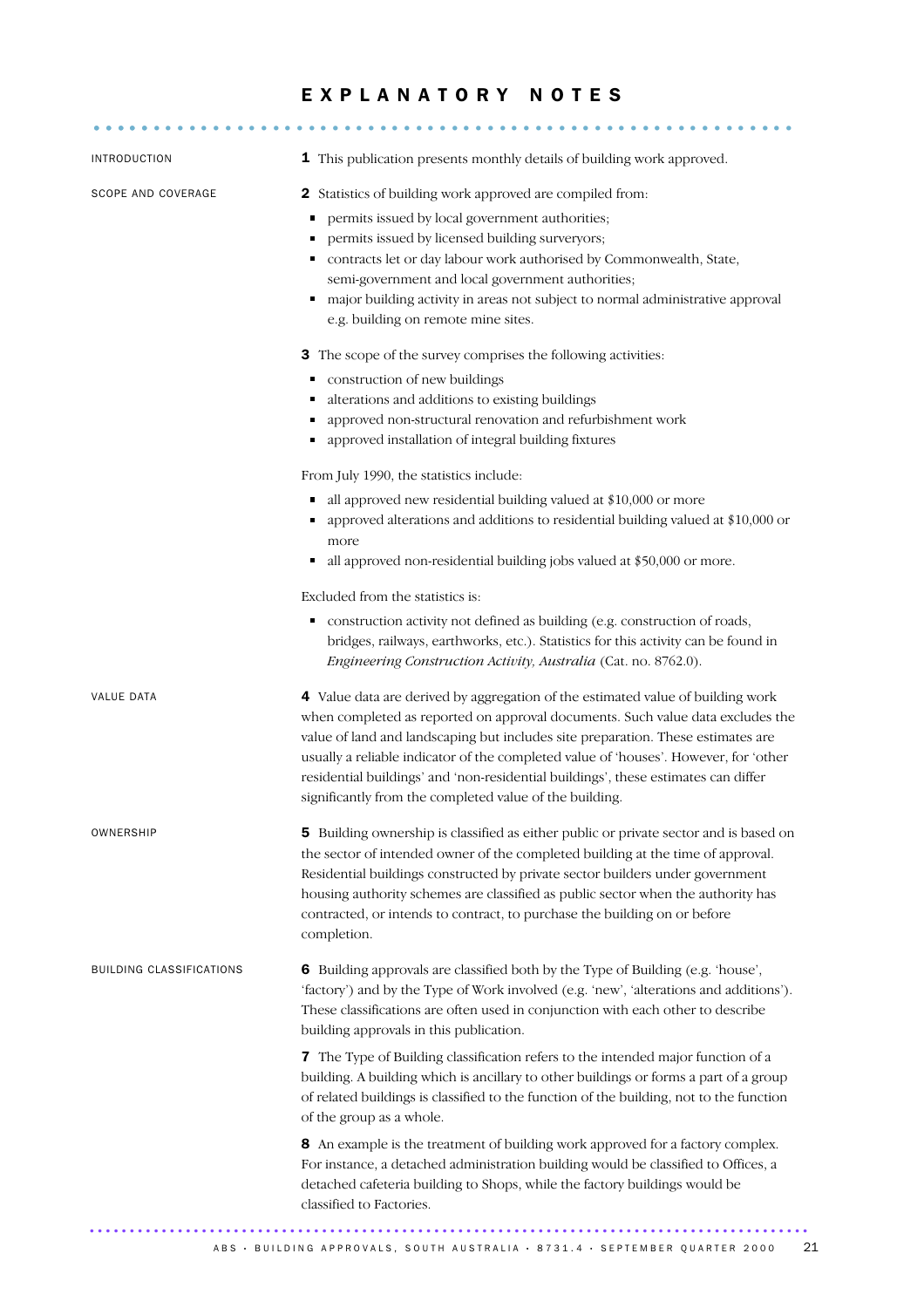### E X P L A N A T O R Y N O T E S

........................................................... .....

| BUILDING CLASSIFICATIONS<br>continued | <b>9</b> An exception to this rule is the treatment of group accommodation buildings.<br>For example, a student accommodation building on a university campus would be<br>classified to Education.                                                                                                                                                                                                                                                                                                                                                                                                                                                                                                                           |
|---------------------------------------|------------------------------------------------------------------------------------------------------------------------------------------------------------------------------------------------------------------------------------------------------------------------------------------------------------------------------------------------------------------------------------------------------------------------------------------------------------------------------------------------------------------------------------------------------------------------------------------------------------------------------------------------------------------------------------------------------------------------------|
|                                       | 10 In the case of a large multi-function building, i.e. a single large physical<br>building which, at the time of approval is intended to have more than one purpose<br>(e.g. a hotel/shops/casino project), the ABS endeavours to split the approval details<br>according to each main function.                                                                                                                                                                                                                                                                                                                                                                                                                            |
|                                       | 11 Where this is not possible because separate details cannot be obtained, the<br>building is classified to the predominant function of the building on the basis of<br>the function which represents the highest proportion of the total value of the<br>project.                                                                                                                                                                                                                                                                                                                                                                                                                                                           |
|                                       | 12 The Type of Work classification refers to the building activity carried out:<br>New; Alterations and additions; or Conversion. See the Glossary for definitions of<br>these terms. Prior to the April 1998 issue of this publication, Conversions were<br>published as part of a category called 'Conversions, etc.'. From the April 1998 issue<br>onwards, Conversion jobs are shown separately in tables 5 and 6. However, in<br>other tables they are included within existing categories, as follows: in tables 1 and<br>2 they are included in the appropriate Type of Building category, and in tables 3,<br>4,11 and 12 they are included in the 'Alterations and additions to residential<br>buildings' category. |
| SEASONAL ADJUSTMENT                   | 13 Seasonal adjustment is a means of removing the estimated effects of seasonal<br>variation from the series so that the effects of other influences can be more clearly<br>recognised.                                                                                                                                                                                                                                                                                                                                                                                                                                                                                                                                      |
|                                       | 14 In the seasonal adjustment of series, account has been taken of both normal<br>seasonal factors and 'trading day' effects arising from the varying numbers of<br>Sundays, Mondays, Tuesdays, etc. in the month. Adjustment has also been made<br>for the influence of Easter which may affect the March and April estimates<br>differently.                                                                                                                                                                                                                                                                                                                                                                               |
|                                       | 15 Seasonal adjustment does not remove from the series the effect of irregular or<br>non-seasonal influences (e.g. the approval of large projects or a change in the<br>administrative arrangements of approving authorities).                                                                                                                                                                                                                                                                                                                                                                                                                                                                                               |
|                                       | 16 Some of the component series have been seasonally adjusted independently.<br>Therefore, the adjusted components may not add to the adjusted totals.                                                                                                                                                                                                                                                                                                                                                                                                                                                                                                                                                                       |
|                                       | 17 As happens with all seasonally adjusted series, the seasonal factors are<br>reviewed annually to take account of each additional year's data. The timing of this<br>review may vary and when appropriate will be notified in the 'Data Notes' section<br>of this publication.                                                                                                                                                                                                                                                                                                                                                                                                                                             |
| TREND ESTIMATES                       | 18 Smoothing seasonally adjusted series reduces the impact of the irregular<br>component of the seasonally adjusted series and creates trend estimates. For<br>monthly series, these trend estimates are derived by applying a 13-term<br>Henderson-weighted moving average to all months of the respective seasonally<br>adjusted series except the last six months. Trend series are created for the last six<br>months by applying surrogates of the Henderson moving average to the seasonally<br>adjusted series. For further information, see A Guide to Interpreting Time<br>Series-Monitoring 'Trends': an Overview (Cat. no. 1348.0) or contact the<br>Assistant Director, Time Series Analysis on (02) 6252 6076.  |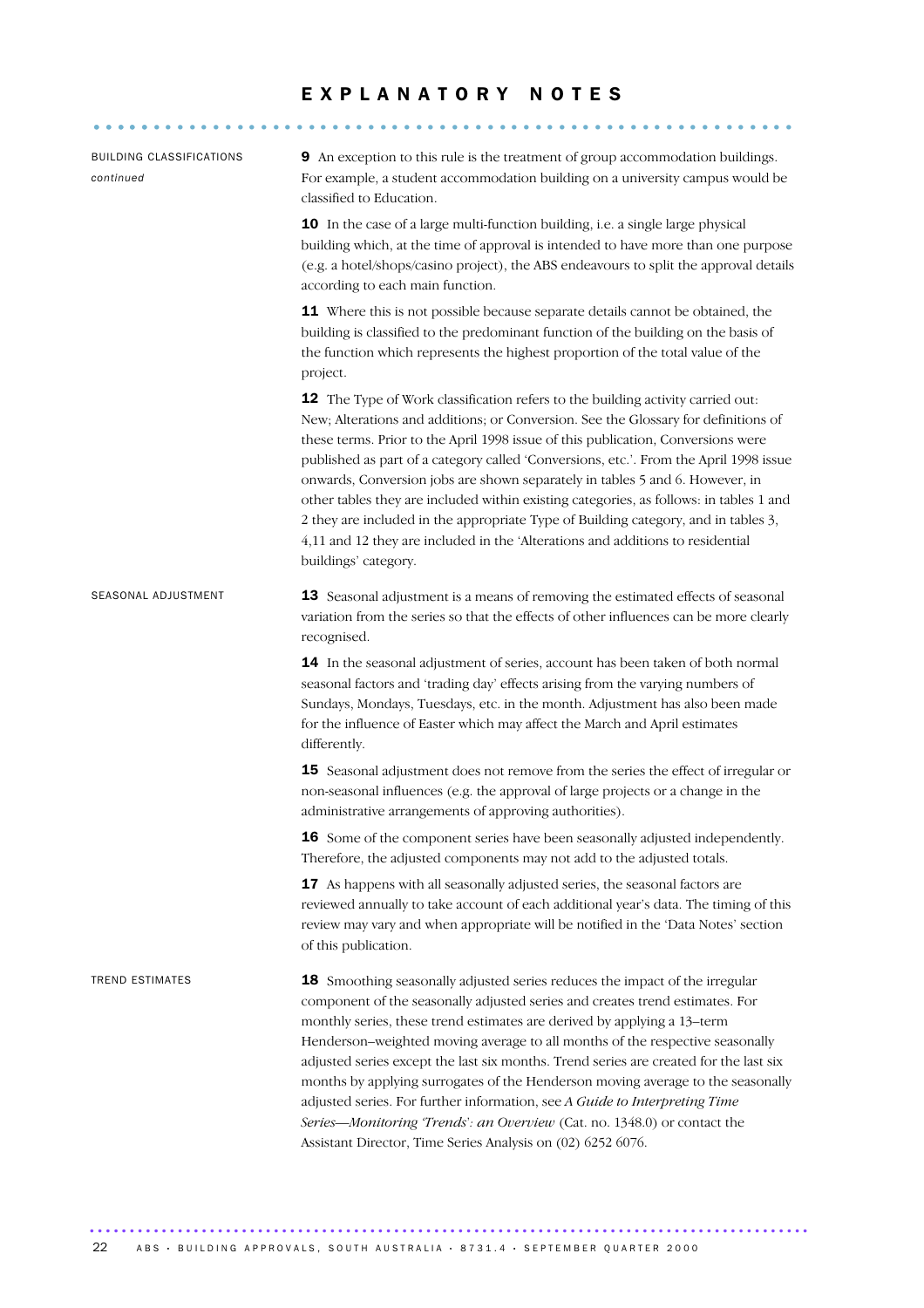### E X P L A N A T O R Y N O T E S

........................................................... .....

| TREND ESTIMATES<br>continued                                 | 19 While the smoothing techniques described in paragraph 18 enable trend<br>estimates to be produced for the latest few periods, they do result in revisions to<br>the trend estimates as new data becomes available. Generally, revisions become<br>smaller over time and, after three months, usually have a negligible impact on the<br>series. Revisions to the original data and re-analysis of seasonal factors may also<br>lead to revisions to the trend.                                                                                                                                                                                                                                                                                                                             |
|--------------------------------------------------------------|-----------------------------------------------------------------------------------------------------------------------------------------------------------------------------------------------------------------------------------------------------------------------------------------------------------------------------------------------------------------------------------------------------------------------------------------------------------------------------------------------------------------------------------------------------------------------------------------------------------------------------------------------------------------------------------------------------------------------------------------------------------------------------------------------|
| CHAIN VOLUME MEASURES                                        | 20 The chain volume measures appearing in this publication are annually<br>re-weighted chain Laspeyres indexes referenced to current price values in a chosen<br>reference year (currently 1998-1999). The reference year will be updated annually<br>in the July publication. While current price estimates reflect both price and volume<br>changes, chain volume estimates measure changes in value after the direct effects<br>of price changes have been eliminated and therefore only reflect volume changes                                                                                                                                                                                                                                                                            |
|                                                              | <b>21</b> Further information on the nature and concepts of chain volume measures is<br>contained in the ABS publication Information paper: Introduction of Chain<br>Volume Measures in the Australian National Accounts (Cat. no. 5248.0).                                                                                                                                                                                                                                                                                                                                                                                                                                                                                                                                                   |
| AUSTRALIAN STANDARD<br>GEOGRAPHICAL CLASSIFICATION<br>(ASGC) | 22 Area statistics are now being classified to the Australian Standard<br>Geographical Classification, 2000 Edition, (Cat. no. 1216.0), effective from 1 July<br>2000, and ASGC terminology has been adopted in the presentation of building<br>Statistics.                                                                                                                                                                                                                                                                                                                                                                                                                                                                                                                                   |
| UNPUBLISHED DATA                                             | 23 The ABS can also make available certain building approvals data which are not<br>published. Where the data cannot be provided by telephone, it can be provided via<br>fax, photocopy, computer printout, floppy disk and email. A charge may be made<br>for providing unpublished data in these forms.                                                                                                                                                                                                                                                                                                                                                                                                                                                                                     |
| RELATED PUBLICATIONS                                         | <b>24</b> Users may also wish to refer to the following publications:<br>Building Activity, Building Work Done, Australia (Cat. no. 8755.0)<br>Ξ<br>Building Activity, Australia (Cat. no. 8752.0)<br>٠<br>Building Activity, Australia: Dwelling Unit Commencements (Cat. no. 8750.0)<br>Ξ<br>Building Activity, South Australia (Cat. no. 8752.4)<br>п<br>Building Approvals, Australia (Cat. no. 8731.0)<br>٠<br>Engineering Construction Activity, Australia (Cat. no. 8762.0)<br>House Price Indexes: Eight Capital Cities (Cat. no. 6416.0)<br>Housing Finance for Owner Occupation, Australia (Cat. no. 5609.0)<br>٠<br>Price Index of Materials Used in Building Other than House Building<br>(Cat. no. 6407.0)<br>Price Index of Materials Used in House Building (Cat. no. 6408.0). |
| ROUNDING                                                     | When figures have been rounded, discrepancies may occur between sums of the<br>component items and totals.                                                                                                                                                                                                                                                                                                                                                                                                                                                                                                                                                                                                                                                                                    |
| SYMBOLS AND OTHER USAGES                                     | not available<br>n.a.<br>not yet available<br>n.y.a.<br>$\mathsf{C}$<br>City<br>DC<br><b>District Council</b><br>M<br>Municipality<br>Rural City<br>RC<br><b>Statistical Division</b><br>${\rm SD}$<br>SSD<br>Statistical Subdivision                                                                                                                                                                                                                                                                                                                                                                                                                                                                                                                                                         |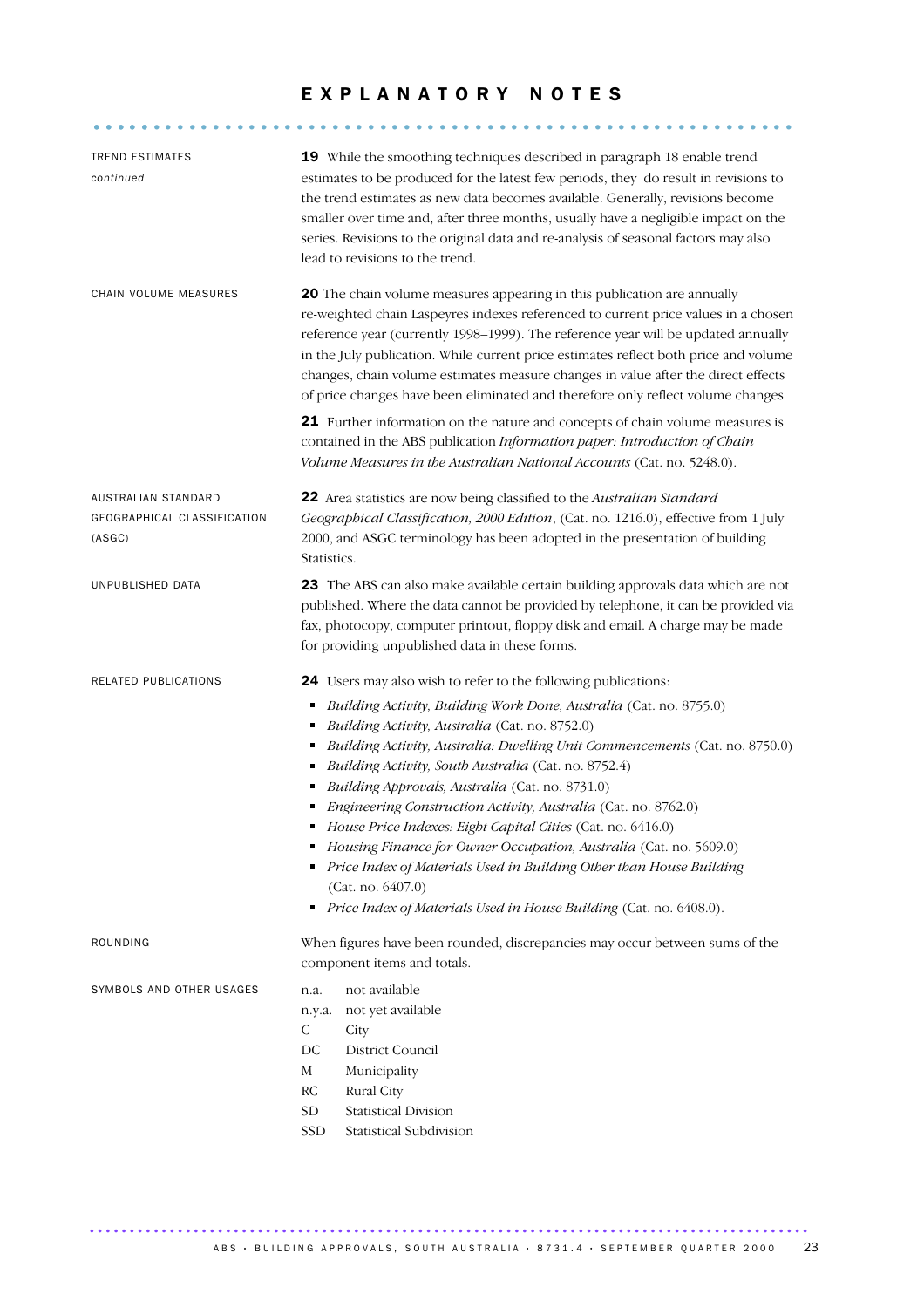### G L O S S A R Y

........................................................... ......

| Alterations and additions                             | Building activity carried out on existing buildings. Includes adding to or<br>diminishing floor area, altering the structural design of a building and affixing<br>rigid components which are integral to the functioning of the building.                                                                                                                                                                                                                                                                                                                                                                                                                                                                                                                                                                                                                                               |
|-------------------------------------------------------|------------------------------------------------------------------------------------------------------------------------------------------------------------------------------------------------------------------------------------------------------------------------------------------------------------------------------------------------------------------------------------------------------------------------------------------------------------------------------------------------------------------------------------------------------------------------------------------------------------------------------------------------------------------------------------------------------------------------------------------------------------------------------------------------------------------------------------------------------------------------------------------|
| Alterations and additions to<br>residential buildings | Alterations and additions carried out on existing residential buildings, which may<br>result in the creation of new dwelling units. See also Explanatory Notes<br>paragraph 12.                                                                                                                                                                                                                                                                                                                                                                                                                                                                                                                                                                                                                                                                                                          |
| <b>Building</b>                                       | A building is a rigid, fixed and permanent structure which has a roof. Its intended<br>purpose is primarily to house people, plant, machinery, vehicles, goods or<br>livestock. An integral feature of a building's design is the provision for regular<br>access by persons in order to satisfy its intended use.                                                                                                                                                                                                                                                                                                                                                                                                                                                                                                                                                                       |
| Conversion                                            | Building activity which converts a non-residential building to a residential<br>building, e.g. conversion of a warehouse to residential apartments. Conversion is<br>considered to be a special type of alteration, and these jobs have been separately<br>identified as such from the July 1996 reference month, though they have only<br>appeared separately in this publication from the April 1998 issue. Prior to that<br>issue, conversions were published as part of the 'Conversions, etc.' category or<br>included elsewhere within a table. Prior to July 1996, Table 5 includes the<br>number of Conversions in the 'Alterations and additions to residential buildings'<br>category while Table 6 includes the value of Conversions in the 'Alterations and<br>additions to residential buildings, creating dwellings' category. See also<br>Explanatory Notes paragraph 12. |
| Dwelling unit                                         | A dwelling unit is a self-contained suite of rooms, including cooking and bathing<br>facilities and intended for long-term residential use. Regardless of whether they<br>are self-contained or not, units within buildings offering institutional care (e.g.<br>hospitals) or temporary accommodation (e.g. motels, hostels and holiday<br>apartments) are not defined as dwelling units. Such units are included in the<br>appropriate category of non-residential building approvals. Dwelling units can be<br>created in one of four ways: through new work to create a residential building;<br>through alteration/addition work to an existing residential building; through<br>either new or alteration/addition work on non-residential building or through<br>conversion of a non-residential building to a residential building.                                               |
| Educational                                           | Includes schools, colleges, kindergartens, libraries, museums and universities.                                                                                                                                                                                                                                                                                                                                                                                                                                                                                                                                                                                                                                                                                                                                                                                                          |
| Entertainment and recreational                        | Includes clubs, cinemas, sport and recreation centres.                                                                                                                                                                                                                                                                                                                                                                                                                                                                                                                                                                                                                                                                                                                                                                                                                                   |
| Factories                                             | Includes paper mills, oil refinery buildings, brickworks and powerhouses.                                                                                                                                                                                                                                                                                                                                                                                                                                                                                                                                                                                                                                                                                                                                                                                                                |
| Flats, units or apartments                            | Dwellings not having their own private grounds and usually sharing a common<br>entrance, foyer or stairwell.                                                                                                                                                                                                                                                                                                                                                                                                                                                                                                                                                                                                                                                                                                                                                                             |
| Health                                                | Includes hospitals, nursing homes, surgeries, clinics and medical centres.                                                                                                                                                                                                                                                                                                                                                                                                                                                                                                                                                                                                                                                                                                                                                                                                               |
| Hotels, motels and other short<br>term accommodation  | Includes hostels, boarding houses, guest houses, and holiday apartment<br>buildings.                                                                                                                                                                                                                                                                                                                                                                                                                                                                                                                                                                                                                                                                                                                                                                                                     |
| House                                                 | A house is a detached building primarily used for long term residential purposes.<br>It consists of one dwelling unit. For instance, detached 'granny flats' and<br>detached dwelling units (e.g. caretakers residences) associated with a<br>non-residential building are defined as houses.                                                                                                                                                                                                                                                                                                                                                                                                                                                                                                                                                                                            |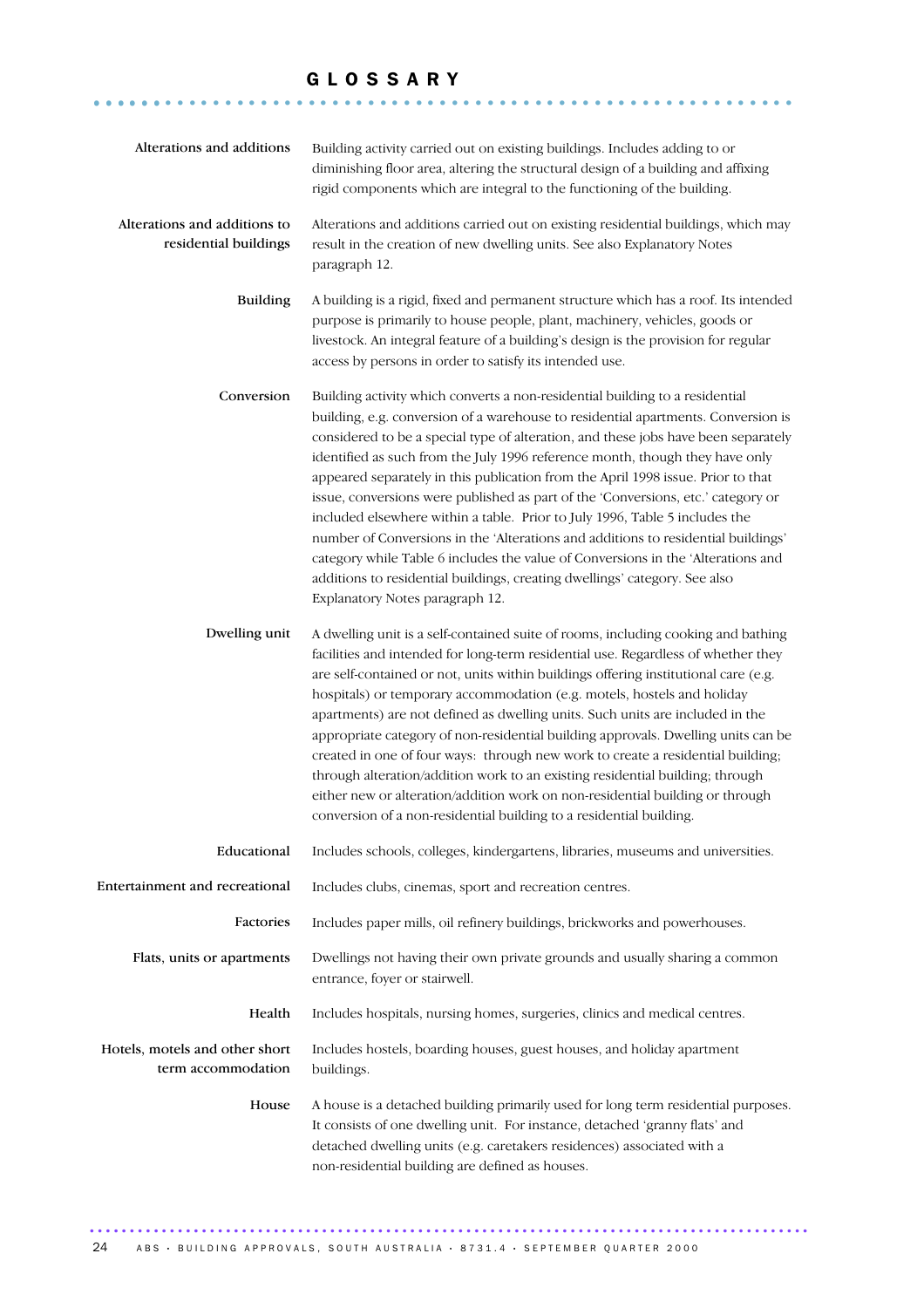### G L O S S A R Y

........................................................... ......

| Miscellaneous                                       | Includes justice and defence buildings, welfare and charitable homes, prisons and<br>reformatories, maintenance camps, farming and livestock buildings, veterinary<br>clinics, child-minding centres, police stations and public toilets.                                                                                                                                                                                                                                                                                                                                                                                                                                                                                                                                                                                                                       |
|-----------------------------------------------------|-----------------------------------------------------------------------------------------------------------------------------------------------------------------------------------------------------------------------------------------------------------------------------------------------------------------------------------------------------------------------------------------------------------------------------------------------------------------------------------------------------------------------------------------------------------------------------------------------------------------------------------------------------------------------------------------------------------------------------------------------------------------------------------------------------------------------------------------------------------------|
| New building work                                   | Building activity which will result in the creation of a building which previously<br>did not exist.                                                                                                                                                                                                                                                                                                                                                                                                                                                                                                                                                                                                                                                                                                                                                            |
| New other residential buildings                     | Building activity which will result in the creation of a residential building other<br>than a house, which previously did not exist.                                                                                                                                                                                                                                                                                                                                                                                                                                                                                                                                                                                                                                                                                                                            |
| New residential                                     | Building activity which will result in the creation of any residential building<br>(house or other residential) which previously did not exist.                                                                                                                                                                                                                                                                                                                                                                                                                                                                                                                                                                                                                                                                                                                 |
| Non-residential building                            | A non-residential building is primarily intended for purposes other than long<br>term residential purposes. Note that, on occasions, one or more dwelling units<br>may be created through non-residential building activity. Prior to the April 1998<br>issue of this publication, they have been included in the 'Conversions, etc.'<br>column in tables showing dwelling units approved. They are now identified<br>separately (e.g. see table 5). However, the value of these dwelling units cannot be<br>separated out from that of the non-residential building which they are part of,<br>therefore the value associated with these remain in the appropriate<br>Non-residential category.                                                                                                                                                                |
| Offices                                             | Includes banks, post offices and council chambers.                                                                                                                                                                                                                                                                                                                                                                                                                                                                                                                                                                                                                                                                                                                                                                                                              |
| Other business premises                             | Includes warehouses, service stations, transport depots and terminals, electricity<br>substation buildings, telephone exchanges, broadcasting and film studios.                                                                                                                                                                                                                                                                                                                                                                                                                                                                                                                                                                                                                                                                                                 |
| Other dwellings                                     | Includes all dwellings other than houses. They can be created by: the creation of<br>new other residential buildings (e.g. flats); alteration/addition work to an existing<br>residential building; either new or alteration/addition work on a non-residential<br>building; conversion of a non-residential building to a residential building<br>creating more than one dwelling unit.                                                                                                                                                                                                                                                                                                                                                                                                                                                                        |
| Other residential building                          | An other residential building is a building other than a house primarily used for<br>long-term residential purposes. An other residential building contains more than<br>one dwelling unit. Other residential buildings are coded to the following<br>categories: semi-detached, row or terrace house or townhouse with one storey;<br>semi-detached, row or terrace house or townhouse with two or more storeys;<br>flat, unit or apartment in a building of one or two storeys; flat, unit or apartment<br>in a building of three storeys; flat, unit or apartment in a building of four or more<br>storeys; flat, unit or apartment attached to a house; other/number of storeys<br>unknown. The latter two categories are included with the semi-detached, row or<br>terrace house or townhouse with one storey category in table 7 of this<br>publication. |
| Religious                                           | Includes convents, churches, temples, mosques, monasteries and noviciates.                                                                                                                                                                                                                                                                                                                                                                                                                                                                                                                                                                                                                                                                                                                                                                                      |
| Residential building                                | A residential building is a building consisting of one or more dwelling units.<br>Residential buildings can be either houses or other residential buildings.                                                                                                                                                                                                                                                                                                                                                                                                                                                                                                                                                                                                                                                                                                    |
| Semi-detached, row or terrace<br>houses, townhouses | Dwellings having their own private grounds with no other dwellings above or<br>below.                                                                                                                                                                                                                                                                                                                                                                                                                                                                                                                                                                                                                                                                                                                                                                           |
| <b>Shops</b>                                        | Includes retail shops, restaurants, taverns and shopping arcades.                                                                                                                                                                                                                                                                                                                                                                                                                                                                                                                                                                                                                                                                                                                                                                                               |